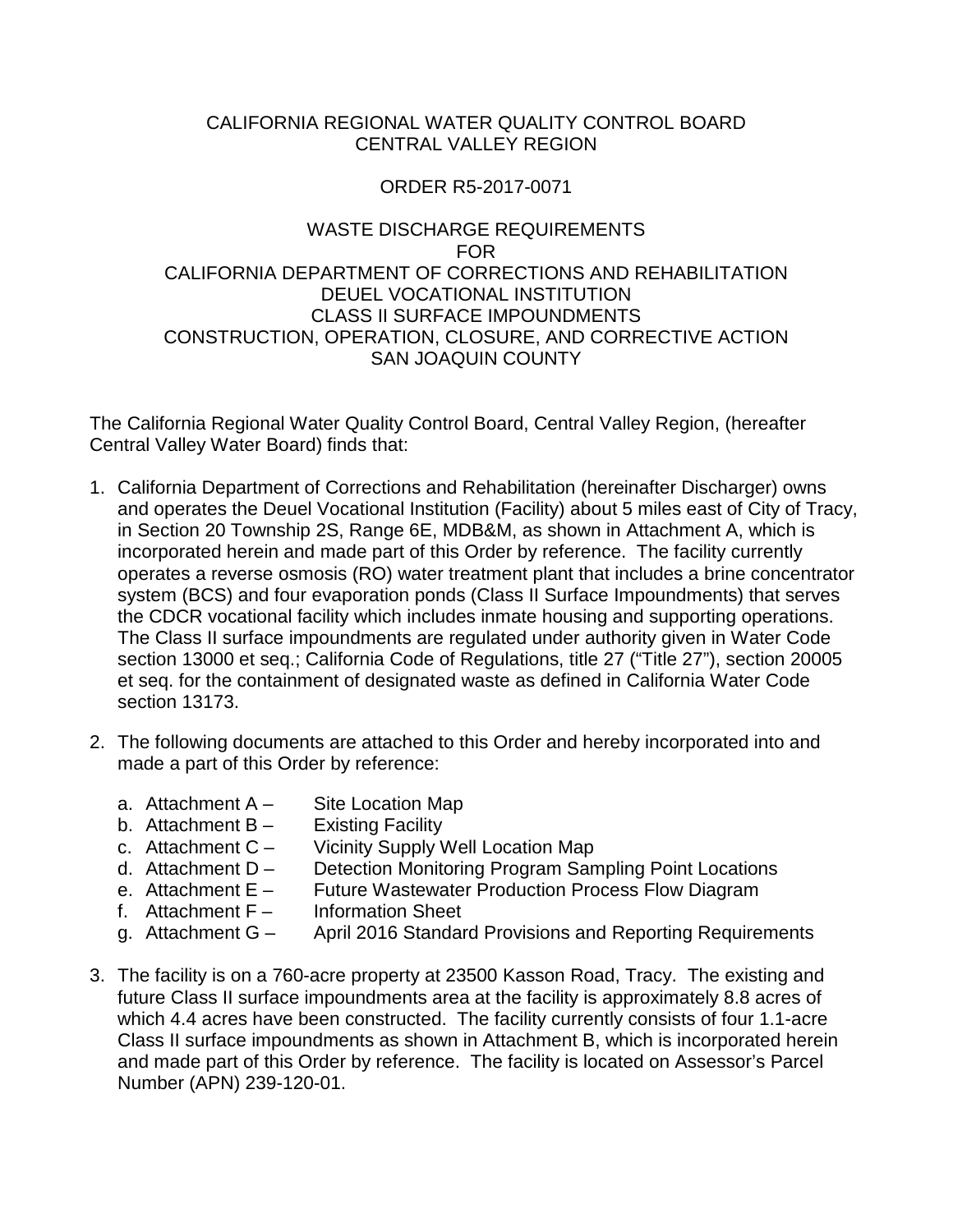- 4. The Class II surface impoundments are used for containment of the discharge of hypersaline wastewater generated during the brine concentration process used in the production of potable drinking water. The primary constituents of concern in the wastewater are total dissolved solids which include chloride, sodium, sulfate, manganese, aluminum, and iron.
- 5. On 30 September 2016, the Discharger submitted a Report of Waste Discharge (ROWD). The information in the ROWD has been used in revising these waste discharge requirements (WDRs). The ROWD contains the applicable information required in Title 27. The ROWD and supporting documents contain information related to this revision of the WDRs including:
	- a. Clean closure of the four existing 1.1-acre Class II surface impoundments;
	- b. Reconstruction of the clean closed area into two new 1.7 acre Class II surface impoundments;
	- c. Construction of two new 1.7 acre Class II surface impoundments;
	- d. Installation of unsaturated zone and groundwater detection monitoring systems for the new Class II surface impoundments; and
	- e. Updates to financial assurances for closure and post closure maintenance costs.
- 6. The existing and future waste management units authorized by this Order are described as follows:

| Unit(s)         | Area               | Liner/LCRS <sup>1</sup> Components                                                              | <b>Unit Classification &amp; Status</b>                        |
|-----------------|--------------------|-------------------------------------------------------------------------------------------------|----------------------------------------------------------------|
| P-1 through P-4 | 1.1 Acres<br>each  | Three geomembrane liners with a<br>geosynthetic LCRS drainage layer<br>between each liner pair. | Class II, inactive, ready for<br>closure                       |
| P-01 and P-02   | 1.71 acres<br>each | Two geomembrane liners with a<br>geosynthetic LCRS drainage layer<br>between the liners.        | Class II, future as<br>replacements for Units -1<br>through -4 |
| P-03 and P-04   | 1.71 acres<br>each | Two geomembrane liners with a<br>geosynthetic LCRS drainage layer<br>between the liners.        | Class II, future                                               |

 $1$  LCRS – Leachate collection and removal system

- 7. On 25 January 2007, the Central Valley Water Board issued Order R5-2007-0005 in which the waste management units at the facility were classified as Class II units for the discharge of designated waste. This Order continues to classify the waste management units as Class II units in accordance with Title 27.
- 8. This Order implements the applicable regulations for discharges of solid waste to land through Prohibitions, Specifications, Provisions, and monitoring and reporting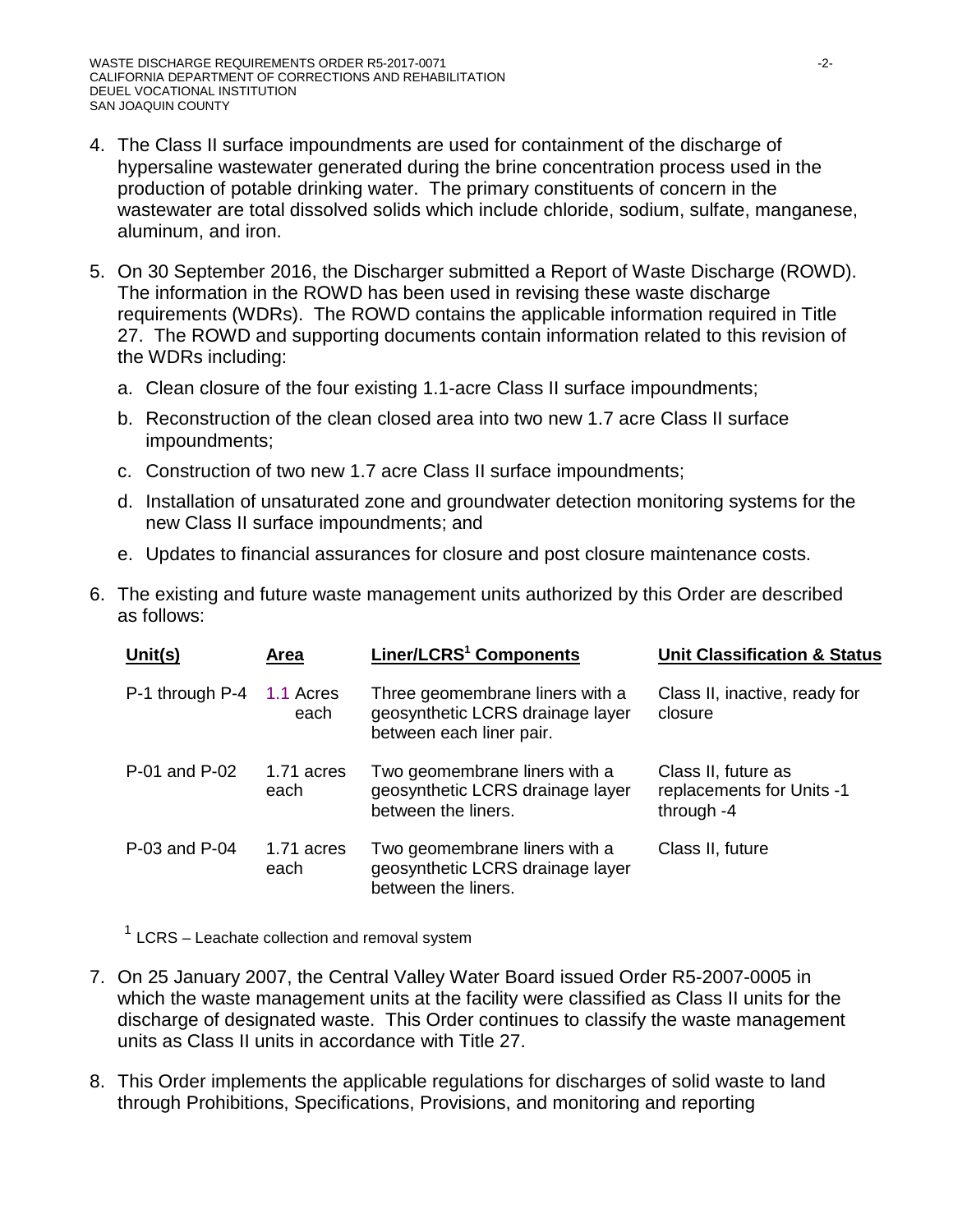requirements. Prohibitions, Specifications, and Provisions are listed in Sections A through H of these WDRs below, and in the Standard Provisions and Reporting Requirements, dated April 2016 (SPRRs) which are attached hereto and made part of this Order. Monitoring and reporting requirements are included in the Monitoring and Reporting Program (MRP) R5-2017-0071 and in the SPRRs. In general, requirements that are either in regulation or otherwise apply to all facilities regulated under Title 27 are considered to be "standard" and are therefore in the SPRRs. Any site-specific changes to a requirement in the SPRRs are included in the applicable section (A through H) of these WDRs, and the requirement in the WDRs supersedes the requirement in the SPRRs.

# **WASTE CLASSIFICATION AND UNIT CLASSIFICATION**

- 9. The Discharger proposes to continue to discharge designated waste to lined Class II surface impoundments at the facility. These classified wastes may be discharged only in accordance with Title 27.
- 10.Water Code section 13173 defines "Designated Waste" as either of the following:
	- a. Hazardous waste that has been granted a variance from hazardous waste management requirements pursuant to Health and Safety Code section 25143.
	- b. Nonhazardous waste that consists of, or contains, pollutants that, under ambient environmental conditions at a waste management unit, could be released in concentrations exceeding applicable water quality objectives or that could reasonably be expected to affect beneficial uses of the waters of the state as contained in the appropriate state water quality control plan.

Designated waste can be discharged only at Class I waste management units, or at Class II waste management units which comply with Title 27 and have been approved by the regional board for containment of the particular kind of waste to be discharged.

- 11.The Discharger treats on average 0.8 to 1.2 million gallons per day (MGD) of brackish water from four on-site groundwater supply wells. The raw water is treated using a reverse osmosis process and brine concentration for the production of potable drinking water. The waste byproduct of the reverse osmosis and brine concentration process is hypersaline liquid.
- 12.The Discharger provided data in the ROWD shown in the table below for samples of hypersaline liquid collected from the discharge from a Vibratory Shear Enhanced Process (VSEP) pilot project which will be installed to replace the brine concentrator system (BCS). The table also includes the California primary maximum contaminant level (primary MCL), the lowest applicable water quality objective (WQO) for groundwater for protection of drinking water beneficial use for domestic and municipal supply wells, and the background groundwater quality pumped from the four onsite supply wells at the site.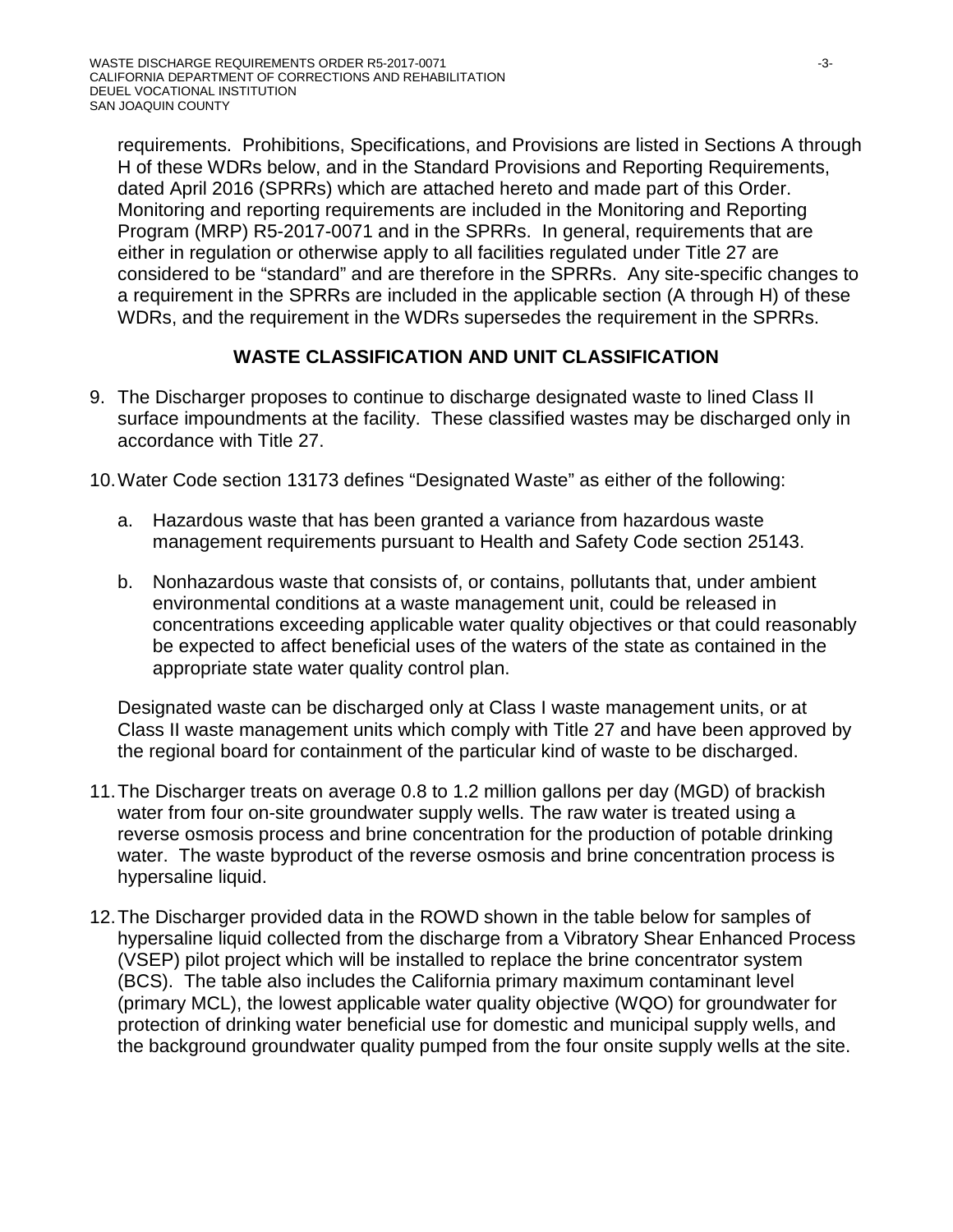| Constituent of<br>Concern (COC)         | Wastewater<br>Quality <sup>5</sup> | Background<br>Groundwater<br>Quality | CA<br>MCL <sup>1</sup> |                | Lowest Applicable WQO <sup>2</sup> |
|-----------------------------------------|------------------------------------|--------------------------------------|------------------------|----------------|------------------------------------|
| <b>Total Dissolved</b><br>Solids (mg/L) | 53,600                             | 2,207                                | $500^3$                | 450            | Agriculture                        |
| Chloride (mg/L)                         | 50,500                             | 1,093                                | $250^3$                | 106            | Agriculture                        |
| Calcium (mg/L)                          | 10,067                             | 215                                  | None                   | None           |                                    |
| Sodium (mg/L)                           | 9,067                              | 237                                  | None                   | 30             | Taste and Odor                     |
| Sulfate (mg/L)                          | 6,250                              | 227                                  | $250^3$                | 250            | Taste and Odor                     |
| Magnesium (mg/L)                        | 5,700                              | 113                                  | None                   | None           |                                    |
| Potassium (mg/L)                        | 310                                | 7.5                                  | None                   | None           |                                    |
| Strontium (mg/L)                        | 300                                | 6.15                                 | None                   | $\overline{4}$ | <b>USEPA Health Advisory</b>       |
| Manganese (mg/L)                        | 24                                 | 0.49                                 | $0.05^3$               | 0.2            | Agriculture                        |
| Iron $(mg/L)$                           | 6.6                                | 0.14                                 | $0.3^{3}$              | 5              | Agriculture                        |
| Barium (mg/L)                           | 3.43                               | 0.12                                 | 1 <sup>4</sup>         | 1              | <b>USEPA Health Advisory</b>       |
| Boron (mg/L)                            | 3.0                                | 0.60                                 | None                   | 0.7            | Agriculture                        |
| Aluminum (mg/L)                         | 1.82                               | <b>ND</b>                            | 1 <sup>4</sup>         | 0.2            | <b>CA Secondary MCL</b>            |

 $1$  California Division of Drinking Water Maximum Contaminant Levels

<sup>2</sup> Water Quality Objective

 $3$  Secondary MCL (taste & odor or welfare-based)

 $4$  Primary MCL (health based  $+$  technology and economics)

<sup>5</sup>Values in bold pertain to COCs where the background water quality is of high quality (See definition of high quality waters in the SWRCB Resolution 68-16 State Antidegradation Policy) i.e. better than the CA MCL or lowest applicable WQO and the wastewater quality is worse than the CA MCL or lowest applicable WQO (i.e. a release could cause impairment of receiving water beneficial uses).

13.The data indicate that the discharge consists of or contains pollutants that, under ambient environmental conditions at a waste management unit, could be released in concentrations exceeding applicable water quality objectives or that could reasonably be expected to affect beneficial uses of the waters of the state. Therefore, the discharge is a "designated waste" and as such must be discharged to a Class II waste management unit as required by Title 27.

### **SITE DESCRIPTION**

- 14.The primary land uses within one mile radius of the facility is agriculture with a small cluster of commercial and industrial warehouse land use to the northwest.
- 15.A well survey conducted in 2016 indicated that there are domestic, industrial, and agricultural groundwater supply wells within one mile of the facility. Locations of these wells relative to the facility are shown on Attachment C, which is incorporated herein and made part of this Order by reference.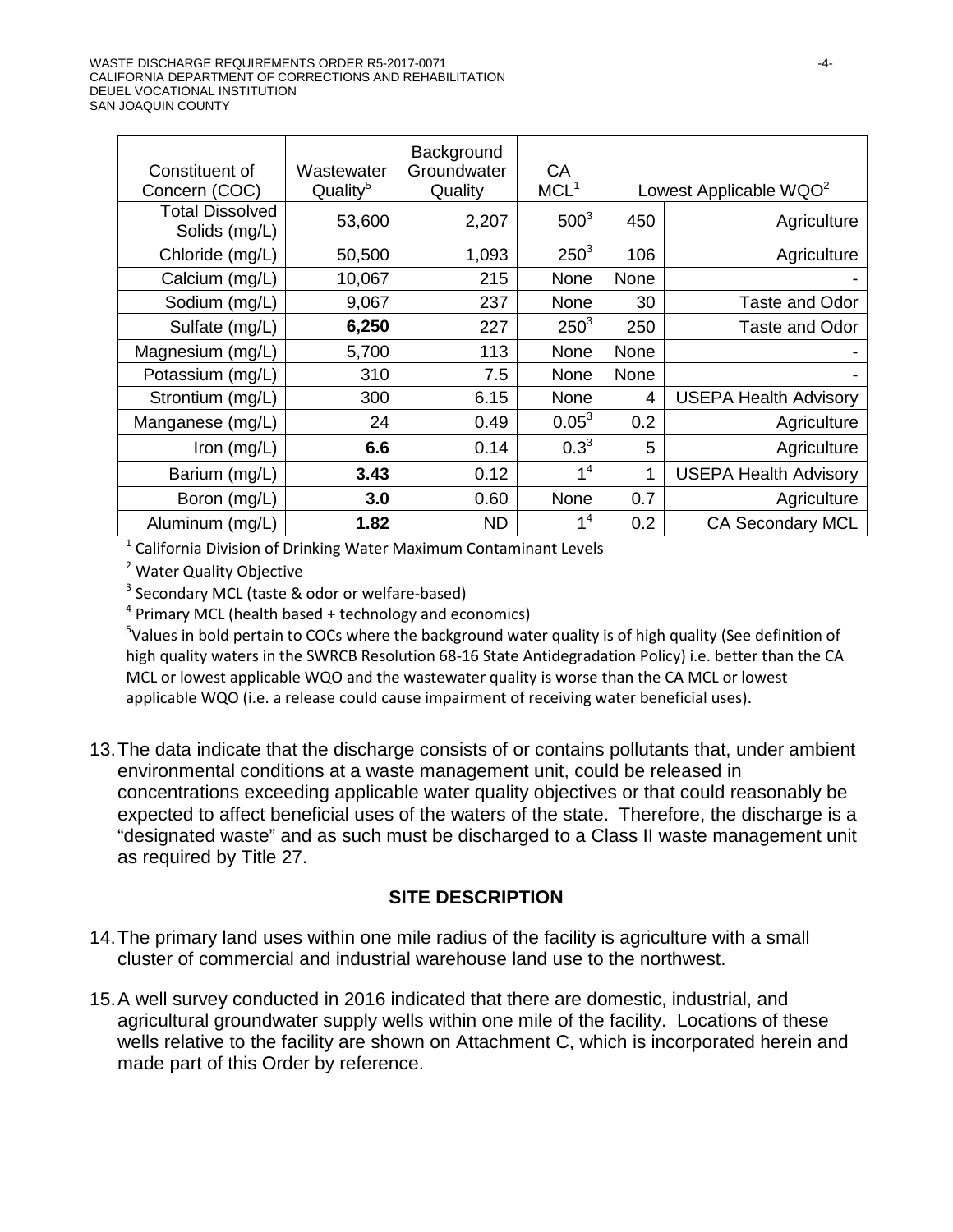- 16.The ROWD states that the facility is located within the central portion of the Great Valley Geomorphic Province that includes the Sacramento Valley in the north, and the San Joaquin Valley in the south. The facility is situated within the northern portion of the San Joaquin Valley that approximately extends from the Sacramento-San Joaquin Delta Region in the north to the City of Bakersfield in the south (Fugro, 2005). Locally, geology is composed primarily of the Dos Palos Alluvium (Qdp), which is Holocene in age, with portions of the facility underlain by Alluvial Fan Deposits (Qf). These units contain laterally extensive fine sands, silts, and clays likely deposited during flooding of the nearby San Joaquin River and other fluvial and alluvial depositional processes.
- 17.Four test borings were installed as part of a 2005 geotechnical study for the design of the initial site impoundments. Surface soils reportedly consisted of soft to firm clay with sand which extended to depths of 5 to 10 feet bgs. Below the surface soils, firm to very stiff clays intermixed with sand and silt layers were encountered that extended to depths of 42 to 46 feet bgs. Below the clay layer, dense to very dense, poorly graded sand was encountered to a maximum depth explored of 56.5 feet (Fugro, 2005).
- 18.Additional geotechnical testing was accomplished to update and confirm the 2005 study. Cone penetrometer test (CPT) probes and soil borings were performed. These explorations generally ranged from 11.5 to 50 feet bgs, and were generally focused on the west side of the facility to supplement the existing geotechnical data from previous work by Fugro. The additional geotechnical testing was planned specifically to target areas of uncertainty or to fill gaps in the data obtained during previous studies. Subsurface materials encountered during the exploration program were generally consistent with the Dos Palos Alluvial (Qdp) and Alluvial Fan (Qf) deposits. Observed soils on site generally consisted of fine grained low plasticity clays, sandy clays, silts, and fine grained sands. Lenses of fine gravel up to ½ inch, and coarse sand were also observed in some layers. In conclusion, primary geologic stratigraphic profile at the facility consists of four laterally extensive continuous layers: Upper Clay, Upper Sand, Lower Clay, and Lower Sand.
- 19.Based on a site-specific seismic analysis, the controlling maximum credible earthquake (MCE) for the site is a moment of magnitude 6.6 on the Richter scale along segment 7 of the Great Valley Fault at a closest rupture distance of 9 miles southwest of the site. It is estimated that a MCE event would produce a peak ground acceleration of 0.483 g at the site with a return period of 9 years for a moment of magnitude 6 event and 48 years for a moment of magnitude 7 event.
- 20.The average annual precipitation at the facility is 9.86 inches based on the Tracy Carbona Station. The 100-year wet season was calculated to be 18.02 inches based on data from the Flood Emergency Response Information Exchange developed by California Department of Water Resources for Tracy Carbona Station. The mean pan evaporation is 97.48 inches per year as measured at the Tracy Pumping Plant.
- 21.The 1,000-year, 24-hour precipitation event for the facility is estimated to be 4.25 inches, based on National Oceanic and Atmospheric Administration (NOAA) Atlas 14 precipitation frequency data server.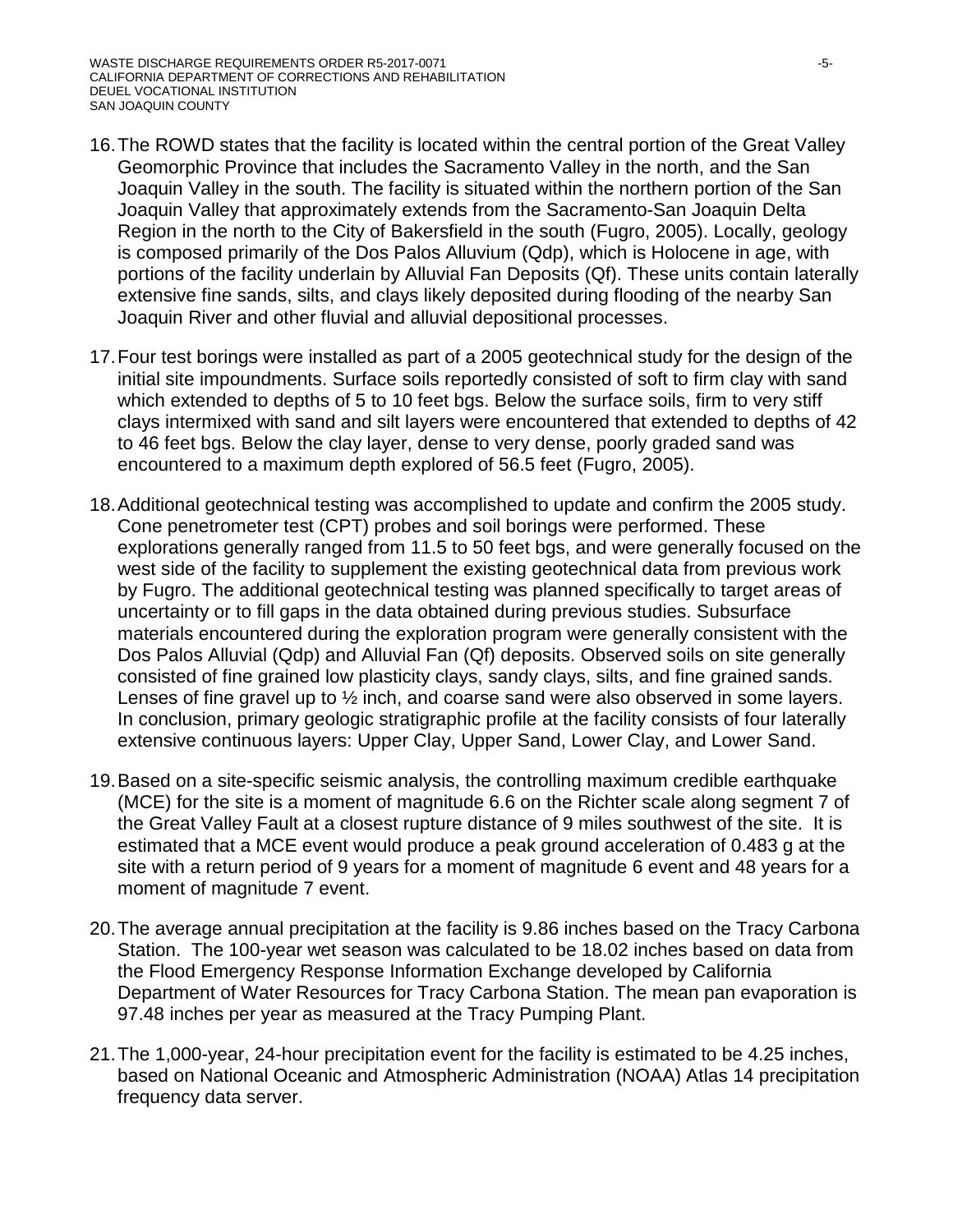22.The waste management facility is within a 100-year flood plain based on the Federal Emergency Management Agency's (FEMA) Flood Insurance Rate Map, Community-Panel Number 06077C0755F. These WDRs require the Discharger to design, construct, and maintain the surface impoundments such that the designated waste within the surface impoundments remains above the 100-year flood plain estimated flood level of 27 feet msl. Furthermore, these WDRs require the Discharger to protect the surface impoundments such that they are not inundated or washed out due to a flood event with a 100-year return period.

## **SURFACE WATER AND GROUNDWATER CONDITIONS**

- 23.The *Water Quality Control Plan for Sacramento and San Joaquin River Basins, Fourth Edition* (hereafter Basin Plan), designates beneficial uses, establishes water quality objectives, and contains implementation plans and policies for all waters of the Basin.
- 24.Surface drainage is toward the San Joaquin River in the Sacramento San Joaquin Delta Hydrologic Area (544.00).
- 25.The beneficial uses of the Sacramento-San Joaquin Delta are municipal and domestic supply; agricultural supply; industrial; industrial service supply, water contact recreation; non-contact water recreation; warm freshwater habitat; cold freshwater habitat; migration of aquatic organism; spawning, reproduction, and/or early development; wildlife habitat; and navigation.
- 26.The first encountered groundwater reported between 2007 and 2016 ranges from about 2.0 feet to 7.4 feet below the native ground surface as reported in the Discharger's 2016 1<sup>st</sup> Semiannual Monitoring Report. Groundwater elevations ranged from about 9.3 feet MSL to 16.4 feet MSL in groundwater monitoring wells MW-2 and MW-3 respectively. Based on variability of historical groundwater elevation measurements including an estimation of the capillary fringe above the zone of saturation, the Discharger estimates highest anticipated groundwater elevation including capillary fringe below Ponds P-01 and P-02 to be 18.64 feet MSL. The Discharger also estimates highest anticipated groundwater elevation including capillary fringe below Ponds P-03 and P-04 to be 16.75 feet MSL. To maintain a minimum of five feet of separation between waste in the ponds and highest anticipated groundwater including capillary fringe, these WDRs require waste in the ponds to be at least five feet above the highest anticipated groundwater including capillary fringe.
- 27.The ROWD states that the estimated hydraulic conductivity of the native soils underlying the existing surface impoundments is 1 x 10<sup>-7</sup> centimeters per second (Source: Amec Geomatrix, 2008).
- 28.Monitoring data indicate background groundwater quality for first encountered groundwater has electrical conductivity (EC) ranging between 4,500 and 5,220 micromhos/cm, with total dissolved solids (TDS) ranging between 3,800 and 4,500 milligrams per liter (mg/L).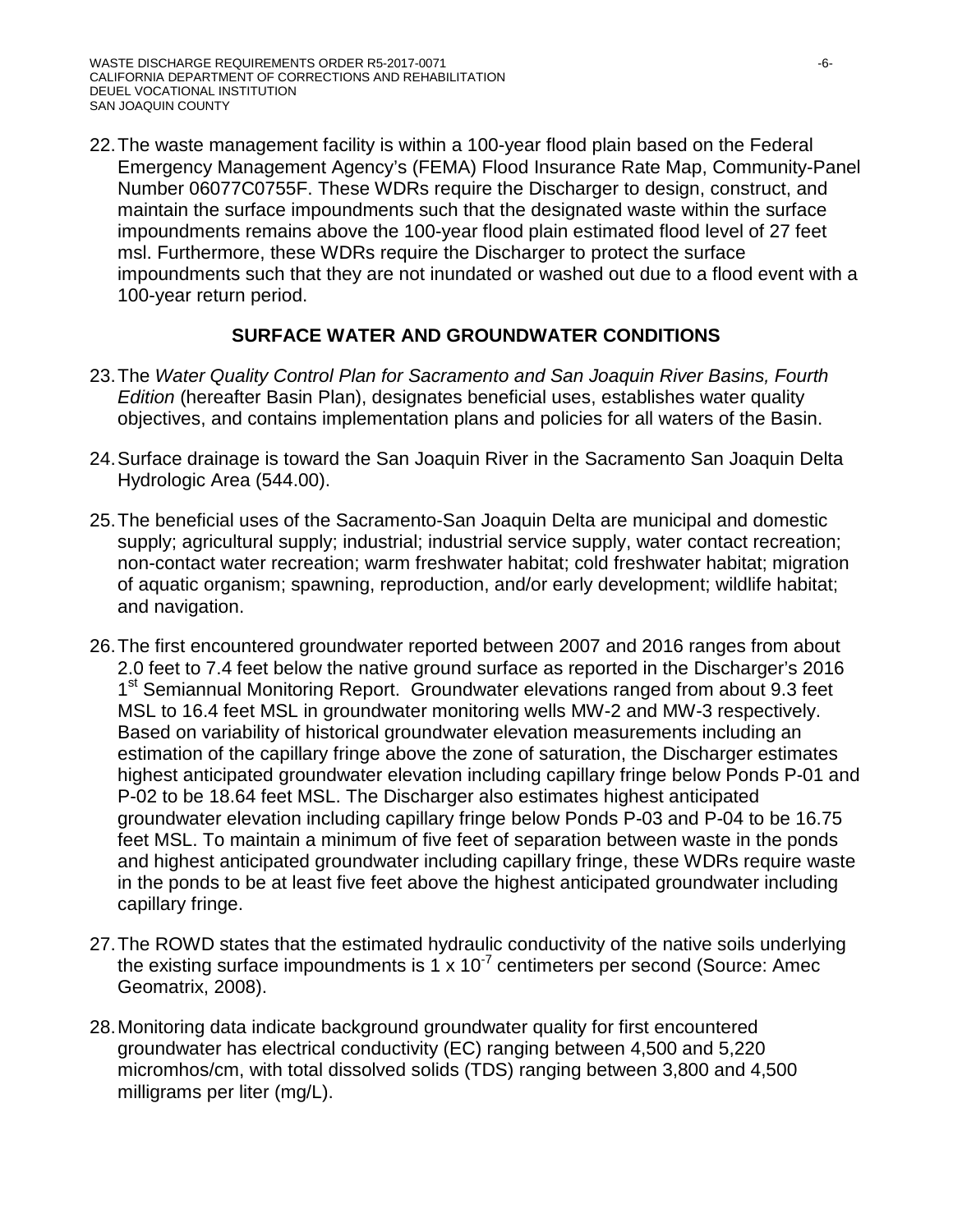- 29.The downgradient direction of groundwater is generally toward the north-northeast and to the northeast. The estimated average groundwater gradient is approximately 0.004 to 0.007 feet per foot.
- 30.The designated beneficial uses of the groundwater, as specified in the Basin Plan, are domestic and municipal water supply, agricultural supply, industrial service supply, and industrial process supply.

# **GROUNDWATER, UNSATURATED ZONE, AND SURFACE WATER MONITORING**

- 31.The existing groundwater monitoring network for the Class II surface impoundments P-1 through P-4 consists of background monitoring well MW-3, and detection monitoring wells MW-1 and MW-2, as shown on Attachment D. The monitoring network also includes two additional groundwater monitoring points MW-1A and MW-4.
- 32.The Discharger's detection monitoring program for groundwater at the facility satisfies the requirements contained in Title 27 for surface impoundments P-1 through P-4 and for rehabilitated surface impoundments P-01 and P-02 which will replace surface impoundments P-1 through P-4. However, the ROWD proposed a groundwater detection monitoring system for surface impoundments P-03 and P-04 that does not meet the requirements of Title 27 sections 20415(b)(1)(B) and 21760(a)(1)-(3). These WDRs require the Discharger to install a groundwater detection monitoring system that complies with Title 27 requirements and to develop water quality protection standards for the monitoring system, as required by Title 27, prior to placement of waste in surface impoundments P-03 and P-04.
- 33.The unsaturated zone monitoring system for the Class II surface impoundments P-1 through P-4 currently consists of pan lysimeters LCRS-1 through LCRS-4 respectively, located under the LCRS sumps in each Class II surface impoundment. The Discharger's detection monitoring program for the unsaturated zone satisfies the requirements contained in Title 27 for surface impoundments P-1 through P-4. However, the Discharger's ROWD proposed to install one suction lysimeter under the LCRS sumps of each new Class II surface impoundments P-01, P-02, P-03, and P-04. The Discharger's proposed unsaturated zone monitoring system does not meet the requirements of Title 27 sections 20415(d)(2)(B) and 21760(a)(1)-(3). These WDRs require the Discharger to install an unsaturated zone detection monitoring system that complies with Title 27 requirements and to develop water quality protection standards for the monitoring system, as required by Title 27, prior to placement of waste in surface impoundments P-01 through P-04.
- 34.No surface water monitoring is required in these WDRs since the Discharger does not propose to discharge solid waste to any areas other than the Class II surface impoundments covered under these WDRs.
- 35.The Discharger submitted a June 2008 Water Quality Protection Standard (WQPS) report proposing statistical data analysis methods to calculate concentration limits for each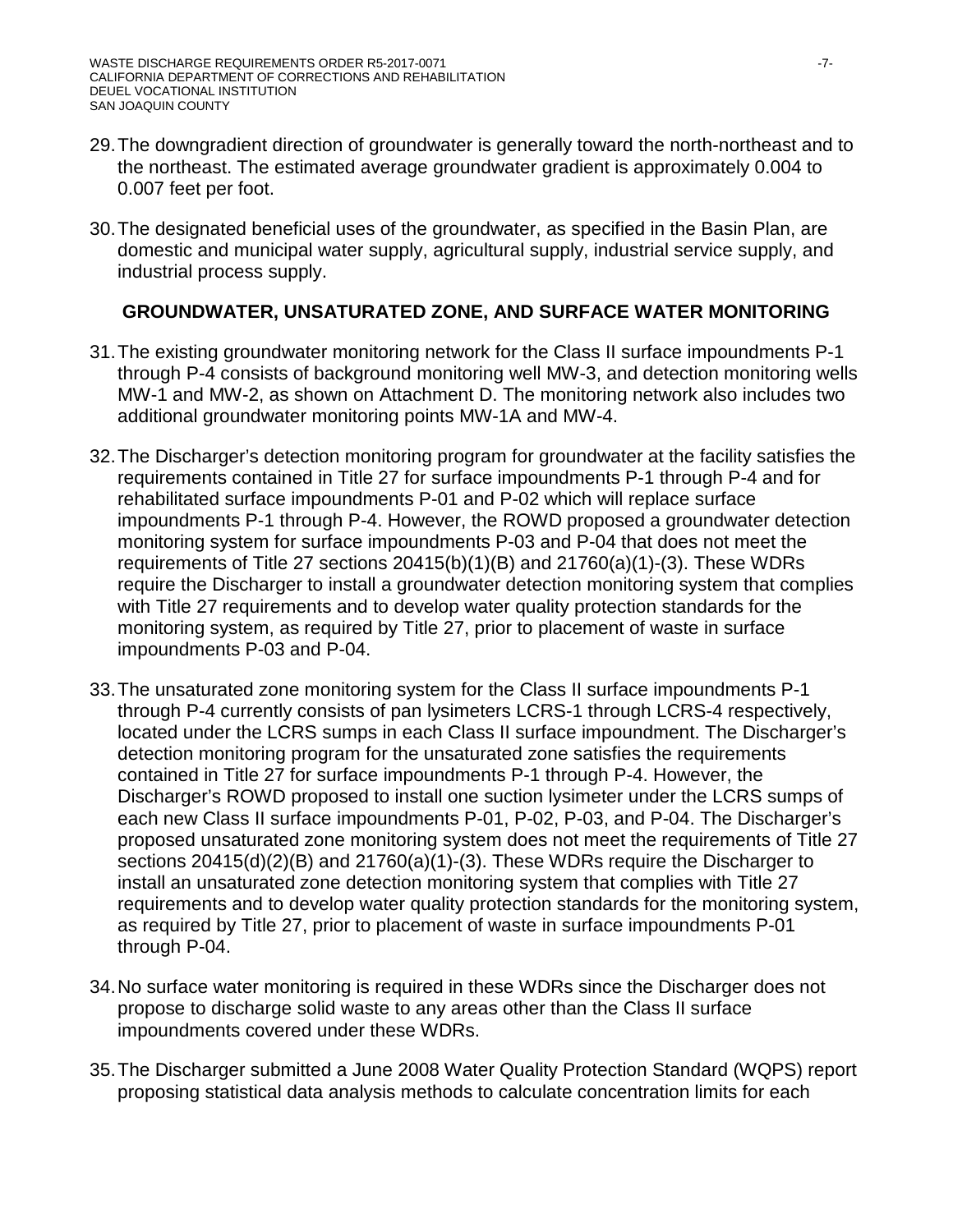monitored constituent in accordance with Title 27. The WQPS report proposed to use Intrawell data analysis to calculate control limits for the monitored constituents using the Shewhart-CUSUM method. The WQPS and approved data evaluation methods are included in MRP R5-2017-0071.

## **GROUNDWATER CONDITIONS AND CORRECTIVE ACTION**

- 36.Following construction of the four 1.1-acre ponds in 2008, a leak in the secondary liner was discovered on 18 September 2014. In February 2015, the Discharger ceased discharging waste to the ponds. The Discharger is currently storing wasted generated from the reverse osmosis facility in onsite tanks and periodically transporting and disposing the waste at a wastewater treatment plant.
- 37.On 30 March 2015 Central Valley Water Board issued a Cleanup and Abatement Order (CAO) requiring amongst other things to:
	- a. Submit a Long Term Compliance Implementation Report which included a schedule when the leaks in the primary and secondary liners would be repaired;
	- b. Submit a plan and proposed timeline for clean closing the ponds if the Discharger proposes a means to eliminate a need for use of Class II surface impoundments.
- 38.In response to the CAO, as corrective action the Discharger submitted a ROWD in which the Discharger chose to continue to operate the reverse osmosis facility in a manner that would require discharge to Class II surface impoundments. Instead of repairing the four 1.1 acre ponds, the Discharger chose to clean close them and in their place construct four new 1.7 acre Class II surface impoundments. These WDRs regulate the proposed corrective action of clean closure of the existing four 1.1 acre surface impoundments and replacement with four new 1.7 acre surface impoundments through prohibitions, specifications, and provisions.

### **DESIGN OF WASTE MANAGEMENT UNIT(S)**

- 39.Water Code section 13360(a)(1) allows the Central Valley Water Board to specify the design, type of construction, and/or particular manner in which compliance must be met in waste discharge requirements or orders for the discharge of waste at solid waste disposal facilities.
- 40.The Discharger proposes a liner system for the reconstructed and new Class II surface impoundments consisting of, from top to bottom:
	- a. A primary 60-mil High Density Polyethylene (HDPE) geomembrane.
	- b. A 300 mil geonet drainage layer, as a Leachate Collection and Removal System (LCRS).
	- c. An LCRS sump for removal of any leakage through the primary liner.
	- d. A secondary 60-mil HDPE geomembrane.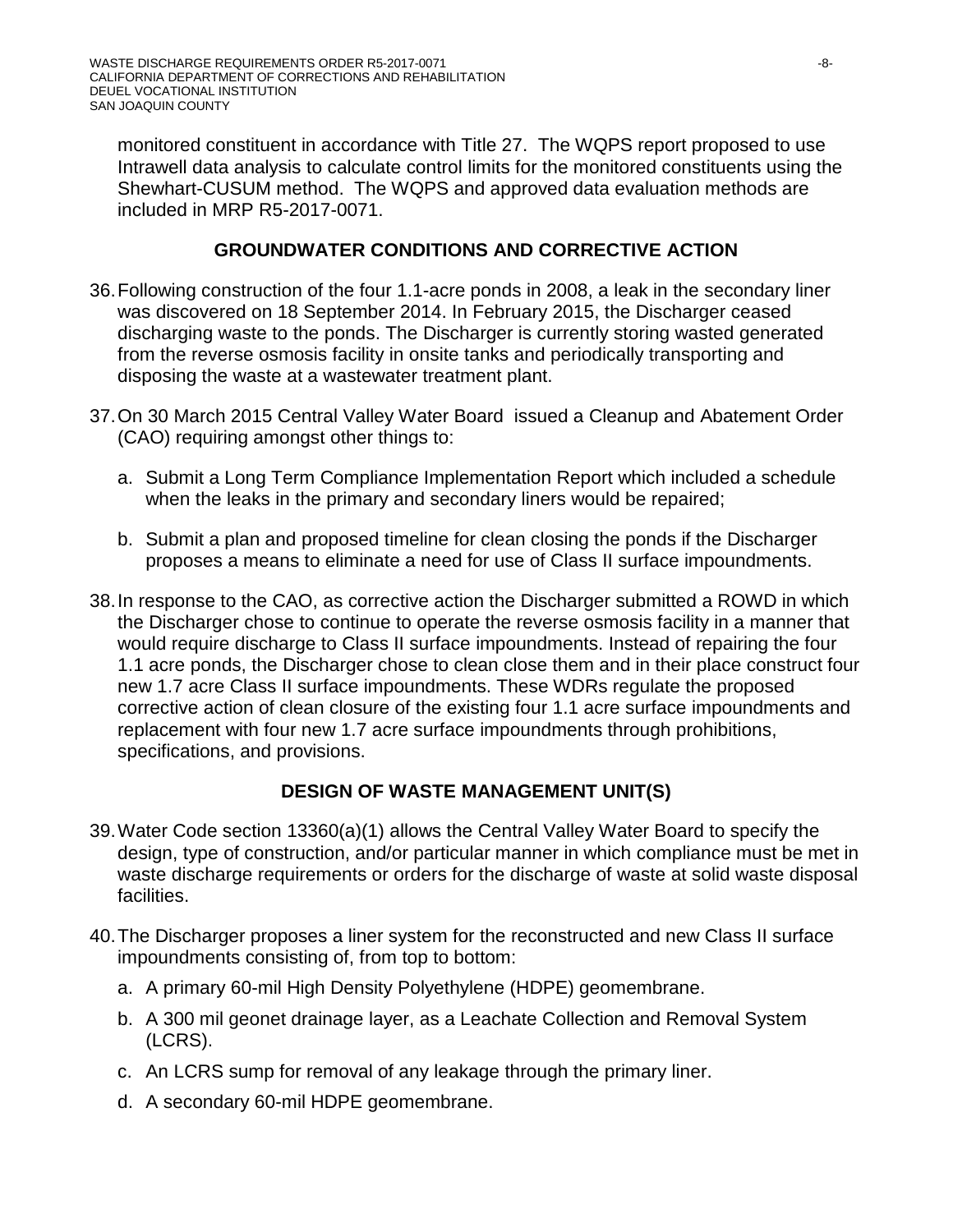- e. Lysimeter(s) below for secondary liner for unsaturated zone monitoring.
- f. A compacted soil foundation layer.
- 41.The LCRS will drain to a sump where leachate will be pumped back into the surface impoundment. The LCRS is designed with capacity for at least twice the maximum anticipated daily volume of leachate.
- 42.Title 27 section 20080(b) allows the Central Valley Water Board to consider the approval of an engineered alternative to the prescriptive standard. In order to approve an engineered alternative in accordance with Title 27 section 20080(c)(1) or (2), the Discharger must demonstrate that the prescriptive design is unreasonably and unnecessarily burdensome and will cost substantially more than an alternative which will meet the criteria contained in section 20080(b), or would be impractical and would not promote attainment of applicable performance standards. The Discharger must also demonstrate that the proposed engineered alternative(s) provides protection against water quality impairment equivalent to the prescriptive standard in accordance with Title 27 section 20080(b)(2) of Title 27 and that any proposed engineered alternative is consistent with the performance goal in accordance with Title 27 sections 20240, 20250, and 20310.
- 43.The Discharger proposes a liner system which will be designed, constructed, and operated to prevent migration of wastes from the Unit to adjacent natural geologic materials, groundwater, or surface water during disposal operations, closure, and the postclosure maintenance period in accordance with the criteria set forth in Title 27 for Class II waste management units.
- 44.The Discharger adequately demonstrated that construction of the liner prescriptive standard using a clay liner as the secondary liner for the Class II surface impoundment as described in Title 27 would not be as protective of receiving water quality when compared to the proposed engineered alternative design utilizing a 60-mil geomembrane as the secondary liner. The Discharger has demonstrated that the proposed engineered alternative is consistent with the performance goals of the containment structures for a Class II waste management unit affords equivalent protection against water quality impairment.
- 45.Title 27 section 20370(a) requires Class II units to be designed to withstand the maximum credible earthquake (MCE) without damage to foundation or containment structures. The ROWD contains a stability analysis for the existing Class II surface impoundment. The stability analysis analyzes the impoundment under both static and dynamic conditions. The static stability analysis indicates a factor of safety of 1.8, which is greater than the factor of safety of 1.5 required by Title 27. The dynamic (seismic) stability analysis using the peak ground acceleration of 0.483 g for the MCE indicates a factor of safety of 1.5, which meets the required 1.5 factor of safety required by Title 27.
- 46.Title 27 section 20375(a) requires Class II surface impoundments to have capacity for seasonal precipitation, a 1,000-year 24-hour design storm event, and to maintain at least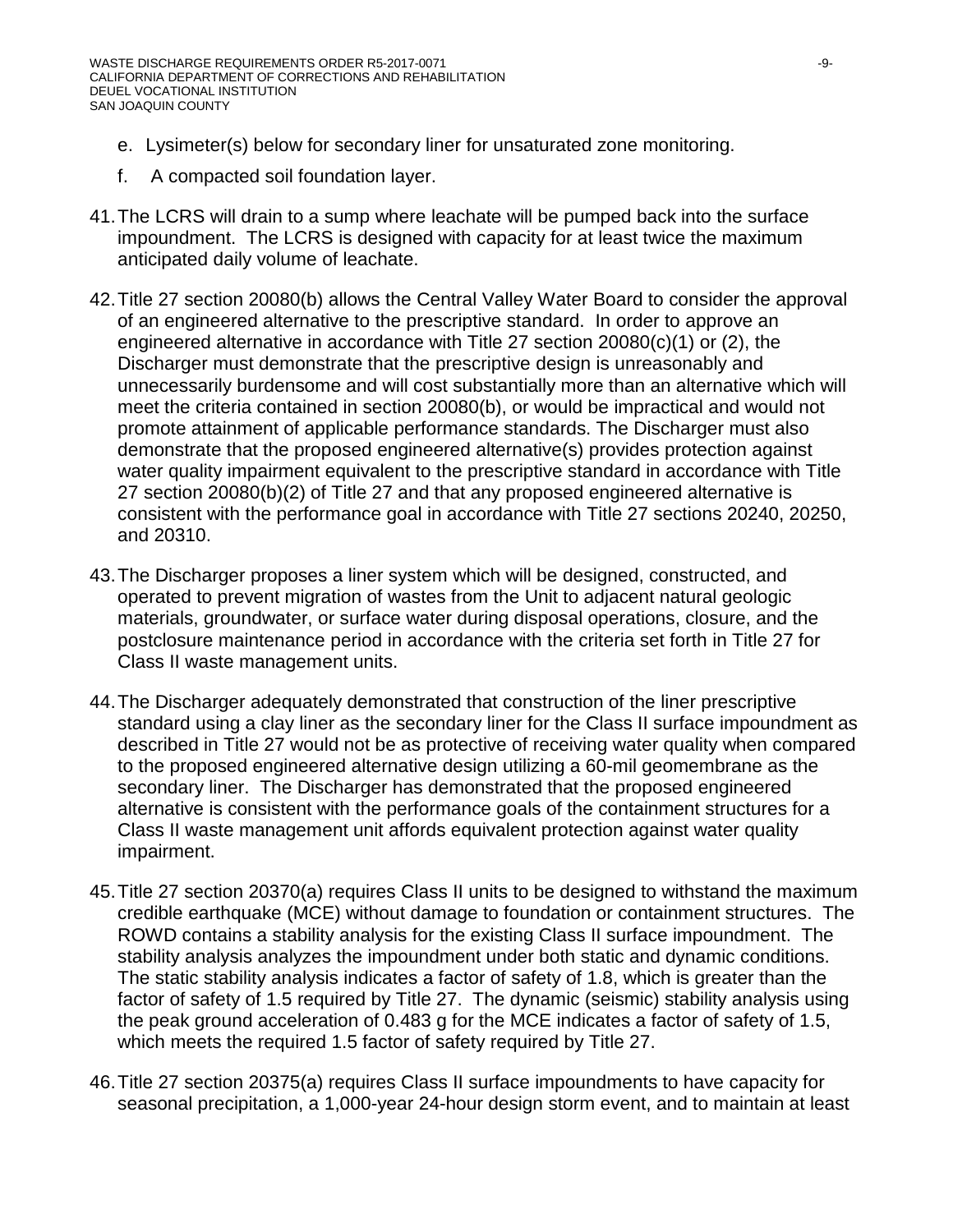two feet of freeboard at all times. The 1,000-year, 24-hour storm event for the site is 4.25 inches, and is referred to hereafter as the "design storm". For Title 27 required seasonal precipitation, the Discharger has been required to use the 100-year wet season distributed monthly to prevent overflow of the impoundment or less than two feet of freeboard during a reasonable worst-case scenario wet season. The 100-year wet season for the site is 18.02 inches. The ROWD includes a table showing how this rainfall would be distributed monthly by distributing the total amount among the months using the percentage of monthly precipitation that occurs on average. This results in the following for the 100-year wet season as shown in the ROWD:

| <b>Month</b> | 100-Year Wet Season<br>(Inches) |
|--------------|---------------------------------|
| January      | 3.47                            |
| February     | 3.14                            |
| March        | 2.50                            |
| April        | 1.54                            |
| May          | 0.82                            |
| June         | 0.16                            |
| July         | 0.05                            |
| August       | 0.16                            |
| September    | 0.40                            |
| October      | 0.95                            |
| November     | 2.01                            |
| December     | 2.83                            |
| Total        | 18.02                           |

- 47.A detailed water balance for the surface impoundment is included in the ROWD. The water balance takes the following factors into account:
	- a) The average daily base wastewater flow is 15,120 gpd or approximately 5.51 million gallons per year.
	- b) Evaporation losses from the four surface impoundments will total approximately 6.92 million gallons per year, distributed monthly in accordance with adjusted local pan evaporation rates and a salinity reduction factor.
	- c) The 100-year wet season 18.02 is distributed monthly in accordance with average monthly rainfall patterns.
	- d) The total bottom surface area of the surface impoundments will be 6.8 acres.
	- e) The surface impoundments were not sized to store wastewater other than that produced by the reverse osmosis water treatment process.
	- f) The 1000-year design storm event requires an additional 4.25 inches of freeboard that needs to be maintained to accommodate the design storm event.
	- g) The capacity of the four surface impoundments at the two-foot freeboard level is approximately 9.79 million gallons.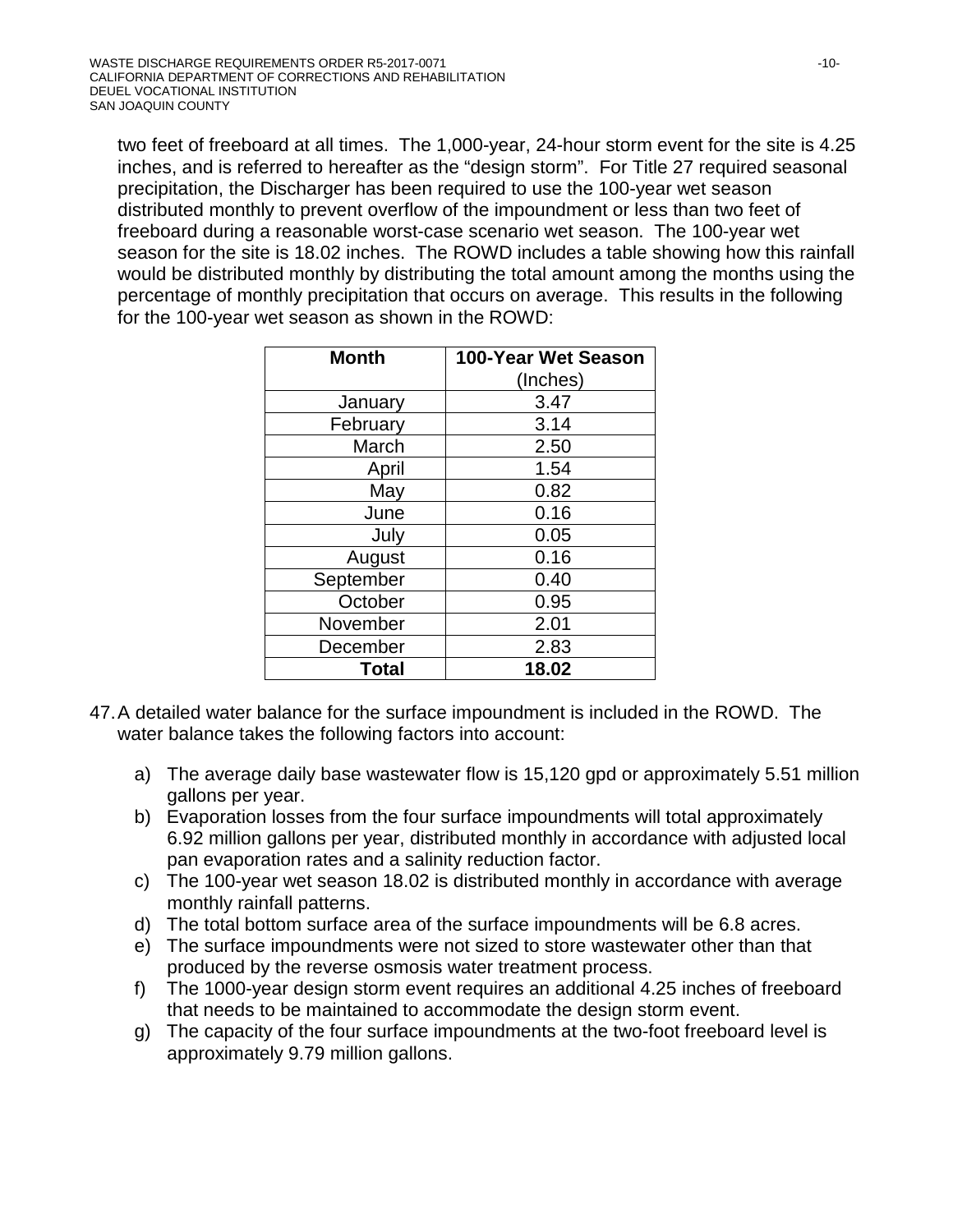- h) The accumulation of solids in the four surface impoundments is approximately 50 cubic feet per day or approximately 1.22 feet of salt accumulation at the bottom of the surface impoundments over a 20 year period.
- 48.Based on the water balance in the ROWD, the Discharger reports that the surface impoundment has sufficient capacity to maintain more two feet of freeboard and the required additional volume for the design storm event during the height of the 100-year wet season. The highest volume would be seen during March at 3 million gallons stored in the four impoundments which is less than the volume of 9.79 million gallons of capacity at the two-foot freeboard level, plus the additional volume of the design storm event.
- 49.This Order requires the Class II surface impoundment to have capacity for wastewater flows to the impoundment, precipitation from a 100-year wet season of 18.02 inches distributed at least monthly, a 1,000-year 24-hour storm event (design storm) of 4.25 inches, and shall maintain at least two (2.0) feet of freeboard at all times. To ensure compliance with this requirement, the Discharger is required to maintain at least 2.4 feet of freeboard at all times except in the event of a storm equal to or exceeding the 1,000-year 24-hour design storm event in which case at least two (2.0) feet of freeboard must be maintained. Based on these requirements, the Class II surface impoundment must have at least 9.79 million gallons of capacity minus volume of solids accumulation up to the two (2.0) foot freeboard level. These WDRs limit the discharge of wastewater to the four 1.7-acre class II surface impoundments to a flow of 15,120 gpd evaluated as a monthly average and approximately 5.51 million gallons per year.
- 50.This Order includes an Action Leakage Rate (ALR) for the Class II surface impoundment LCRS. The ALR is the maximum flow rate through the primary liner to the LCRS beyond which the Discharger is required to take actions to inspect and repair the primary liner system. The ALR is based on the recommendations in the 1992 USEPA guidance document *Action Leakage Rate for Leak Detection Systems*. The guidance recommends that ALR for lined surface impoundments be set at no more than 1,000 gallons per acre per day (gpad) unless site-specific conditions dictate otherwise.

An ALR of 2,000 gpad is being proposed at the site for the following reasons:

- a. The 1992 EPA guidance document provides for different ALR than the rule of thumb based on site-specific conditions;
- b. The surface impoundments exceed the minimum Title 27 design standards for the secondary liner allowing additional leakage through the primary liner;
- c. The LCRS drainage layer's ability to pass 3,000 gpad without building up head on the secondary liner;
- d. Potential difficulties locating very small holes in the primary liner with hypersaline water;
- e. The consultant, Dewberry Engineers, Inc., certified that an ALR of 4,182 gpad would pass through the LCRS and meet the requirements of Title 27 for head build-up.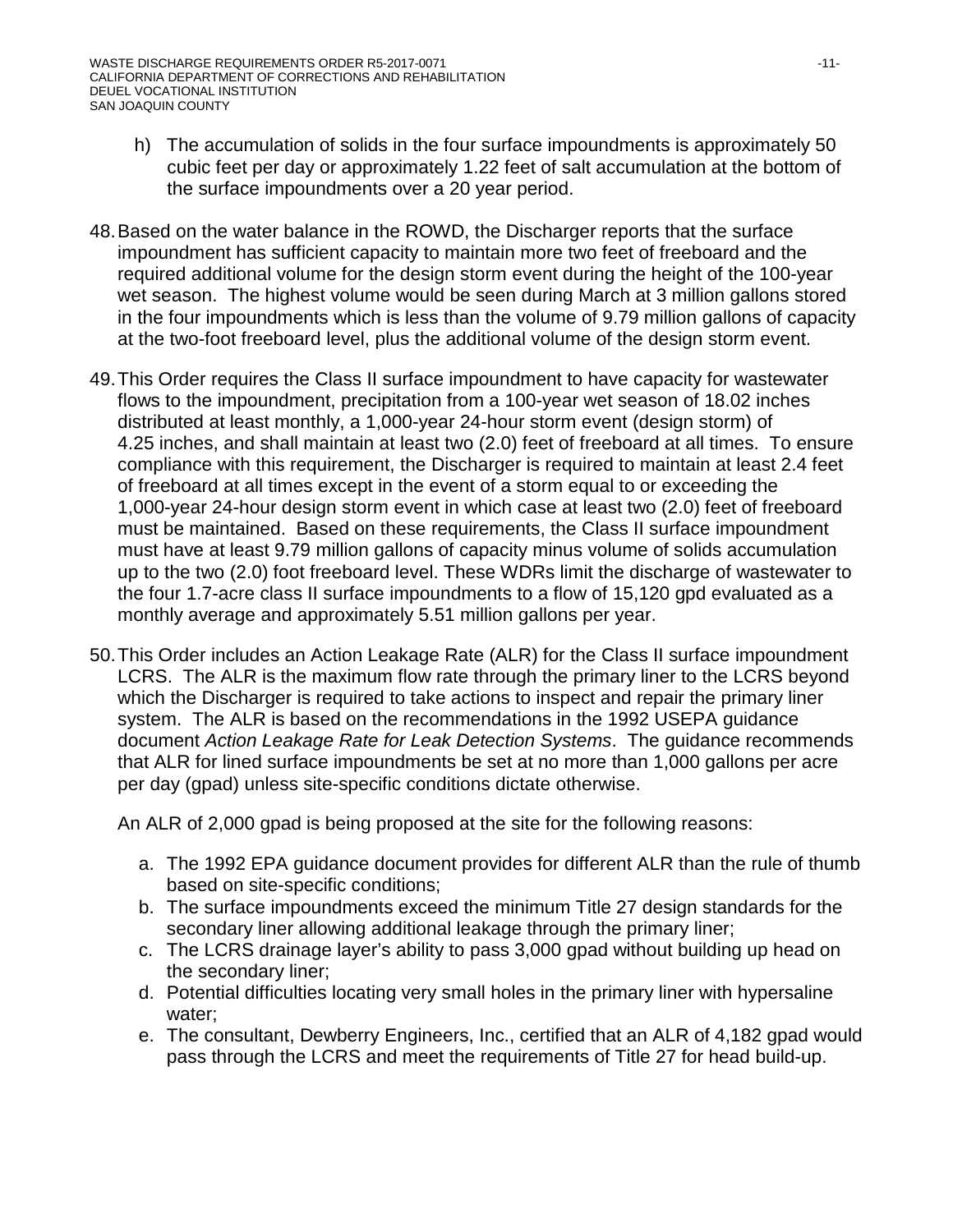- 51.Based on the Finding above the site specific recommendation for the ALR is 2,000 gpad to be used to calculate the daily allowable leakage from the 1.7-acre impoundments. Therefore, this Order sets the ALR for each surface impoundment at 3,400 gallons per day. The leakage rate will be calculated based on monthly readings of the flow totalizer that records flow from the LCRS manhole back to the surface impoundment.
- 52.Construction will proceed only after all applicable construction quality assurance plans have been approved by Executive Officer.

### **CLEAN CLOSURE AND CLOSURE FINANCIAL ASSURANCES**

- 53.A Preliminary Closure Plan (PCP) for the existing and future surface impoundments is included in the ROWD. Pursuant to Title 27 Section 21400(b)(1), the PCP proposes clean-closure of the surface impoundments. The PCP proposes to prepare and this Order requires that a final closure plan prior to commencing closure activities. The liner system, LCRS, and any sludges will be removed and taken to an off-site appropriately-permitted landfill. The PCP plan assumes that approximately 350,000 cubic feet of salt accumulation will require disposal after the estimated 20-year service life of the surface impoundments. The soil underlying the impoundment will be sampled for the presence of contaminants, and the PCP assumes limited over-excavation of the top two feet of soil will be conducted. The site will then be graded for future use.
- 54.The PCP includes an itemized cost estimate for third party costs to clean-close the surface impoundment. The total of the estimate is 2.6 million dollars in 2016 dollars. This cost estimate is approved by the adoption of these WDRs. Pursuant to Title 27 Section 22207(a), this Order requires the Discharger to establish financial assurances for closure of the Class II surface impoundments in accordance with the approved cost estimate naming the Central Valley Water Board as the beneficiary or providing an alternative state approved financial assurance mechanism per Title 27 section 22254. On 30 April 2009 the Discharger submitted an alternative financial assurance mechanism using (1) the Discharger's Special Repair funds, (2) appropriation of funds by the State Legislature, and (3) use of the Discharger's Operations Budget, Central Valley Water Board staff approved alternative financial assurance mechanism as providing adequate financial assurances on 12 June 2009. These revised WDRs continue to accept the financial assurances mechanism provided by the Discharger so long as the Discharger continues to use the approved language in the 30 April 2009 certification submitted by the Discharger's deputy secretary.

### **FINANCIAL ASSURANCES FOR CORRECTIVE ACTION**

55.Title 27 Section 22222 requires the Discharger to establish financial assurances for corrective action of a known or reasonably foreseeable release. A cost estimate for corrective action is included in the ROWD. The total of the cost estimate for corrective action is \$2.6 million in 2016 dollars. This cost estimate is approved by the adoption of these WDRs. This Order requires the Discharger to establish financial assurances for corrective action in accordance with the approved cost estimate naming the Central Valley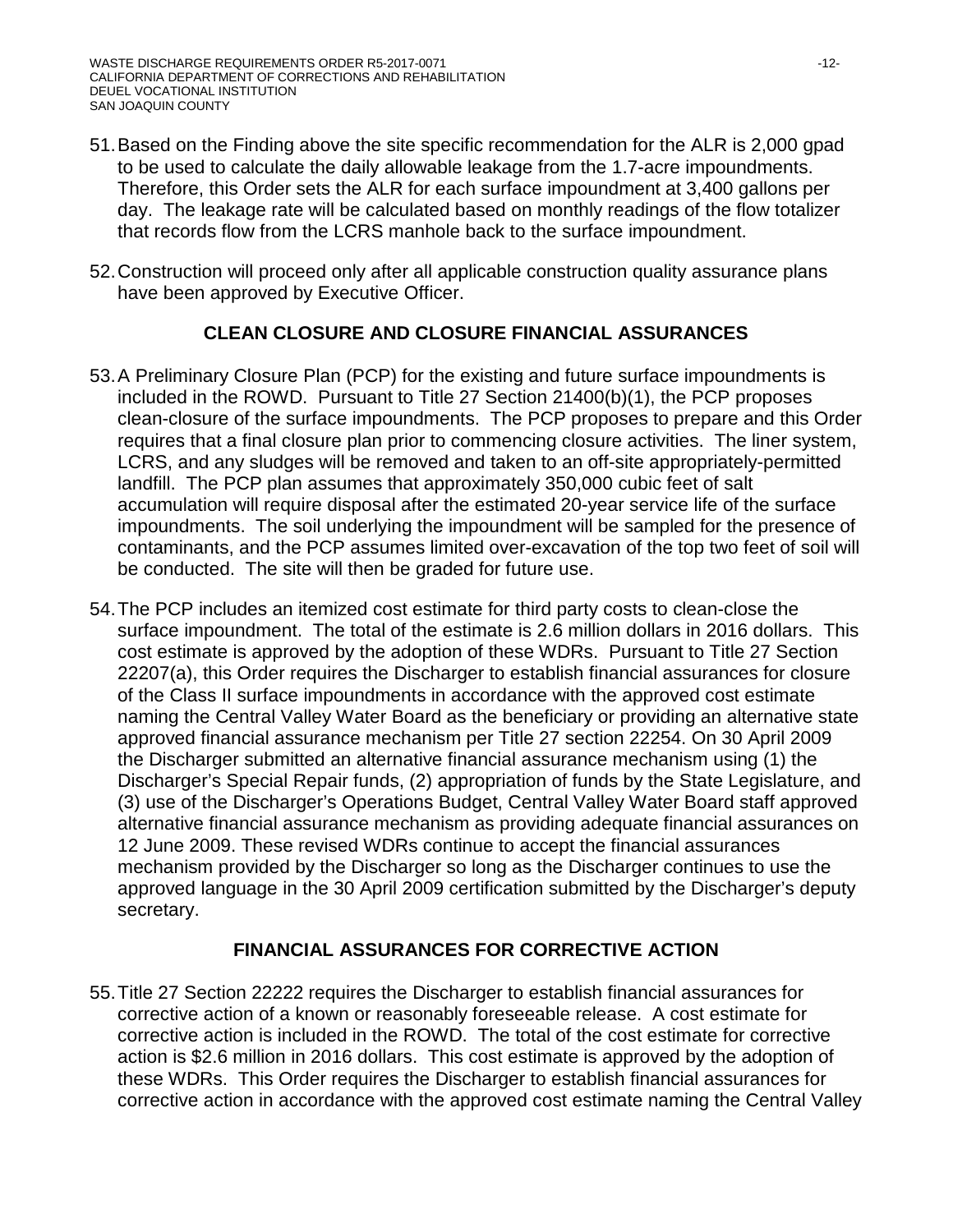Water Board as the beneficiary or providing an alternative state approved financial assurance mechanism per Title 27 section 22254. Central Valley Water Board staff approved alternative financial assurance mechanism as providing adequate financial assurances on 12 June 2009. These revised WDRs continue to accept the financial assurances mechanism provided by the Discharger so long as the Discharger continues to use the approved language in the 30 April 2009 certification submitted by the Discharger's deputy secretary. This Order also requires annual adjustments to account for inflation by 30 April of each year.

# **CEQA AND OTHER CONSIDERATIONS**

- 56. On 7 April 2017, the California Department of Corrections and Rehabilitation as lead agency certified an addendum to its 2005 Initial Study/Mitigated Negative Declaration (IS/MND) for the Reverse Osmosis Water Treatment Facility project. The addendum was intended to evaluate and confirm CEQA compliance for proposed changes at the facility including enlargement of its Class II surface impoundments. A Notice of Determination was filed on 10 April 2017 in accordance with the California Environmental Quality Act (Public Resources Code Section 21000 et seq.) and CEQA guidelines (Title 14, section 15000 et seq.). The Central Valley Water Board considered the addendum to the 2005 IS/MND and incorporated mitigation measures from the negative declaration and addendum into these waste discharge requirements designed to prevent potentially significant impacts to design facilities and to water quality.
- 57.This order implements:
	- a. *The Water Quality Control Plan for the Sacramento River and San Joaquin River Basins, Fourth Edition*.
	- b. The prescriptive standards and performance goals of California Code of Regulations, title 27, section 20005 et seq., effective 18 July 1997, and subsequent revisions.
- 58.Based on the threat and complexity of the discharge, the facility is determined to be classified 2-B as defined below:
	- a. Category 2 threat to water quality, defined as, "Those discharges of waste that could impair the designated beneficial uses of the receiving water, cause short-term violations of water quality objectives, cause secondary drinking water standards to be violated, or cause a nuisance."
	- b. Category B complexity, defined as, "Any discharger not included in Category A that has physical, chemical, or biological treatment systems (except for septic systems with subsurface disposal), or any Class 2 or Class 3 waste management units."
- 59.Water Code section 13267(b) provides that: "In conducting an investigation specified in subdivision (a), the Regional Board may require that any person who has discharged, discharges, or is suspected of having discharge or discharging, or who proposes to discharge waste within its region, or any citizen or domiciliary, or political agency or entity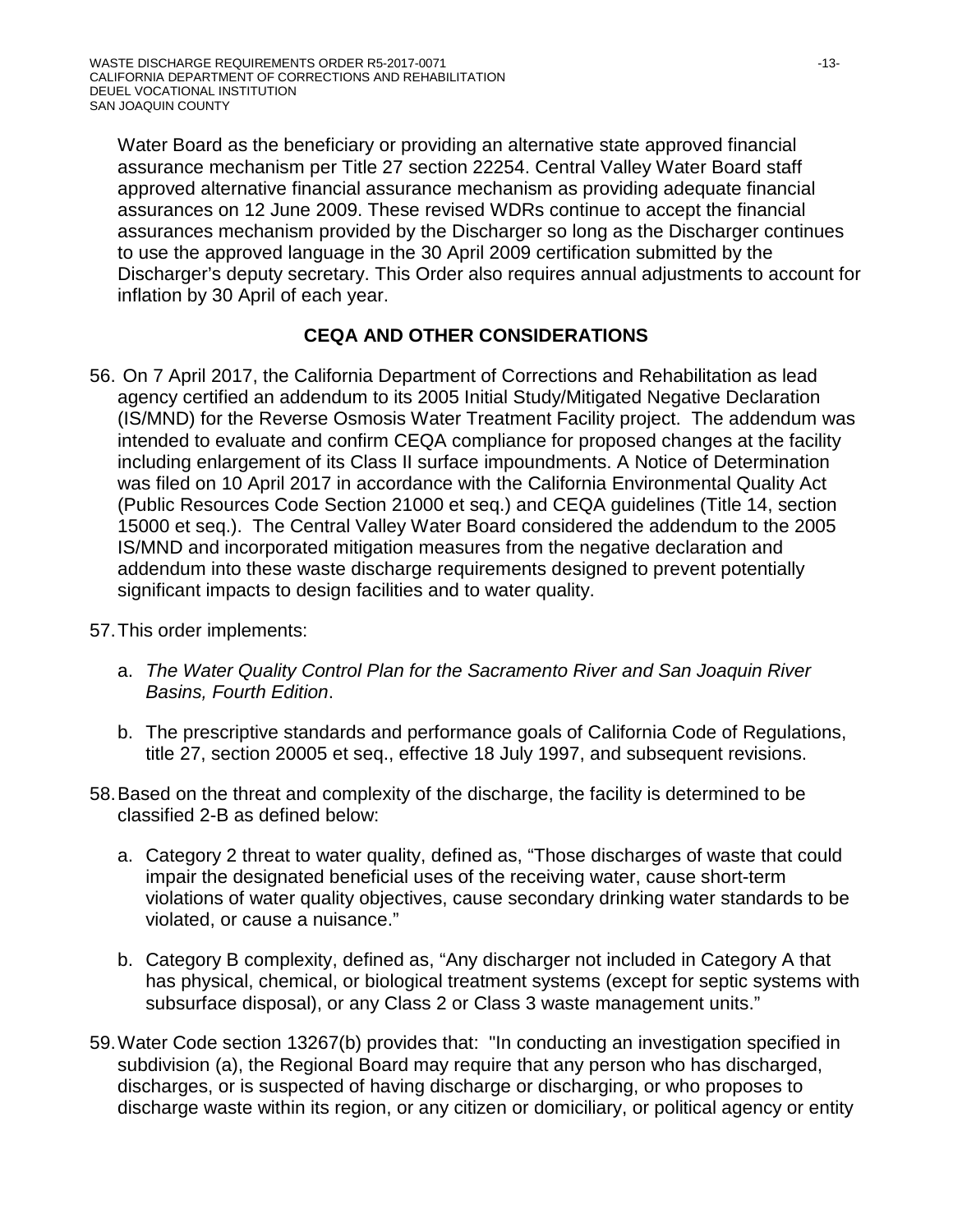of this state who has discharged, discharges, or is suspected of having discharged or discharging, or who proposes to discharge waste outside of its region that could affect the quality of the waters of the state within its region shall furnish, under penalty of perjury, technical or monitoring program reports which the board requires. The burden, including costs of these reports, shall bear a reasonable relationship to the need for the reports and the benefits to be obtained from the reports.

60.The technical reports required by this Order and the attached Monitoring and Reporting Program R5-2017-0071 are necessary to assure compliance with these waste discharge requirements. The Discharger owns and operates the facility that discharges the waste subject to this Order.

### **PROCEDURAL REQUIREMENTS**

- 61.All local agencies with jurisdiction to regulate land use, solid waste disposal, air pollution, and to protect public health have approved the use of this site for the discharges of waste to land stated herein.
- 62.The Central Valley Water Board notified the Discharger and interested agencies and persons of its intent to prescribe waste discharge requirements for this discharge, and has provided them with an opportunity for a public hearing and an opportunity to submit their written views and recommendations.
- 63.The Central Valley Water Board, in a public meeting, heard and considered all comments pertaining to the discharge.
- 64.Any person aggrieved by this action of the Central Valley Water Board may petition the State Water Board to review the action in accordance with Water Code section 13320 and California Code of Regulations, title 23, sections 2050 and following. The State Water Board must receive the petition by 5:00 p.m., 30 days after the date that this Order becomes final, except that if the thirtieth day following the date that this Order becomes final falls on a Saturday, Sunday, or state holiday, the petition must be received by the State Water Board by 5:00 p.m. on the next business day. Copies of the law and regulations applicable to filing petitions may be found on the Internet at:

http://www.waterboards.ca.gov/public\_notices/petitions/water\_quality

or will be provided upon request.

IT IS HEREBY ORDERED, pursuant to California Water Code sections 13263 and 13267, that Order R5-2007-0005 is rescinded except for purposes of enforcement, and that California Department of Corrections and Rehabilitation, its agents, successors, and assigns, in order to meet the provisions of Division 7 of the California Water Code and the regulations adopted thereunder, shall comply with the following: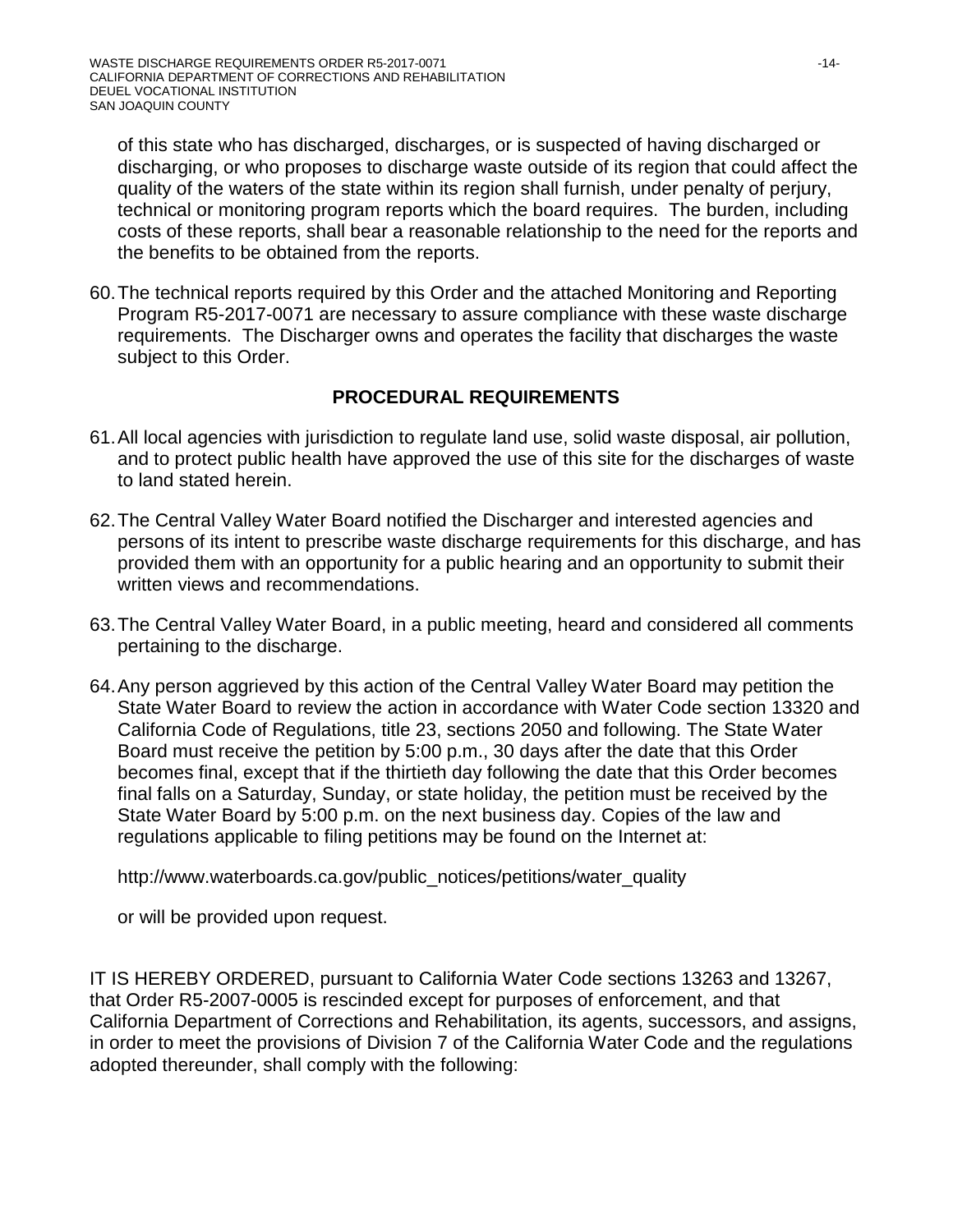# **A. PROHIBITIONS**

- 1. The discharge of 'hazardous waste' is prohibited. For the purposes of this Order, the term 'hazardous waste' is as defined in California Code of Regulations, Title 23, section 2510 et seq.
- 2. The discharge of solid waste or liquid waste to surface waters, surface water drainage courses, or groundwater is prohibited.
- 3. The discharge of wastes outside of a waste management unit or portions of a waste management unit specifically designed for their containment is prohibited.
- 4. The Discharge of any waste to the Class II surface impoundments other than that generated in the process of treating brackish groundwater for use at the facility is prohibited.
- 5. The Discharger shall comply with all Standard Prohibitions listed in Section C of the Standard Provisions and Reporting Requirements dated April 2016 (SPRRs).

## **B. DISCHARGE SPECIFICATIONS**

- 1. The discharge shall not cause a condition of pollution or nuisance as defined by the Water Code section 13050.
- 2. Prior to the discharge of waste to a Class II waste management unit, all wells within 500 feet of the unit shall have sanitary seals or shall be properly abandoned. A record of the sealing and/or abandonment of such wells shall be sent to the Central Valley Water Board and to the State Department of Water Resources.
- 3. In accordance with the water balance provided by the Discharger in the ROWD, the Discharger is limited to discharging from its brackish groundwater treatment plant a wastewater flow of 15,120 gpd evaluated as a monthly average and approximately 5.51 million gallons per year of wastewater to the four 1.7-acre class II surface impoundments.
- 4. The Discharger shall comply with all Standard Discharge Specifications listed in Section D of the SPRRs dated April 2016.

## **C. FACILITY SPECIFICATIONS**

1. Annually, prior to the anticipated rainy season but no later than **1 November**, any necessary construction, maintenance, or repairs of precipitation and drainage control facilities shall be completed and reported in compliance with MRP R5-2017-0071.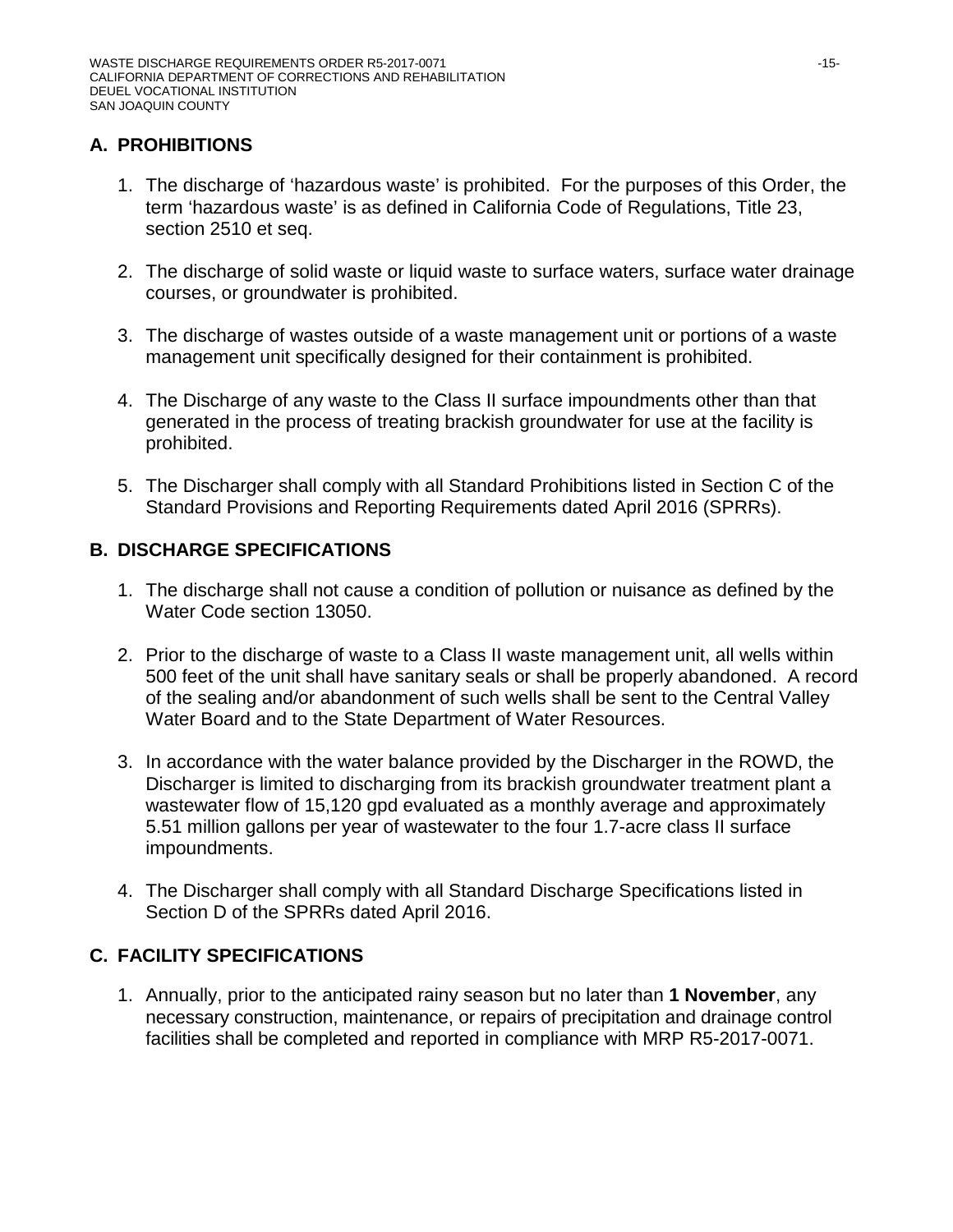## **Class II Surface Impoundments**

- 2. The Class II surface impoundments shall have capacity for wastewater flows to the impoundment, precipitation from a 100-year wet season of 18.02 inches distributed at least monthly, a 1,000-year 24-hour storm event (design storm) of 4.25 inches, and shall maintain at least two (2.0) feet of freeboard at all times. To ensure compliance with this requirement, the Discharger shall maintain at least 2.4 feet of freeboard at all times except in the event of a storm equal to or exceeding the 1,000-year 24-hour design storm event in which case at least two (2.0) feet of freeboard must be maintained.
- 3. The Discharger shall **immediately** notify Central Valley Water Board staff by telephone and email and **immediately** take measures to regain surface impoundment capacity in the event that freeboard levels in any surface impoundment are equal to or less than 2.4 feet.
- 4. The Discharger shall record onsite rainfall to track the magnitude of storm events and shall record surface impoundment freeboard levels in accordance with the attached monitoring and reporting program.
- 5. Any direct-line discharge to a surface impoundment shall have fail-safe equipment or operating procedures to prevent overfilling.
- 6. The surface impoundment(s) shall be designed, constructed and maintained to prevent scouring and/or erosion of the liners and other containment features at points of discharge to the impoundments and by wave action at the water line.
- 7. Leachate removed from a surface impoundment's primary LCRS shall be discharged to the impoundment from which it originated.
- 8. The **Action Leakage Rate** (ALR) for each of the four 1.7-acre Class II surface impoundments is **3,700 gpd** or 111,000 gallons over a 30-day period. If leachate generation in the LCRS of any of the Class II surface impoundments exceeds the ALR over a 30-day period, the Discharger shall:
	- a. **Immediately** notify Central Valley Water Board staff by telephone and email.
	- b. Submit written notification within **seven days** that includes a time schedule to locate and repair leak(s) in the liner system.
	- c. If repairs do not result in a leakage rate less than the required ALR, the Discharger shall submit written notification within **seven days** that includes a time schedule for replacement of the upper liner of the surface impoundment or other action necessary to reduce leachate production.
	- d. Complete repairs or liner replacement in accordance with the approved time schedule under "b" and/or "c", above.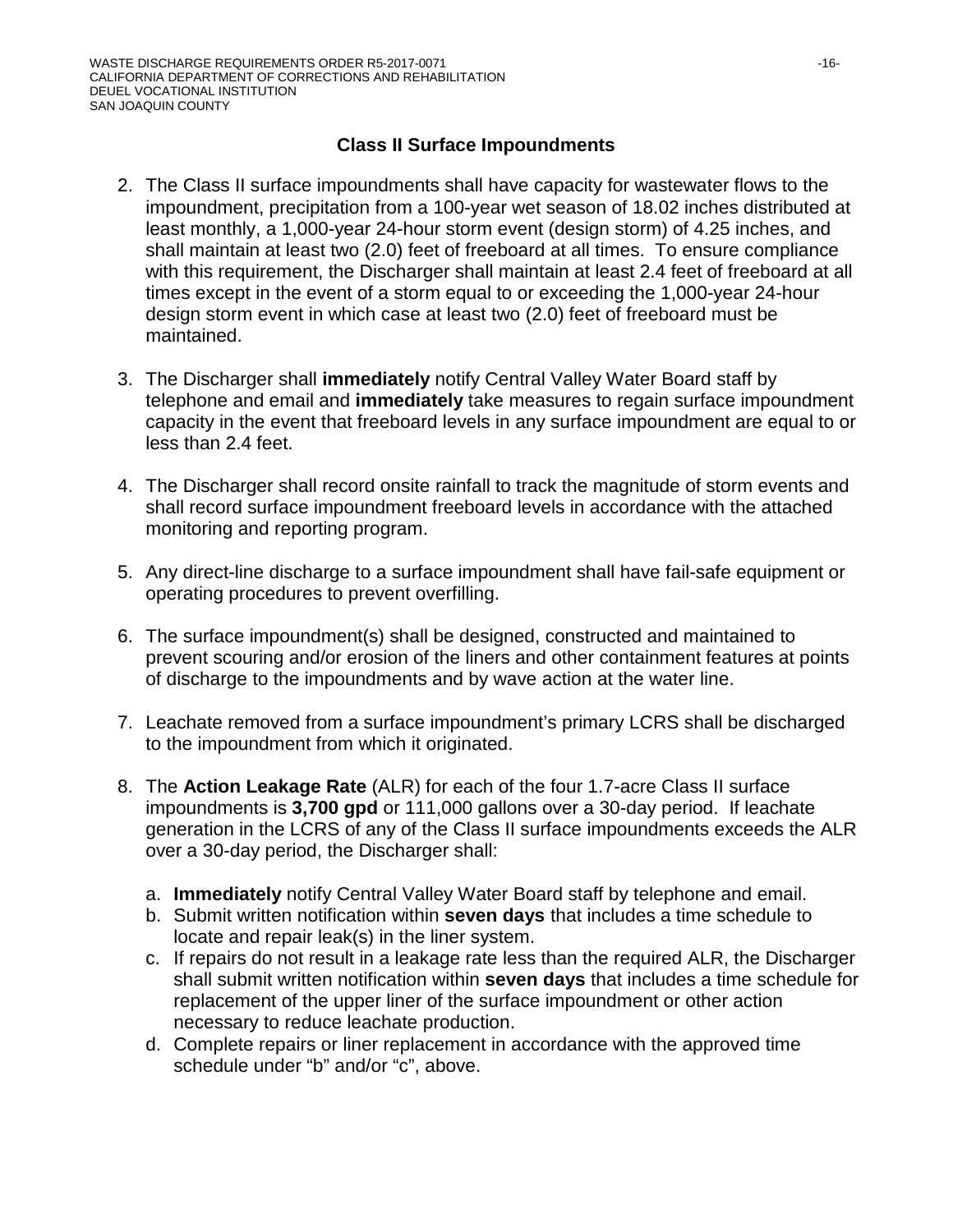- 9. If leachate is detected in the pan lysimeter of a Class II surface impoundment indicating a leak in the containment structures, the Discharger shall:
	- a. **Immediately** notify Central Valley Water Board staff by telephone and email that the containment structures have failed.
	- b. **Immediately** sample and test the liquid in accordance with the unsaturated zone monitoring requirements in MRP R5-2017-0071.
	- c. Submit written notification of the release to Central Valley Water Board staff within **seven days** including a time schedule to repair the containment structures.
	- d. Complete repairs of the containment structures in accordance with the approved time schedule.
- 10.Solids that accumulate in the Class II surface impoundments shall be periodically removed to maintain minimum freeboard requirements and to maintain sufficient capacity for surface impoundment leachate and for the discharge of wastes. Prior to removal of these solids, sufficient samples shall be taken for their characterization and classification pursuant to Article 2, Subchapter 2, Chapter 3, Division 2 of Title 27. The rationale for the sampling protocol used, the results of this sampling, and a rationale for classification of the solids shall be submitted to Central Valley Water Board staff for review.
- 11.The Discharger shall comply with all Standard Facility Specifications listed in Section E of the SPRRs dated April 2016.

# **D. DESIGN AND CONSTRUCTION SPECIFICATIONS**

- 1. Containment structures and precipitation and drainage control systems shall be constructed and maintained to prevent, to the greatest extent possible, inundation, erosion, slope failure, and washout under 1,000-year, 24-hour precipitation conditions.
- 2. Waste management units shall be designed, constructed and operated to prevent inundation or washout due to flooding events with a 100-year return period.
- 3. Materials used to construct liners shall have appropriate physical and chemical properties to ensure containment of discharged wastes over their operating life.
- 4. Materials used to construct LCRSs shall have appropriate physical and chemical properties to ensure the required transmission of leachate over the life of the surface impoundments and the post-closure maintenance period.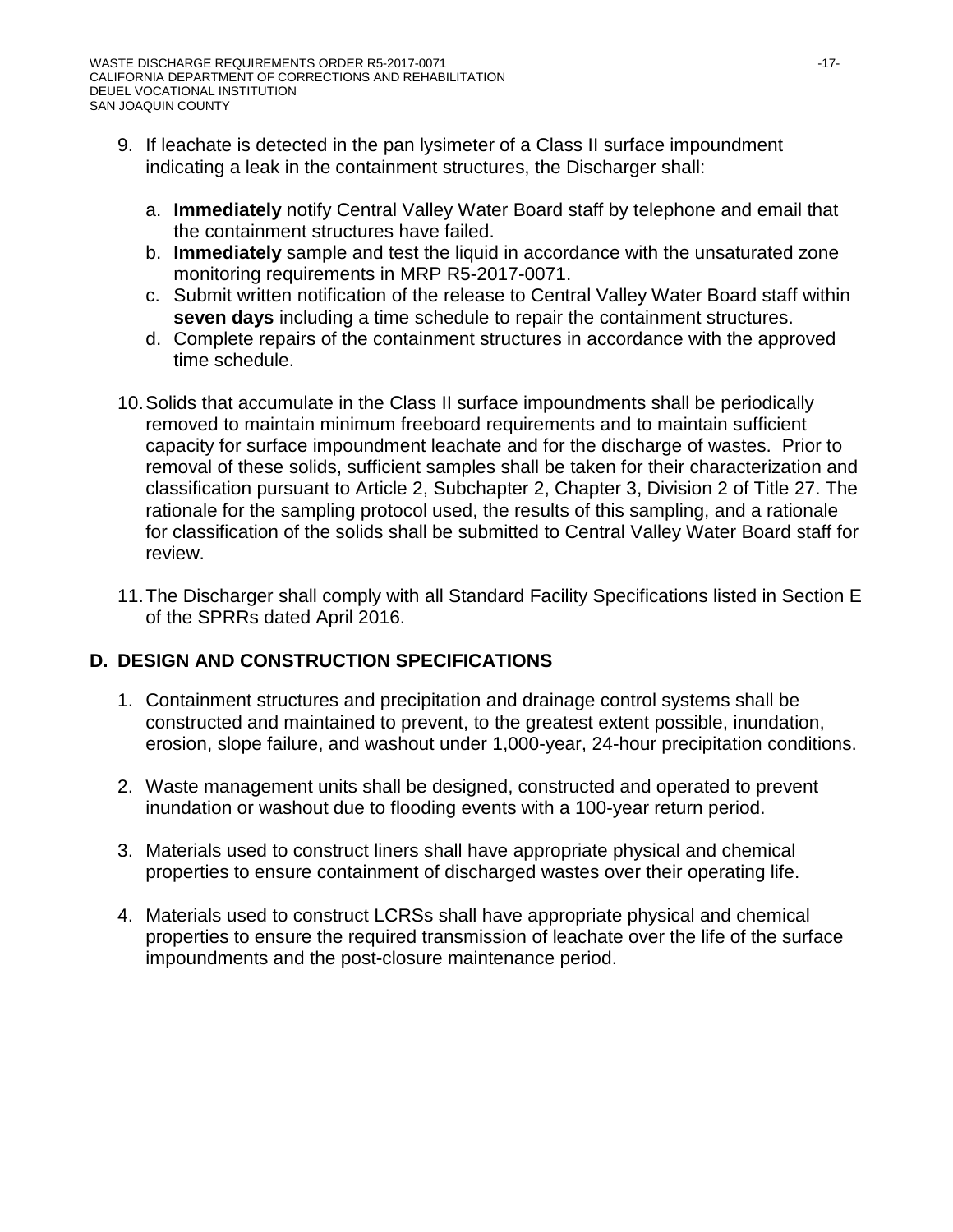- 5. LCRSs shall be designed, constructed, and maintained to collect twice the anticipated daily volume of leachate generated by each surface impoundment and to prevent the buildup of hydraulic head on the underlying liner at any time. The LCRS pump shall be capable of removing this volume of leachate and/or 150% of the Action Leakage Rate flow, whichever is greater.
- 6. The depth of the fluid in any LCRS sump shall be kept at the minimum needed for safe pump operation without excessive pump cycling that could damage the pump.
- 7. The Discharger shall submit a design report including plans, specifications, and a construction quality assurance plan for review and approval prior to constructing any new lined waste management unit.
- 8. The Discharger shall sufficiently characterize underlying soil and soil pore water characteristics below any new Class II surface impoundments to be constructed prior to placement of waste such that the soil and soil pore water characterization results may be used to determine the level of clean up necessary to certify that the overlying Class II surface impoundment is clean closed per Title 27 section 21400(b)(1) requirements for clean closure certification.
- 9. The Discharger shall submit a final report documenting construction of any new lined waste management unit for review and approval prior to discharging wastes to the waste management unit.
- 10.The Discharger shall comply with all Standard Design and Construction Specifications listed in Section E of the SPRRs dated April 2016.

## **Class II Surface Impoundments**

- 11.Each Class II surface impoundment liner system shall consists of, from the top down:
	- a. A primary 60-mil High Density Polyethylene (HDPE) geomembrane.
	- b. A 300-mil geonet drainage layer with a minimum transmissivity of 0.011 ft<sup>2</sup>/sec, as a Leachate Collection and Removal System (LCRS).
	- c. A secondary 60-mil HDPE geomembrane.
	- d. An unsaturated zone monitoring system consisting of a pan lysimeter located below the entire LCRS sump.
	- e. A compacted soil foundation layer that meets the requirements of the geotechnical report prepared by Amec Foster Wheeler Environment & Infrastructure, Inc. dated 27 September 2016.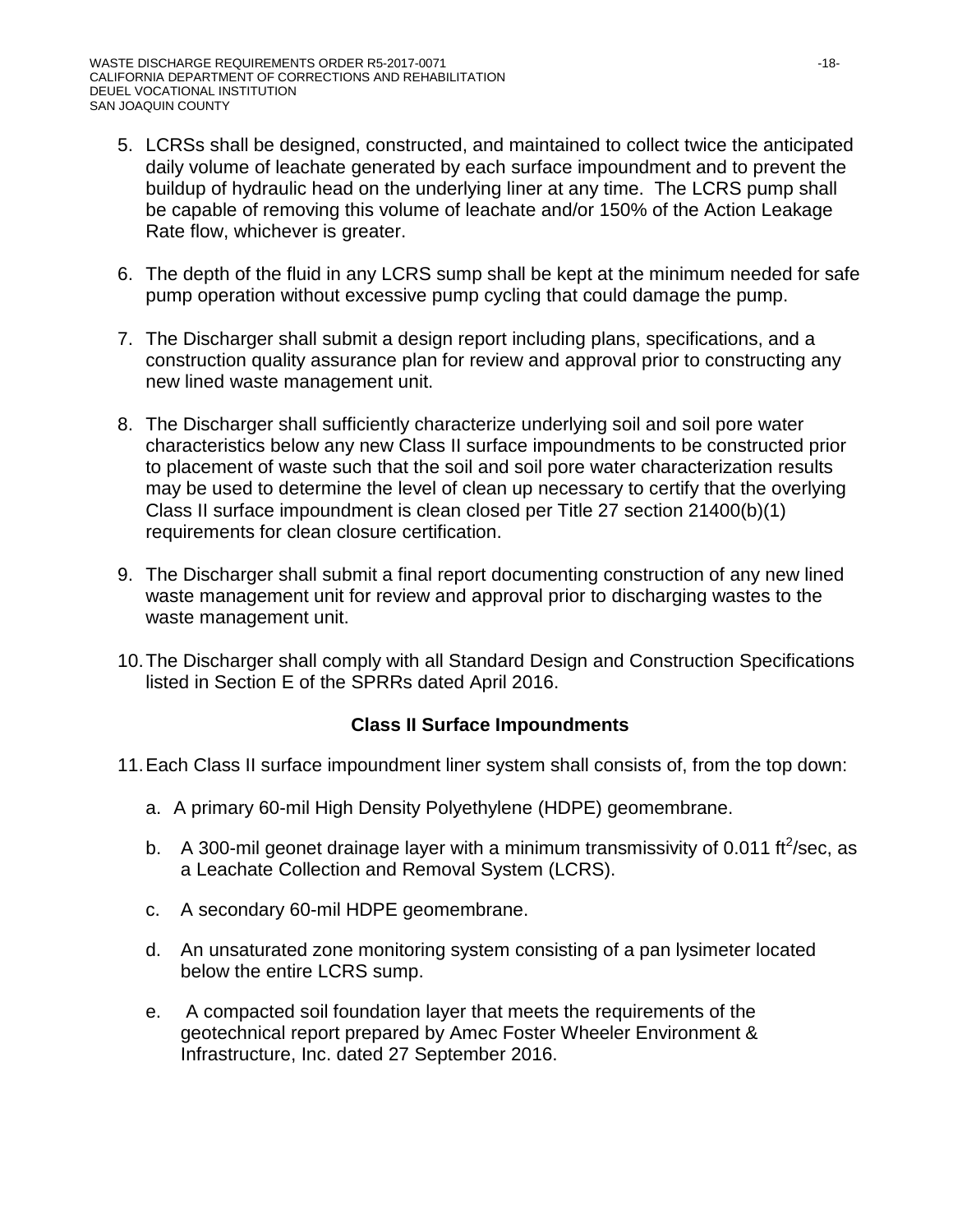- 12. Highest anticipated groundwater elevation including capillary fringe is estimated to be 18.64 feet MSL below ponds P-01 and P-02. Highest anticipated groundwater including capillary fringe is estimated to be 16.75 feet MSL below ponds P-03 and P-04 (see Finding 26). The Discharger shall maintain a minimum of five feet of separation between waste in the ponds and highest anticipated groundwater elevation including capillary fringe.
- 13.The Class II surface impoundments are located within a 100-year flood area. Therefore, the Discharger shall protect the surface impoundments such that they are not inundated or washed out due to a flood event with a 100-year return period.
- 14.Each Class II surface impoundment shall have a sump to collect and return leachate to the impoundment that leaks through the primary liner. The sump shall include a dedicated automated pump to remove leachate and return it to the impoundment.
- 15.Each Class II surface impoundment shall have a flow totalizer to measure leachate volumes pumped from the sump in order to track leakage rates.
- 16.Each Class II surface impoundment shall have an unsaturated zone monitoring system consisting of a pan lysimeter beneath the entire sump area of the impoundment.
- 17.Each Class II surface impoundment shall have permanent markings on the liner, or a permanent freeboard gauge so that the freeboard can be observed and recorded at any time. The markings on the liner shall have increments no greater than 3-inches and if a vertical freeboard gauge is used the markings on the vertical freeboard gauge shall have increments no greater than 1-inch. The markings shall also clearly indicate the 2-foot freeboard level.
- 18.The Discharger shall comply with the recommendations in the geotechnical report prepared by Amec Foster Wheeler Environment & Infrastructure, Inc. dated 27 September 2016 in order to ensure seismic stability of waste containment structures.
- 19.The Discharger shall comply with all Standard Construction Specifications listed in Section F of the SPRRs dated April 2016.
- 20.The Discharger shall comply with all Storm Water Provisions listed in Section L of the SPRRs dated April 2016.

## **E. CLOSURE AND POST-CLOSURE MAINTENANCE SPECIFICATIONS**

1. At closure of the Class II surface impoundment(s), the Discharger shall clean-close the unit(s) pursuant to Title 27 section 21400(b)(1). All precipitates, settled solids, liner materials, and adjacent natural geologic materials contaminated by wastes shall be completely removed and discharged to an appropriately permitted landfill facility. If after reasonable attempts to remove contaminated natural geologic materials, the Discharger demonstrates that removal of all remaining contamination is infeasible, the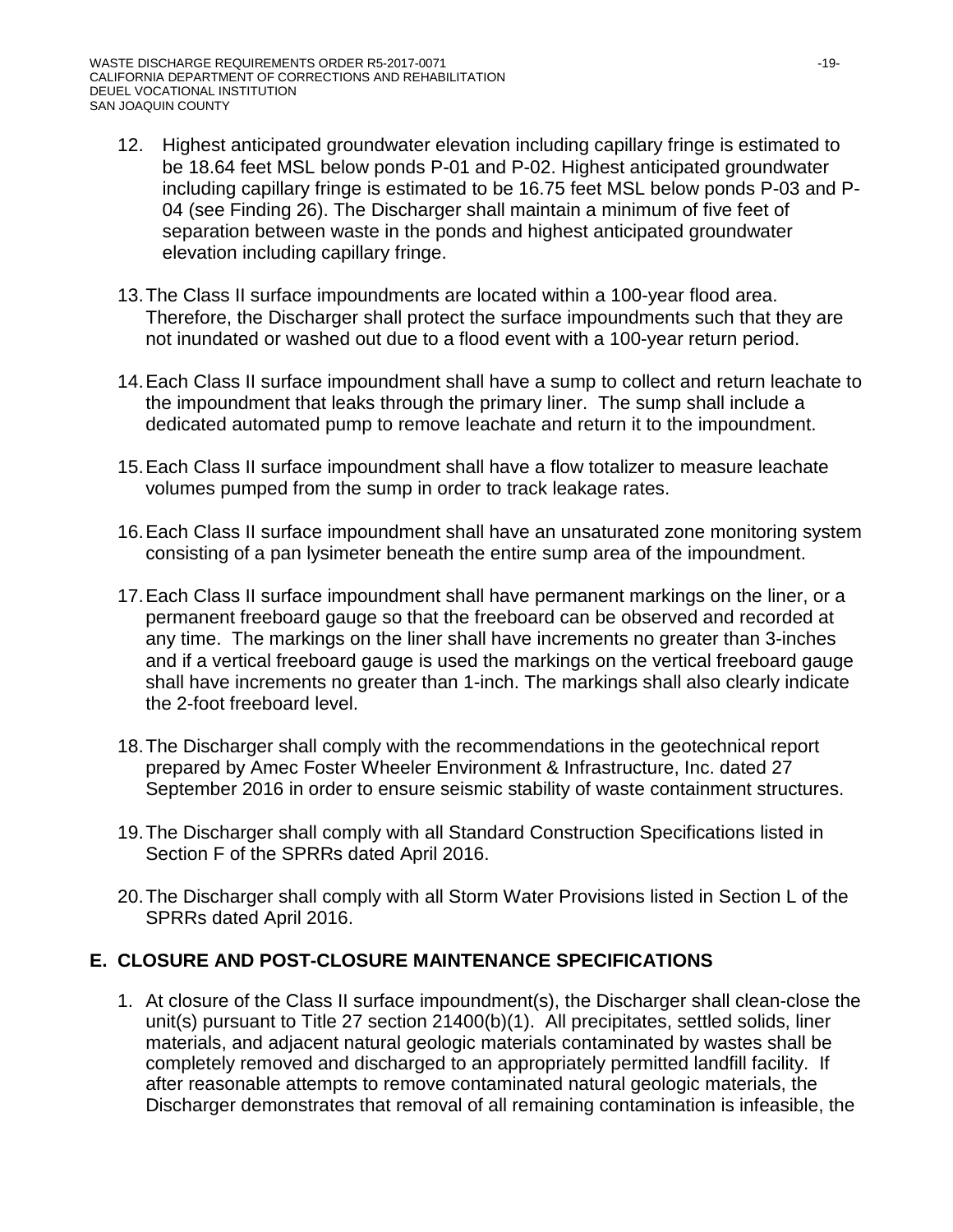impoundment and/or overflow basins shall be closed as a landfill pursuant to Title 27 section 21400(b)(2)(A). In this event, the Discharger shall backfill and grade the area and submit a revised Final Closure and Post-Closure Maintenance Plan proposing a final cover meeting the requirements of Title 27 section 21090 and shall perform all post-closure maintenance in the approved Post-Closure Maintenance Plan.

- 2. The Discharger shall clean close the four 1.1-acre Class II surface impoundments P-1 through P-4 by 1 January 2018 in accordance with the Discharger's clean closure workplan approved in Central Valley Water Board staff letter dated 24 January 2017. Clean Closure shall be completed per the schedule in the Discharger's ROWD and as required in the Provisions section of these WDRs.
- 3. Prior to closure of any Class II surface impoundment, the Discharger shall submit a Final Closure Plan prepared by a California-registered civil engineer or certified engineering geologist, and that contains all applicable information required in Title 27 section 21769 at least 120 days prior to the initiation of closure activities in order to provide Central Valley Water Board staff sufficient time for review and approval. The plan shall include any closure/post-closure elements proposed in the ROWD, and shall meet the requirements of this Order.
- 4. The Discharger shall comply with all Closure and Post-Closure Maintenance Specifications listed in Section F of the SPRRs dated April 2016.

# **F. FINANCIAL ASSURANCE**

- 1. Pursuant to Title 27 Section 22207, the Discharger shall submit a report by 30 April of each year showing that it has established an irrevocable \$2.6 million **closure fund** with the Central Valley Water Board named as beneficiary to ensure closure of the Class II surface impoundments in accordance with the cost estimate in the ROWD or provide an alternative state approved financial assurance mechanism per Title 27 section 22254. The financial assurances mechanism shall be one listed in Title 27 Section 22228 for which the Discharger is eligible. On 30 April 2009 the Discharger submitted an alternative financial assurance mechanism using (1) the Discharger's Special Repair funds, (2) appropriation of funds by the State Legislature, and (3) use of the Discharger's Operations Budget. Central Valley Water Board staff approved the alternative financial assurance mechanism as providing adequate financial assurances on 12 June 2009. These revised WDRs continue to accept the financial assurances mechanism provided by the Discharger so long as the Discharger continues to use the approved language in the 30 April 2009 certification submitted by the Discharger's deputy secretary. The Discharger shall submit a report by **30 April of each year** certifying that the financial assurance mechanism continues to be fully funded. .
- 2. Pursuant to Title 27 Section 22222, the Discharger shall submit a report showing that it has established an irrevocable \$2.6 million **corrective action fund** with the Central Valley Water Board named as beneficiary to ensure funds are available to address a known or reasonably foreseeable release from the Class II surface impoundments or provide an alternative state approved financial assurance mechanism per Title 27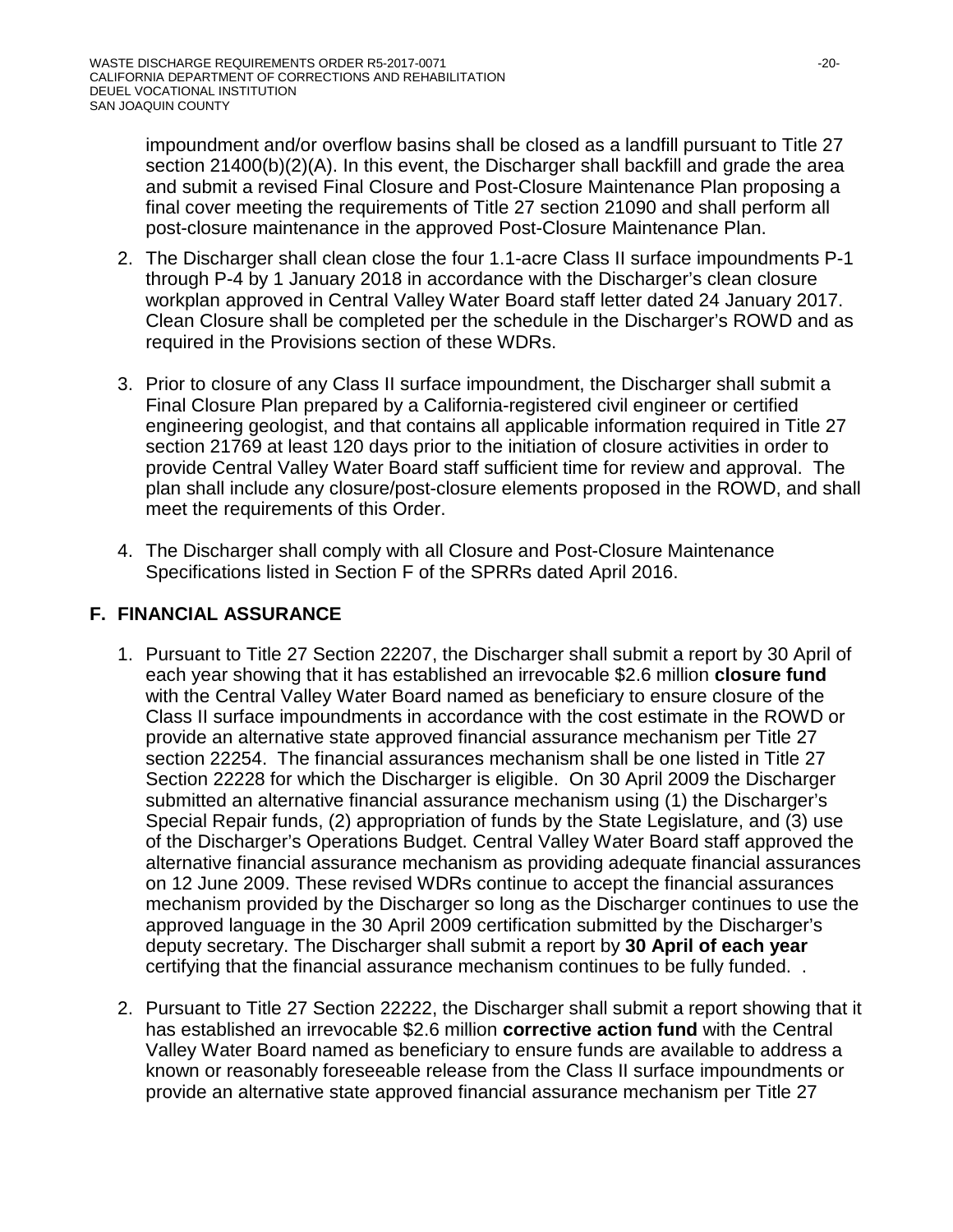section 22254. The financial assurances mechanism shall be one listed in Title 27 Section 22228 for which the Discharger is eligible. On 30 April 2009 the Discharger submitted an alternative financial assurance mechanism using (1) the Discharger's Special Repair funds, (2) appropriation of funds by the State Legislature, and (3) use of the Discharger's Operations Budget. Central Valley Water Board staff approved the alternative financial assurance mechanism as providing adequate financial assurances on 12 June 2009. These revised WDRs continue to accept the financial assurances mechanism provided by the Discharger so long as the Discharger continues to use the approved language in the 30 April 2009 certification submitted by the Discharger's deputy secretary. The Discharger shall submit a report by 30 April of each year certifying that the financial assurance mechanism continues to be fully funded.

- 3. By **30 April** of each year, the Discharger shall submit a report to the Central Valley Water Board that reports the balance of both the closure and corrective action funds or the amounts of the Guarantees and the adjustments to account for inflation in accordance with Title 27 Section 22236.
- 4. The Discharger shall comply with all Standard Financial Assurance Specifications listed in Section H of the SPRRs dated April 2016.

# **G. MONITORING SPECIFICATIONS**

- 1. The Discharger shall comply with the detection monitoring program provisions of Title 27 for groundwater, surface water, and the unsaturated zone, and in accordance with Monitoring and Reporting Program (MRP) R5-2017-0071, and the Standard Monitoring Specifications listed in Section I of the SPRRs dated April 2016.
- 2. The Discharger shall, for any waste management unit in a corrective action monitoring program, comply with the corrective action monitoring program provisions of Title 27, MRP R5-2017-0071, and the Standard Monitoring Specifications listed in Section I of SPRRs dated April 2016.
- 3. The Discharger shall comply with the Water Quality Protection Standard (WQPS) as specified in this Order, MRP R5-2017-0071, and the SPRRs dated April 2016. The Discharger shall use the same WQPS method used for determining a release throughout the site for its groundwater monitoring system.
- 4. The concentrations of the constituents of concern in waters passing the Point of Compliance (defined pursuant to Title 27, section 20164 as a vertical surface located at the hydraulically downgradient limit of the waste management unit that extends through the uppermost aquifer underlying the unit) shall not exceed the concentration limits established pursuant to MRP R5-2017-0071.
- 5. For each monitoring event, the Discharger shall determine whether the waste management unit is in compliance with the Water Quality Protection Standard using procedures specified in MRP R5-2017-0071 and the Standard Monitoring Specifications in Section I of the SPRRs dated April 2016.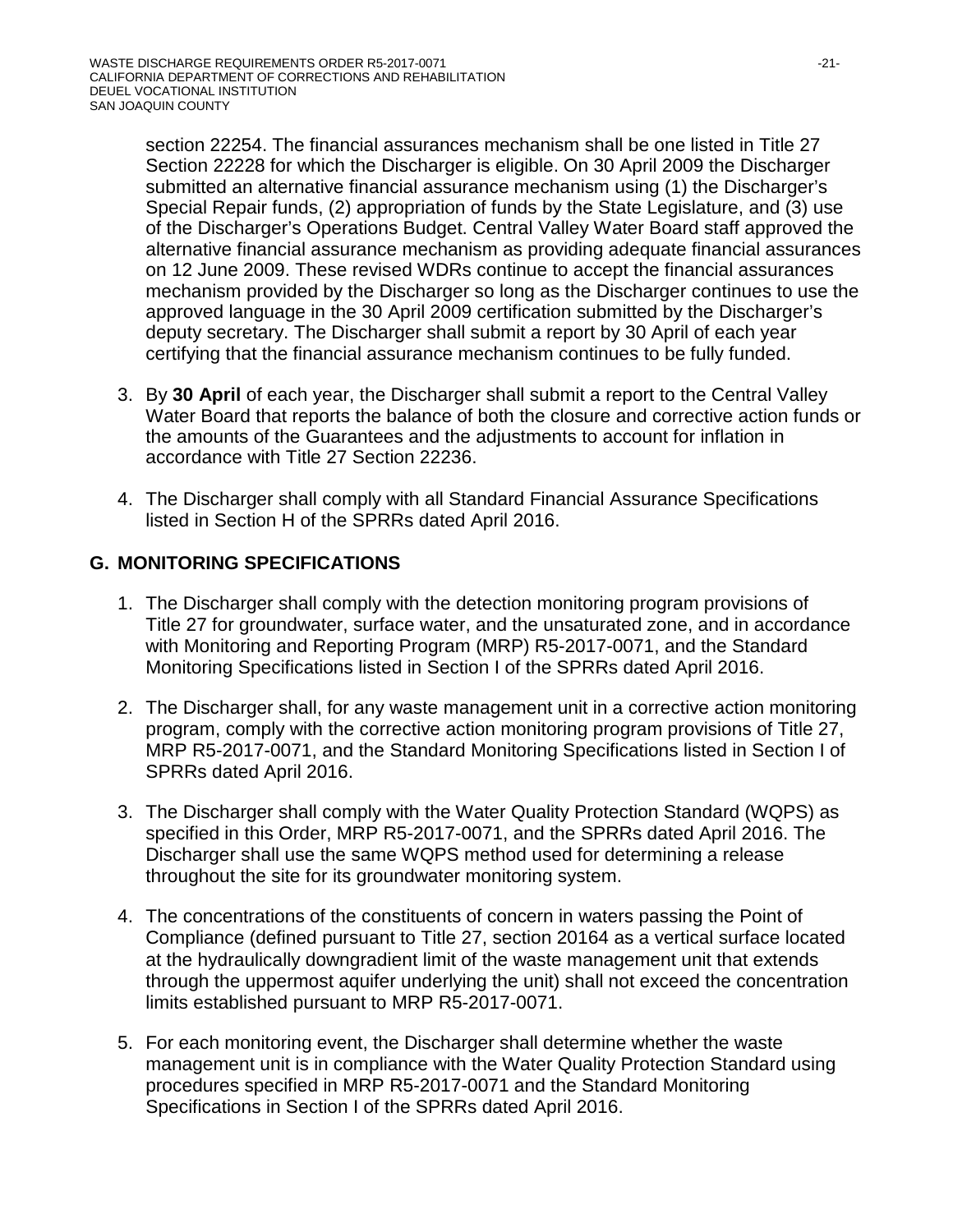6. The Discharger shall comply with all Standard Monitoring Specifications and Response to a Release specifications listed in Sections I and J of the SPRRs dated April 2016.

# **H. PROVISIONS**

- 1. The Discharger shall comply with the Standard Provisions and Reporting Requirements, dated April 2016, which are attached hereto and made part of this Order by reference. The Standard Provisions and Reporting Requirements contain important provisions and requirements with which the Discharger must comply. A violation of any of the Standard Provisions and Reporting Requirements is a violation of these waste discharge requirements.
- 2. Pursuant to Water Code section 13267, the Discharger shall comply with Monitoring and Reporting Program R5-2017-0071, which is attached to and made part of this Order. This compliance includes, but is not limited to, maintenance of waste containment facilities and precipitation and drainage controls and monitoring groundwater, the unsaturated zone, and surface waters throughout the active life of the waste management units and any applicable post-closure maintenance period. A violation of Monitoring and Reporting Program R5-2017-0071 is a violation of these waste discharge requirements.
- 3. The Discharger shall not discharge waste to a Class II waste management unit until the following tasks are completed and approved by Central Valley Water Board staff:
	- a. Install a groundwater monitoring system.
	- b. Establish background groundwater quality through at least one year of monitoring (a minimum of 8 samples is required to develop statistical values for inorganic COCs).
	- c. Submit a report proposing a Water Quality Protection Standard including a method for calculating concentration limits.
- 4. Prior to discharging waste to a Class II waste management unit, the Discharger shall establish Financial Assurance funds for closure and corrective action.
- 5. The Discharger shall maintain a copy of this Order at the facility and make it available at all times to facility operating personnel, who shall be familiar with its contents, and to regulatory agency personnel.
- 6. The Discharger shall maintain legible records of the volume and type of waste discharged to the surface impoundments and the manner and location of the discharge. Such records shall be maintained at the facility until the beginning of the post-closure maintenance period. These records shall be available for review by representatives of the Central Valley Water Board and of the State Water Resources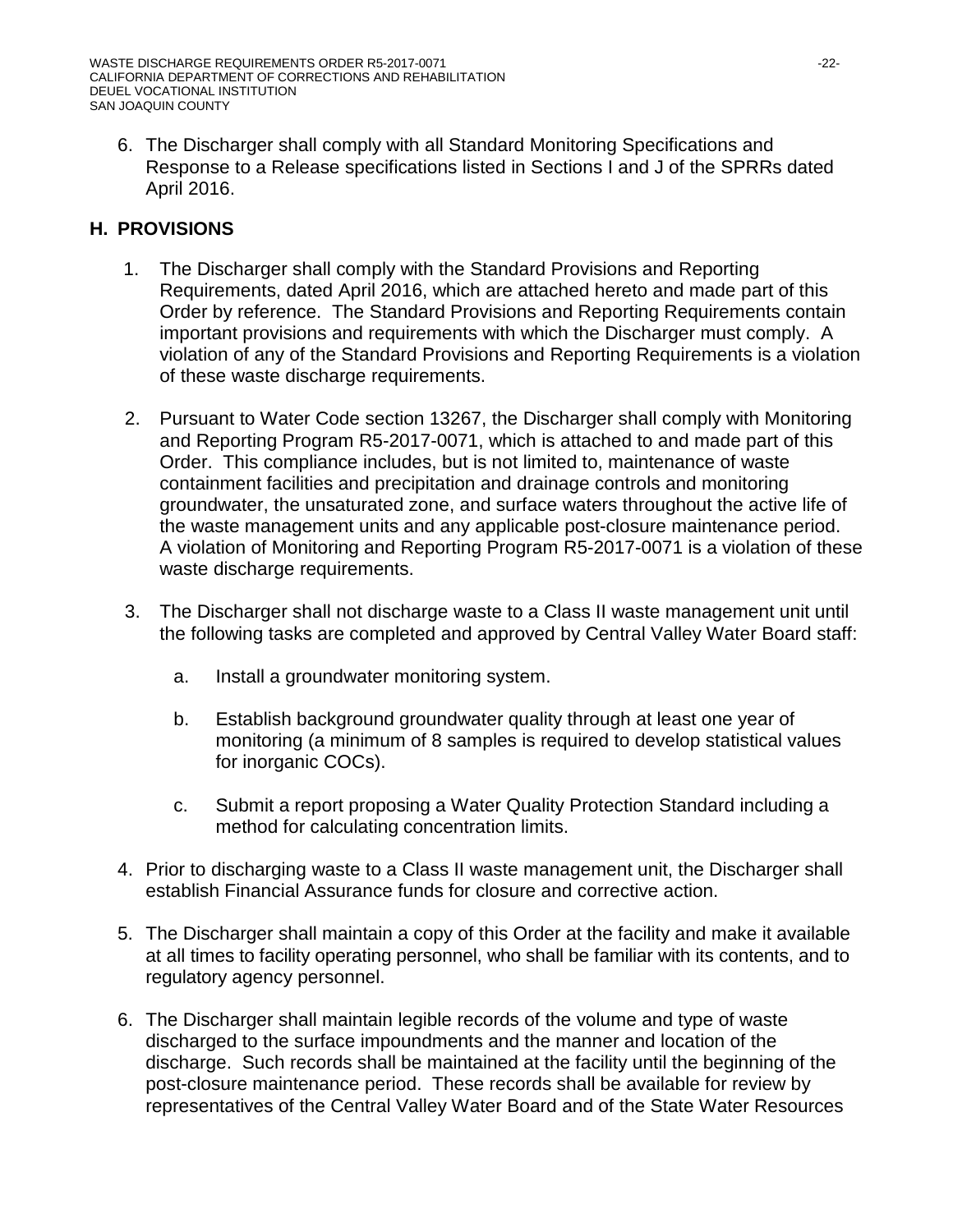Control Board, copies of these records shall be sent to the Central Valley Water Board upon request.

- 7. The Discharger shall comply with all applicable provisions Title 27 that are not specifically referred to in this Order.
- 8. The Discharger shall, in a timely manner, remove and relocate any wastes discharged at this facility in violation of this Order and of the California Water Code.
- 9. The Discharger shall immediately notify the Central Valley Water Board of any flooding, equipment failure, slope failure, or other change in site conditions which could impair the integrity of waste or leachate containment facilities or precipitation and drainage control structures.
- 10.In the event of any change in control or ownership of the facility or disposal areas, the Discharger must notify the succeeding owner or operator of the existence of this Order by letter, a copy of which shall be immediately forwarded to this office. To assume operation as Discharger under this Order, the succeeding owner or operator must apply in writing to the Executive Officer requesting transfer of the Order. The request must contain the requesting entity's full legal name, the state of incorporation if a corporation, the name and address and telephone number of the persons responsible for contact with the Central Valley Water Board, and a statement. The statement shall comply with the signatory paragraph of General Provision K.2.e in the Standard Provisions and Reporting Requirements and state that the new owner or operator assumes full responsibility for compliance with this Order. Failure to submit the request shall be considered a discharge without requirements, a violation of the California Water Code. Transfer shall be approved or disapproved by the Executive Officer.
- 11.The Discharger shall provide proof to the Central Valley Water Board **within sixty days after completing final closure** of the facility that the deed to the facility property, or some other instrument that is normally examined during title search, has been modified to include, in perpetuity, a notation to any potential purchaser of the property stating that:
	- a. The parcel has been used for disposal of wastes.
	- b. Land use options for the parcel are restricted in accordance with post-closure land uses set forth in any post-closure plan (if applicable).
	- c. In the event that the Discharger defaults on carrying out either any corrective action needed to address a release, groundwater monitoring, or any post-closure maintenance (if applicable), then the responsibility for carrying out such work falls to the property owner.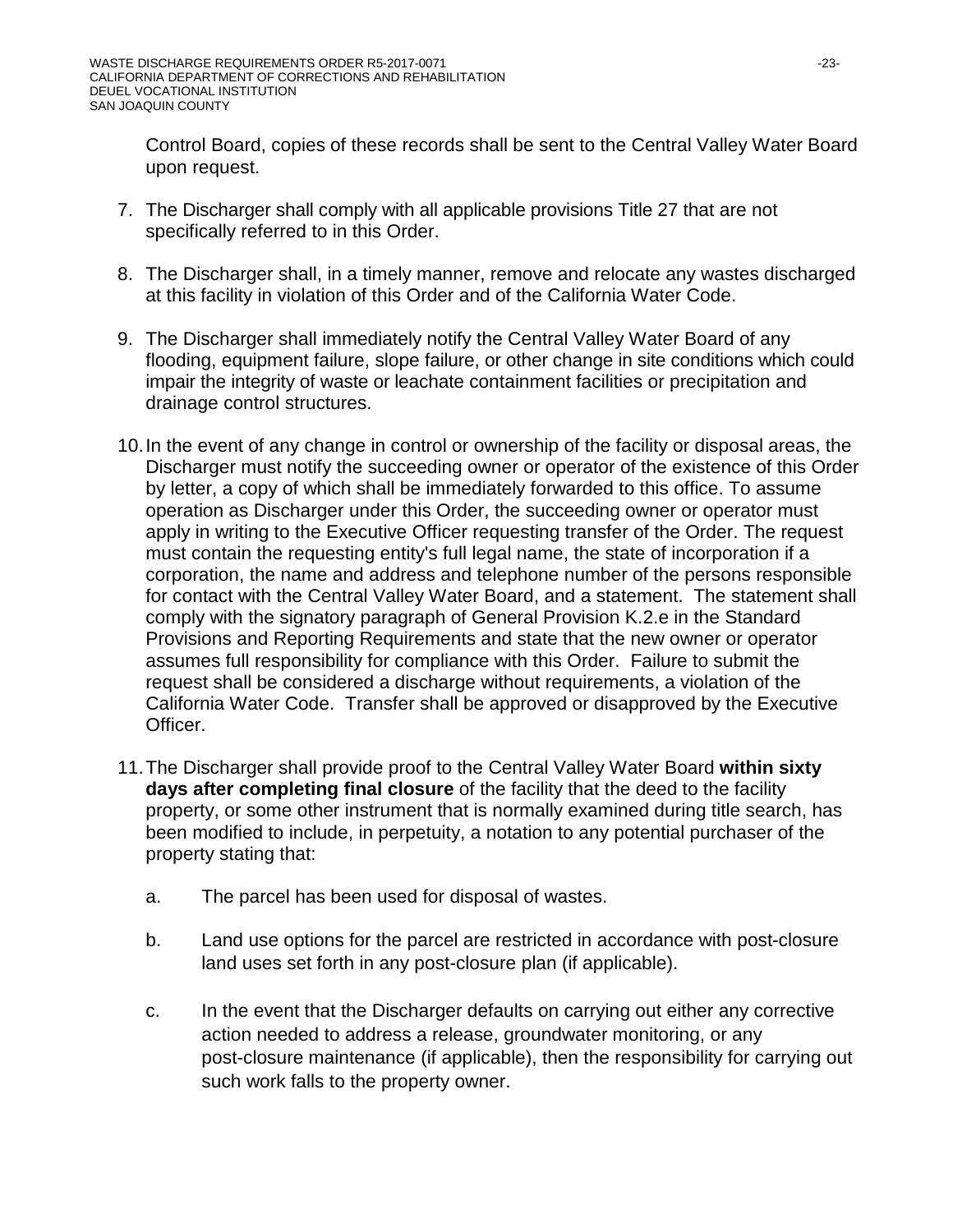- 12.All technical reports required herein that involve planning, investigation, evaluation, or design, or other work requiring interpretation and proper application of engineering or geologic sciences, shall be prepared by or under the direction of persons registered to practice in California pursuant to California Business and Professions Code sections 6735, 7835, and 7835.1. As required by these laws, completed technical reports must bear the signature(s) and seal(s) of the registered professional(s) in a manner such that all work can be clearly attributed to the professional responsible for the work.
- 13.The following reports shall be submitted pursuant to Section 13267 of the California Water Code and shall be prepared by a California-registered civil engineer or certified engineering geologist:

### **Compliance Date**

## **A. Construction Plans**

Submit construction and design plans for review and approval. (See all Construction Specifications in Section D, above and Section F of the SPRRs.) 90 days prior to proposed construction

### **B. Groundwater Monitoring Plan**

- 1. Submit a groundwater monitoring plan and Well Installation Plan for review and approval for surface impoundments P-03 and P-04 that comply with Title 27 sections 20415(b)(1)(B) and 21760(a)(1)(3) prior to placement of waste. 1 August 2017
- 2. Install an approved groundwater monitoring system and collect sufficient background water quality data to establish WQPS. 1 October 2017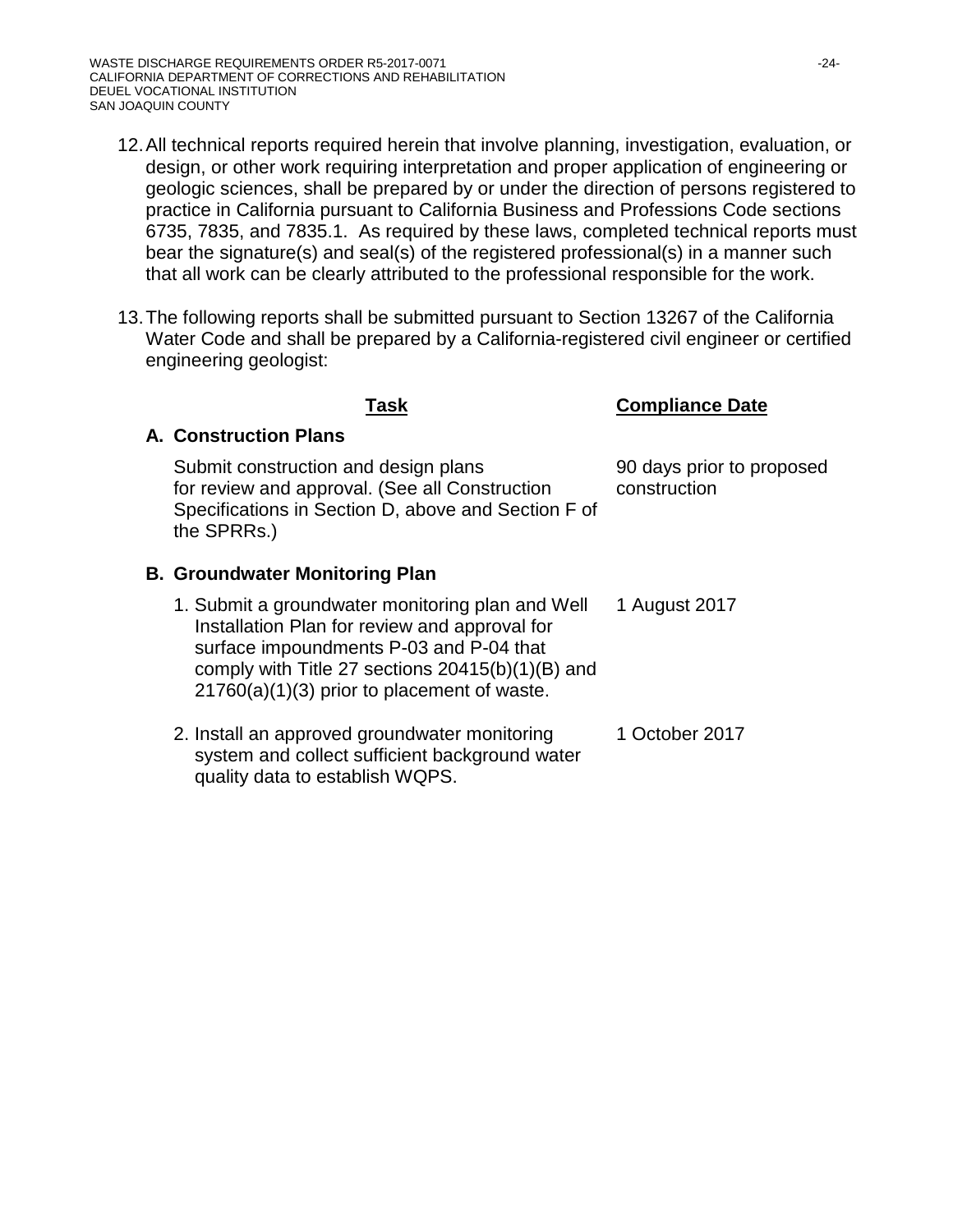placement of waste in P-03 and P-04.

#### **Task Compliance Date C. Unsaturated Zone Monitoring Plan** 1. Submit an unsaturated zone monitoring plan for review and approval for surface impoundments P-01 through P-04 that complies with Title 27 sections 20415(d)(2)(B) and 21760(a)(1)(3) prior to construction of surface impoundments P-01 through P-04. 1 August 2017 2. Install approved unsaturated zone monitoring system and collect sufficient background water quality data to establish WQPS. Prior to construction of surface impoundment liner system. **D. Clean Closure of surface impoundments P-1 thru P-4** Complete clean closure of ponds P-1 through P-4 by **1 January 2018** using approved clean closure plan dated 24 January 2017 and submit a final clean closure report. 90 days after clean closure of ponds P-1 thru P-4 **E. Construction of new surface impoundments P-01 through P-04** Complete construction of new ponds P-01 through P-04 per approved design criteria, plans, and specifications. 1 August 2018 **F. Construction Report** Submit a report for review and approval upon completion of construction demonstrating construction was in accordance with approved construction plans (see Standard Construction Specifications in Section F of the SPRRs). 60 days prior to proposed discharge **G. Establish WQPS for surface impoundments P-03 and P-04** The Discharger shall establish WQPS per Title 27 section 20390 and concentration limits per Title 27 section 20400 using sufficient background data to establish background water quality prior to 1 August 2018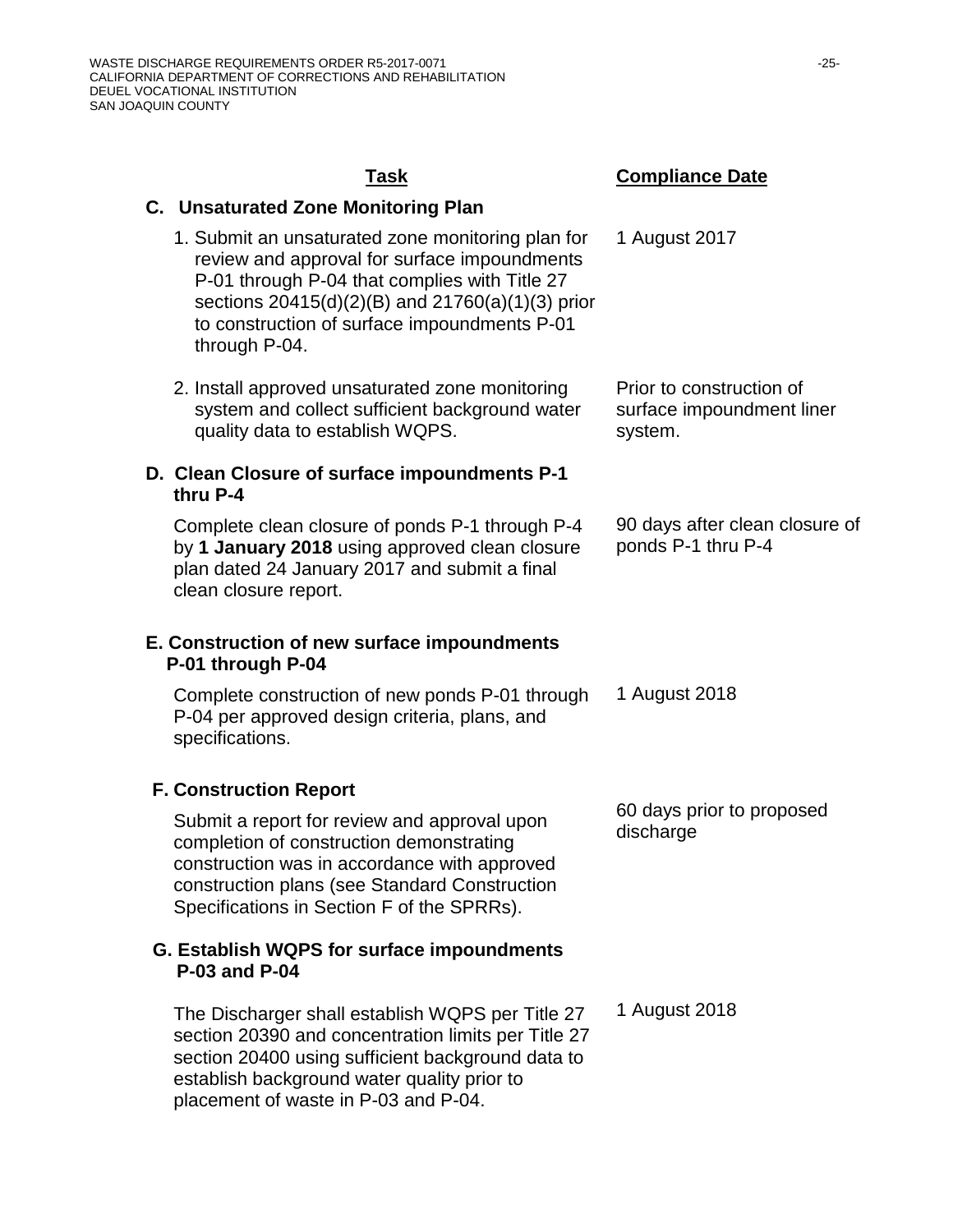- 14.In the event of any change in ownership of this waste management facility, the Discharger shall notify the succeeding owner or operator in writing of the existence of this Order. A copy of that notification shall be sent to the Central Valley Water Board.
- 15.The Central Valley Water Board will review this Order periodically and may revise requirements when necessary.
- 16.This Order shall take effect upon the date of adoption.
- 17.The Discharger shall comply with all General Provision listed in Section K of the SPRRs dated April 2016.

I, PAMELA C. CREEDON, Executive Officer, do hereby certify the foregoing is a full, true and correct copy of an Order adopted by the California Regional Water Quality Control Board, Central Valley Region, on 9 June 2017.

*Original Signed By* 

\_\_\_\_\_\_\_\_\_\_\_\_\_\_\_\_\_\_\_\_\_\_\_\_\_\_\_\_\_\_\_\_\_\_\_ PAMELA C. CREEDON, Executive Officer

VKJ/WMH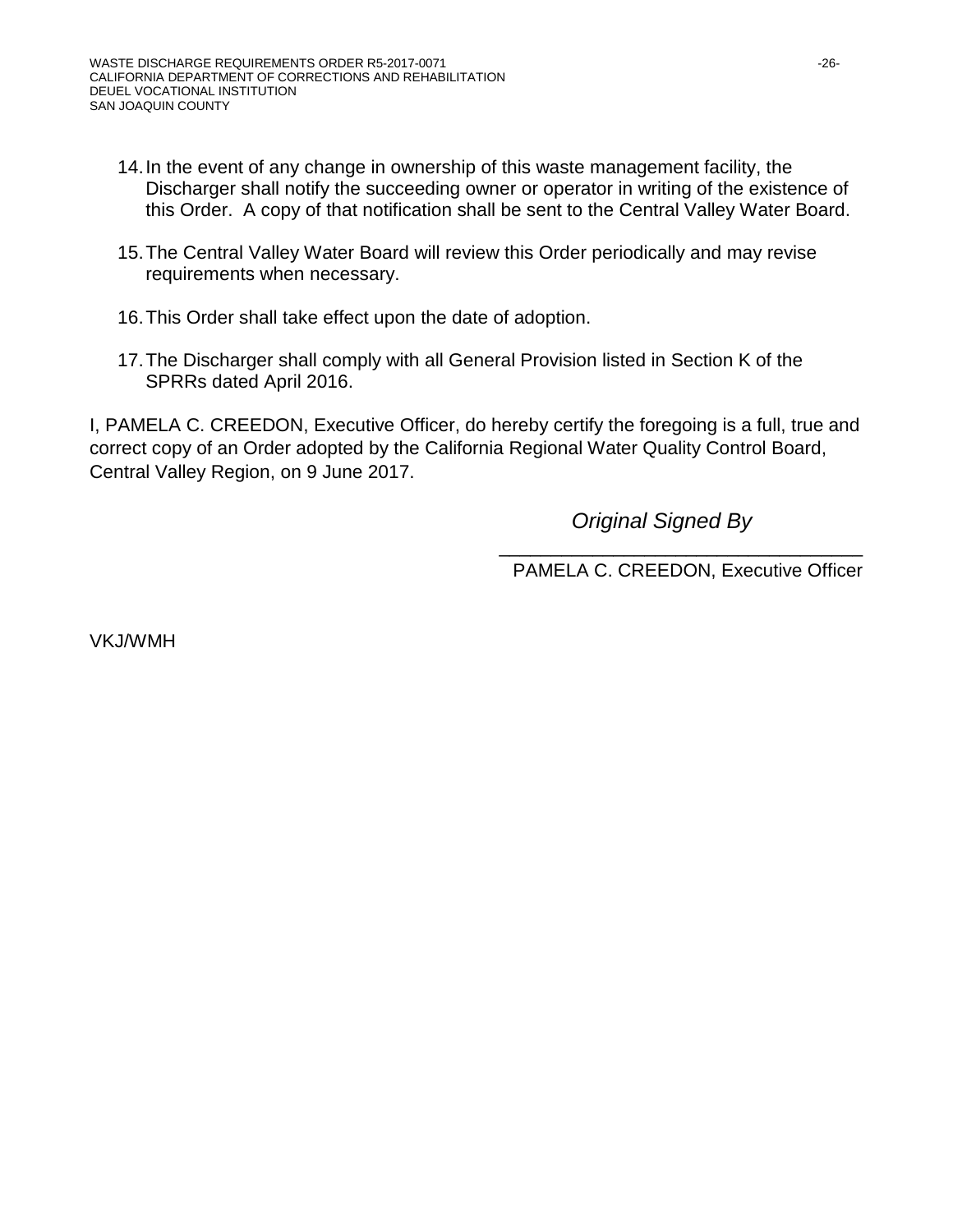### CALIFORNIA REGIONAL WATER QUALITY CONTROL BOARD CENTRAL VALLEY REGION

### MONITORING AND REPORTING PROGRAM R5-2017-0071 FOR CALIFORNIA DEPARTMENT OF CORRECTIONS AND REHABILITATION DEUEL VOCATIONAL INSTITUTION CLASS II SURFACE IMPOUNDMENTS CONSTRUCTION, OPERATION, CLOSURE, AND CORRECTIVE ACTION SAN JOAQUIN COUNTY

This monitoring and reporting program (MRP) is issued to California Department of Corrections and Rehabilitation (Discharger) pursuant to California Water Code section 13267 and incorporates requirements for groundwater, and unsaturated zone monitoring and reporting; facility monitoring, maintenance, and reporting; and financial assurances reporting contained in California Code of Regulations, title 27, section 20005, et seq. (hereafter Title 27), Waste Discharge Requirements (WDRs) Order R5-2017-0071, and the Standard Provisions and Reporting Requirements dated April 2016 (SPRRs). Compliance with this MRP is ordered by the WDRs and the Discharger shall not implement any changes to this MRP unless a revised MRP is issued by the Central Valley Water Board or the Executive Officer. Failure to comply with this MRP, or with the SPRRs, constitutes noncompliance with the WDRs and with Water Code Section 13267, which can result in the imposition of civil monetary liability.

## **A. MONITORING**

The Discharger shall comply with the detection monitoring program provisions of Title 27 for groundwater, and the unsaturated zone in accordance with Standard Monitoring Specifications in Section I of the SPRRs. All monitoring shall be conducted in accordance with the approved April 2007 *Sample Collection and Analysis Plan* or more recent approved revisions, which includes quality assurance/quality control standards.

All compliance monitoring wells established for the detection monitoring program shall constitute the monitoring points for the groundwater Water Quality Protection Standard (WQPS). The Discharger shall use the same WQPS method for all groundwater monitoring wells. All detection monitoring program groundwater monitoring wells, unsaturated zone monitoring devices, leachate (LCRS), surface impoundments, and other groundwater monitoring points shall be sampled and analyzed for monitoring parameters and constituents of concern (COCs) as indicated and listed in Tables 1 through 5.

The Discharger shall use USEPA test methods with the lowest achievable detection limit for that constituent taking any matrix interferences into account. The reporting limit shall be no higher than the practical quantitation limit. The Discharger shall report all trace concentrations that are between the detection limit and the practical quantitation limit. All metals analyses shall be for dissolved metals.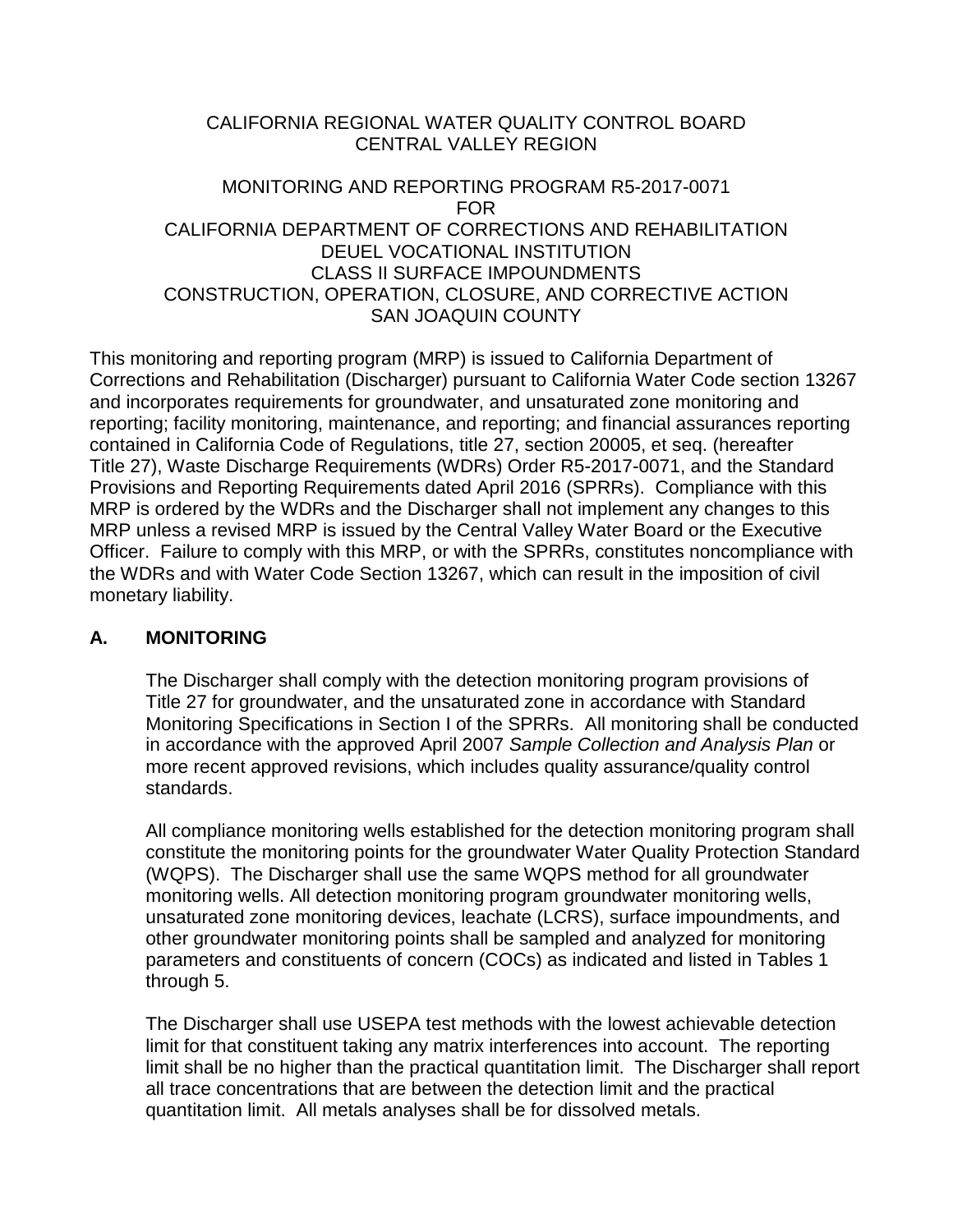The monitoring program of this MRP includes:

- Section Monitoring Program
- A[.1](#page-27-0) Groundwater Monitoring
- A[.2](#page-29-0) Unsaturated Zone Monitoring
- A[.3](#page-31-0) Surface Water Monitoring (Not Applicable)
- A[.4](#page-31-1) Surface Impoundment Monitoring
- A[.5](#page-32-0) LCRS Monitoring, Action Leakage Rate, and Annual LCRS Testing
- A[.6](#page-34-0) Waste Discharge Monitoring (Not Applicable)
- A[.7](#page-34-1) Facility Monitoring
- A[.8](#page-35-0) Corrective Action Monitoring

#### <span id="page-27-0"></span>**1. Groundwater Monitoring**

The Discharger shall operate and maintain a groundwater detection monitoring system that complies with the applicable provisions of Title 27, sections 20415 and 20420. The detection monitoring system shall be certified by a Californialicensed professional civil engineer or geologist as meeting the requirements of Title 27. The current groundwater detection monitoring system meets the applicable requirements of Title 27 for four 1-acre Class II surface impoundments P-1, P-2, P-3, and P-4. After clean closure and rehabilitation of Class II surface impoundments P-1 through P-4, the Discharger will construct two new 1.7-acre Class II surface impoundments P-01 and P-02 as replacements. The existing groundwater detection monitoring network will continue to meet the applicable requirements of Title 27 for Class II surface impoundments P-01 and P-02. The Discharger proposed one groundwater monitoring well for groundwater detection monitoring of two new 1.7-acre Class II surface impoundments designated as P-03 and P-04. However, the groundwater detection monitoring system for P-03 and P-04 does not comply with Title 27 sections 20415(b)(1)(B) and 21760(a)(3). Therefore, prior to construction and use of two new 1.7-acre Class II surface impoundments designated as P-03 and P-04, the Discharger shall install an appropriate groundwater detection monitoring network and establish water quality protection standards (WQPS) for the P-03 and P-04 Class II surface impoundments.

The current groundwater detection monitoring network shall consist of the following:

| Well    | <b>Status</b>           | Zone    | <b>Units Being Monitored</b>   |
|---------|-------------------------|---------|--------------------------------|
| $MW-1$  | <b>Detection</b>        | Shallow | P-1 through P-4, P-01 and P-02 |
| $MW-1A$ | <b>Monitoring Point</b> | Shallow | P-1 through P-4, P-01 and P-02 |
| $MW-2$  | Detection               | Shallow | P-1 through P-4, P-01 and P-02 |
| $MW-3$  | Background              | Shallow | P-1 through P-4, P-01 and P-02 |
| $MW-4$  | <b>Monitoring Point</b> | Shallow | P-1 through P-4, P-01 and P-02 |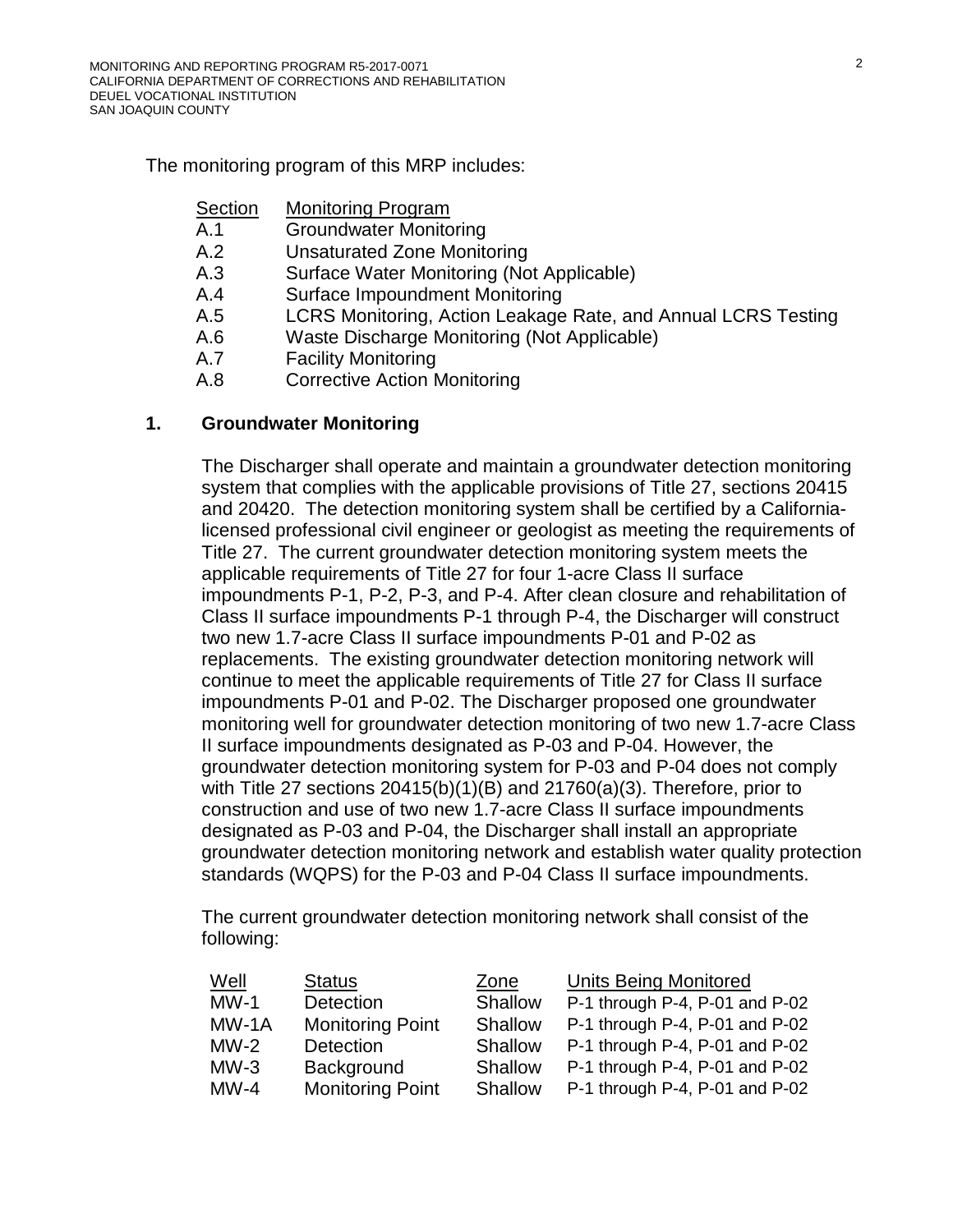Groundwater samples shall be collected semiannually from the background wells, detection monitoring wells, monitoring points, corrective action monitoring wells (if any), and any additional wells added as part of the approved groundwater monitoring system. The Discharger shall collect, preserve, and transport groundwater samples in accordance with the approved Sample Collection and Analysis Plan. Depth to groundwater shall be measured to the nearest 0.01 feet. Samples shall be collected and analyzed for the monitoring parameters in accordance with the methods and frequency specified in the following table:

| <b>Table 1. Groundwater Monitoring</b>               |                           |                             |                            |
|------------------------------------------------------|---------------------------|-----------------------------|----------------------------|
| Parameters                                           | Units                     | <b>Monitoring Frequency</b> | <b>Reporting Frequency</b> |
| <b>Field Parameters</b>                              |                           |                             |                            |
| <b>Groundwater Elevation</b>                         | feet &<br>hundredths, MSL | Quarterly <sup>1</sup>      | Semiannually               |
| Temperature                                          | $\mathrm{P}$              | Semiannually                | Semiannually               |
| <b>Electrical Conductivity</b>                       | umhos/cm                  | Semiannually                | Semiannually               |
| pH                                                   | pH units                  | Semiannually                | Semiannually               |
| Turbidity                                            | <b>NTU</b>                | Semiannually                | Semiannually               |
| <b>Monitoring Parameters</b>                         |                           |                             |                            |
| <b>Total Dissolved Solids</b>                        | mg/L                      | Semiannually                | Semiannually               |
| Chloride                                             | mg/L                      | Semiannually                | Semiannually               |
| Carbonate                                            | mg/L                      | Semiannually                | Semiannually               |
| <b>Bicarbonate</b>                                   | mg/L                      | Semiannually                | Semiannually               |
| Nitrate - Nitrogen                                   | mg/L                      | Semiannually                | Semiannually               |
| <b>Sulfate</b>                                       | mg/L                      | Semiannually                | Semiannually               |
| Calcium                                              | mg/L                      | Semiannually                | Semiannually               |
| Magnesium                                            | mg/L                      | Semiannually                | Semiannually               |
| Potassium                                            | mg/L                      | Semiannually                | Semiannually               |
| Sodium                                               | mg/L                      | Semiannually                | Semiannually               |
| Iron                                                 | mg/L                      | Semiannually                | Semiannually               |
| <b>Barium</b>                                        | mg/L                      | Semiannually                | Semiannually               |
| Strontium                                            | mg/L                      | Semiannually                | Semiannually               |
| Aluminum                                             | mg/L                      | Semiannually                | Semiannually               |
| Manganese                                            | mg/L                      | Semiannually                | Semiannually               |
| <b>Boron</b>                                         | mg/L                      | Semiannually                | Semiannually               |
| Volatile Organic Compounds<br>per USEPA Method 8260B | ug/L                      | Annually                    | Annually                   |

<sup>1</sup> The Discharger shall measure the groundwater elevation in each well **quarterly**, determine groundwater flow direction, and estimate groundwater flow rates in the uppermost aquifer and in any zones of perched water and in any additional portions of the zone of saturation monitored. The results shall be reported semiannually, including the times of expected highest and lowest elevations of the water levels in the wells, pursuant to Title 27, section 20415(e)(15).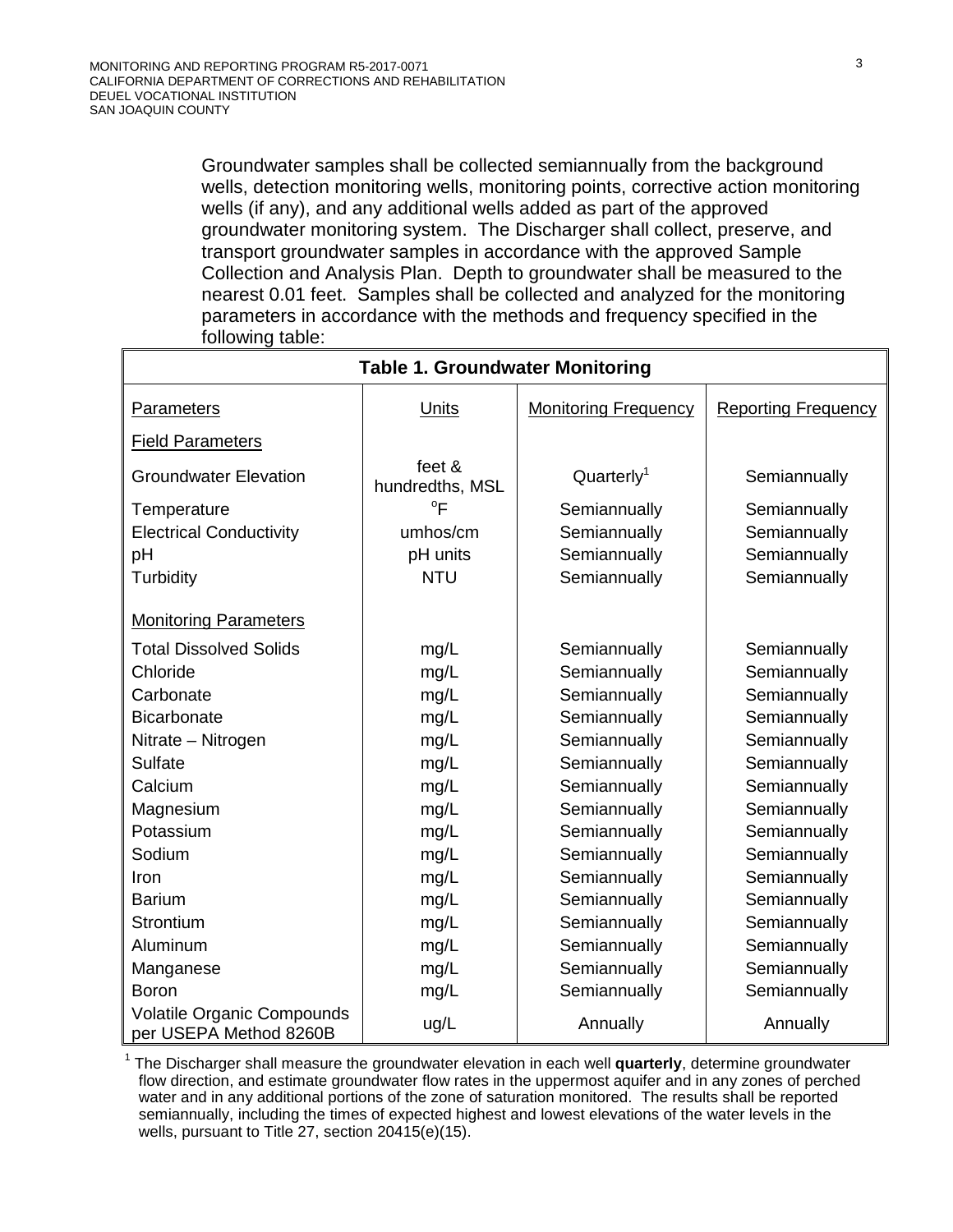#### <span id="page-29-0"></span>**2. Unsaturated Zone Monitoring**

The Discharger shall operate and maintain an unsaturated zone detection monitoring system that complies with the applicable provisions of Title 27, sections 20415 and 20420. The current unsaturated zone detection monitoring system for existing surface impoundments P-1 through P-4 meets the applicable requirements of Title 27. The Discharger shall install unsaturated zone monitoring devices (after review and approval by Central Valley Water Board staff) each time a new Class II waste management unit is constructed. The Discharger proposed in its ROWD one suction (vacuum type) lysimeter under each LCRS sump for unsaturated zone detection monitoring of four new 1.7-acre Class II surface impoundments designated as P-01 through P-04. However, the unsaturated zone detection monitoring system for P-01 through P-04 does not comply with Title 27 sections  $20415(d)(2)(B)$  and  $21760(a)(3)$ . Therefore, prior to construction and use of the four new 1.7-acre Class II surface impoundments designated as P-01 through P-04, the Discharger shall install an appropriate unsaturated zone detection monitoring network and establish water quality protection standards (WQPS) for the P-01 through P-04 Class II surface impoundments.

The current unsaturated zone monitoring network consists of:

| Mon Pt. | <b>Status</b> | Unil    |
|---------|---------------|---------|
| $PI -1$ | Detection     | P-1     |
| $PI -2$ | Detection     | $P-2$   |
| PL-3    | Detection     | $P - 3$ |
| PL-4    | Detection     | P-4     |

Units Being Monitored

- 
- 
-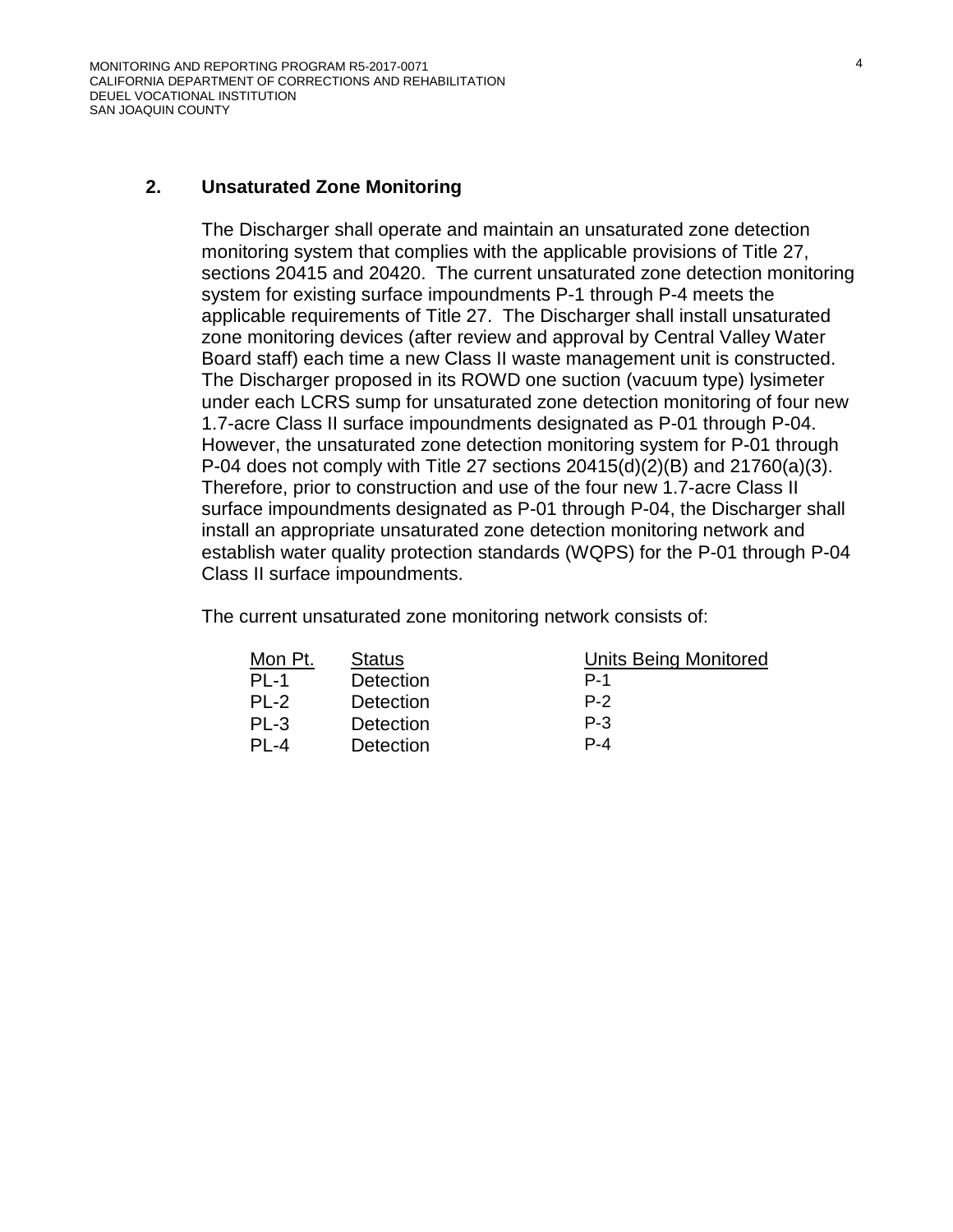Unsaturated zone samples shall be collected from the applicable monitoring network listed above and shall be analyzed for the parameters and constituents listed in the following table in accordance with the specified methods and frequencies (pan lysimeters need only be sampled when liquid is present). Lysimeters shall be inspected for the presence of liquid **monthly**. If liquid is detected in a previously dry lysimeter, the Discharger shall follow the procedures in the WDRs under "B. Discharge Specifications" and shall **immediately** sample and test the liquid for Field and Monitoring Parameters listed in the following table.

| <b>Table 2. Unsaturated Zone Monitoring</b>                                                               |                                                    |                                          |                                                              |
|-----------------------------------------------------------------------------------------------------------|----------------------------------------------------|------------------------------------------|--------------------------------------------------------------|
| Parameters                                                                                                | Units                                              | <b>Monitoring Frequency</b>              | <b>Reporting Frequency</b>                                   |
| <b>Field Parameters</b><br>Presence of liquid<br><b>Flow Rate</b><br><b>Electrical Conductivity</b><br>рH | observation<br>gallons/day<br>umhos/cm<br>pH units | Monthly<br>Monthly<br>Monthly<br>Monthly | Semiannually<br>Semiannually<br>Semiannually<br>Semiannually |
| <b>Monitoring Parameters</b>                                                                              |                                                    |                                          |                                                              |
| <b>Total Dissolved Solids</b><br>Chloride<br>Carbonate                                                    | mg/L<br>mg/L<br>mg/L                               | When liquid is present<br>6699<br>(1)    | Immediately<br>6699<br>6699                                  |
| <b>Bicarbonate</b>                                                                                        | mg/L                                               | (1)                                      | 6699                                                         |
| Nitrate - Nitrogen                                                                                        | mg/L                                               | 6699                                     | 6699                                                         |
| Sulfate                                                                                                   | mg/L                                               | 6699                                     | 6699                                                         |
| Calcium                                                                                                   | mg/L                                               | (1)                                      | 6699                                                         |
| Magnesium                                                                                                 | mg/L                                               | (1)                                      | (1)                                                          |
| Potassium                                                                                                 | mg/L                                               | (1)                                      | (1)                                                          |
| Sodium                                                                                                    | mg/L                                               | (1)                                      | 6699                                                         |
| Iron                                                                                                      | mg/L                                               | (1)                                      | 6699                                                         |
| <b>Barium</b>                                                                                             | mg/L                                               | 6699                                     | 6699                                                         |
| Strontium                                                                                                 | mg/L                                               | 6699                                     | 6699                                                         |
| Aluminum                                                                                                  | mg/L                                               | (1)                                      | (1)                                                          |
| Manganese                                                                                                 | mg/L                                               | (1)                                      | 6699                                                         |
| <b>Boron</b>                                                                                              | mg/L                                               | (1)                                      | 6699                                                         |
| <b>Volatile Organic Compounds</b><br>per USEPA Method 8260B                                               | ug/L                                               | (1)                                      | 6699                                                         |

The Discharger shall collect, preserve, and transport samples in accordance with the quality assurance/quality control standards contained in the approved Sample Collection and Analysis Plan.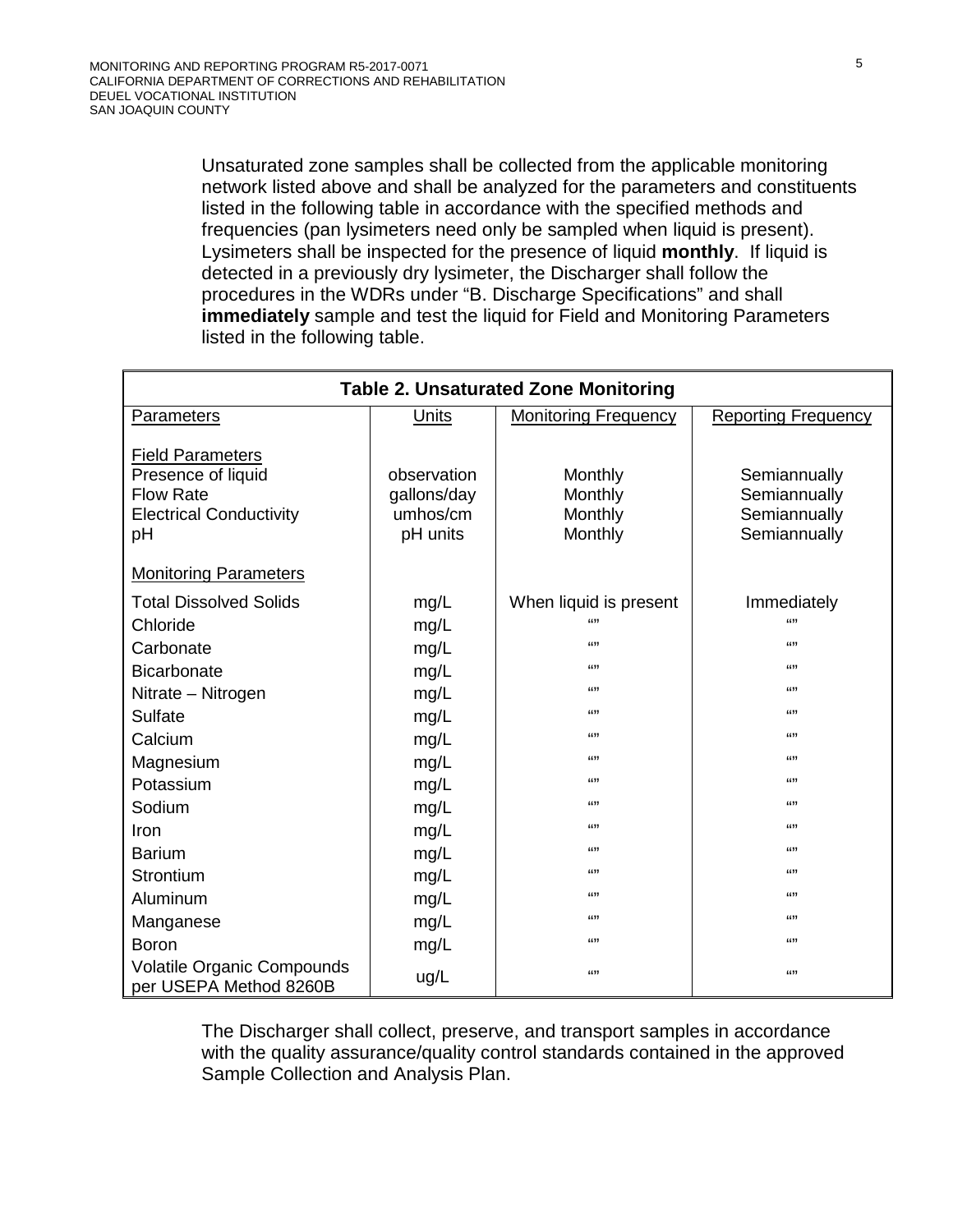Monitoring results for the unsaturated zone shall be included in monitoring reports and shall include an evaluation of potential impacts of the facility on the unsaturated zone and compliance with the Water Quality Protection Standard.

In the event of any non-functional lysimeter suction (vacuum type) lysimeter (if used) e.g., clogged, broken, unable to hold vacuum etc., the Discharger shall notify Central Valley Water Board staff within 7 days and report any needed repairs or replacement within 14 days of completion of the repairs, including photographs of the problem and the repairs or replacement performed.

#### <span id="page-31-0"></span>**3. Surface Water Monitoring and Table 3.** (Not Applicable)

#### <span id="page-31-1"></span>**4. Surface Impoundment Monitoring**

For each operating surface impoundment samples shall be collected from each Class II surface impoundment in accordance with the following table:

| <b>Table 4. Surface Impoundment Monitoring</b>   |                 |                             |                            |
|--------------------------------------------------|-----------------|-----------------------------|----------------------------|
| <b>Parameters</b>                                | <b>Units</b>    | <b>Monitoring Frequency</b> | <b>Reporting Frequency</b> |
| <b>Field Parameters</b>                          |                 |                             |                            |
| Freeboard                                        | feet and tenths | Weekly <sup>1</sup>         | Semiannually               |
| Remaining Capacity (each<br>surface impoundment) | gallons         | Monthly                     | Semiannually               |
| Discharge Flow <sup>2</sup>                      | gallons/day     | Monthly                     | Semiannually               |
| pH                                               | pH units        | Semiannually                | Semiannually               |
| <b>Electrical Conductivity</b>                   | umhos/cm        | Semiannually                | Semiannually               |
| Temperature                                      | $\mathrm{P}$    | Semiannually                | Semiannually               |
| <b>Monitoring Parameters</b>                     |                 |                             |                            |
| <b>Total Dissolved Solids</b>                    | mg/L            | Semiannually                | Semiannually               |
| Chloride                                         | mg/L            | Semiannually                | Semiannually               |
| Carbonate                                        | mg/L            | Semiannually                | Semiannually               |
| <b>Bicarbonate</b>                               | mg/L            | Semiannually                | Semiannually               |
| Nitrate - Nitrogen                               | mg/L            | Semiannually                | Semiannually               |
| <b>Sulfate</b>                                   | mg/L            | Semiannually                | Semiannually               |
| Calcium                                          | mg/L            | Semiannually                | Semiannually               |
| Magnesium                                        | mg/L            | Semiannually                | Semiannually               |
| Potassium                                        | mg/L            | Semiannually                | Semiannually               |
| Sodium                                           | mg/L            | Semiannually                | Semiannually               |
| Iron                                             | mg/L            | Semiannually                | Semiannually               |
| <b>Barium</b>                                    | mg/L            | Semiannually                | Semiannually               |
| Strontium                                        | mg/L            | Semiannually                | Semiannually               |
| Aluminum                                         | mg/L            | Semiannually                | Semiannually               |
| Manganese                                        | mg/L            | Semiannually                | Semiannually               |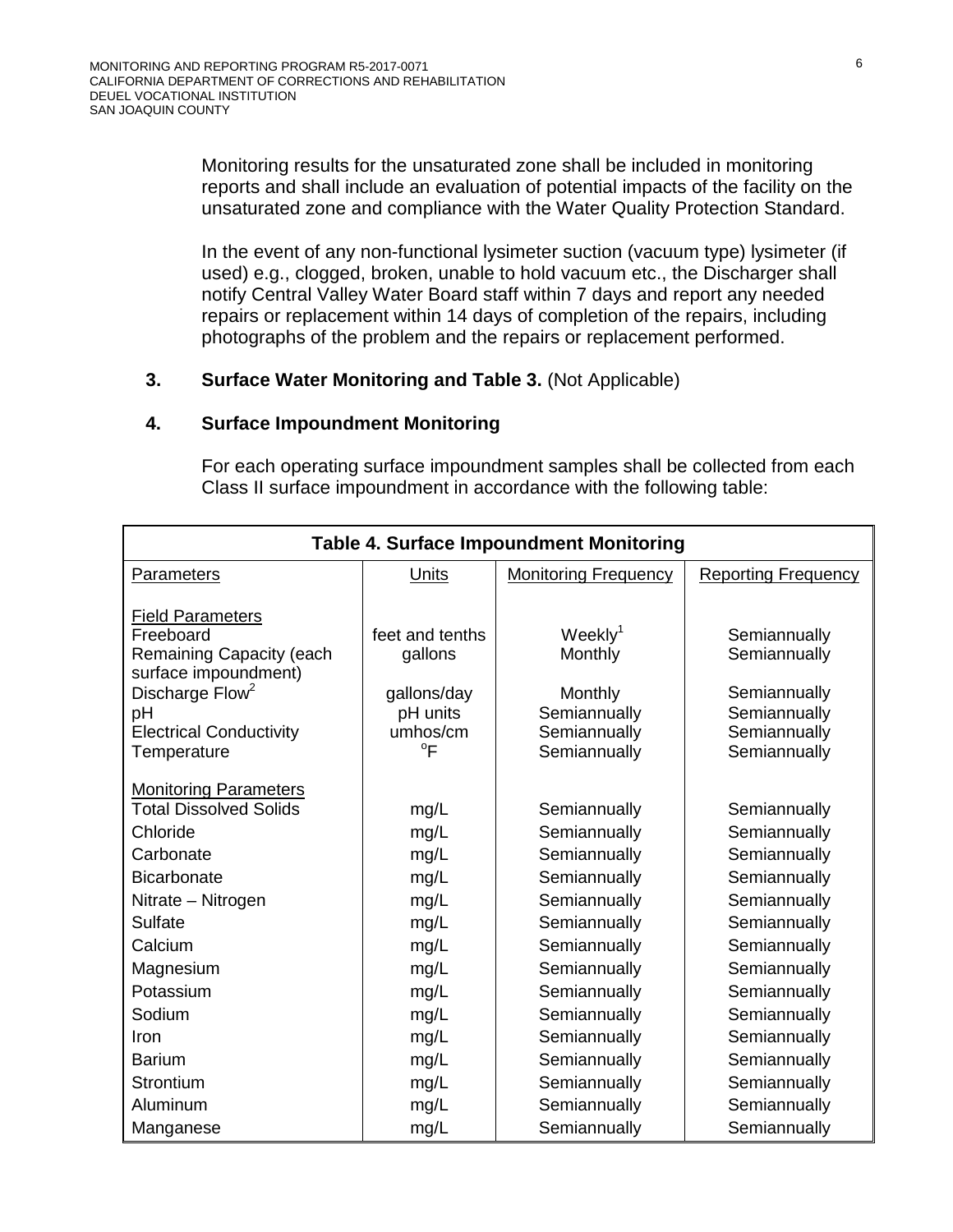| <b>Table 4. Surface Impoundment Monitoring</b>              |      |              |              |
|-------------------------------------------------------------|------|--------------|--------------|
| Boron                                                       | mq/L | Semiannually | Semiannually |
| <b>Volatile Organic Compounds</b><br>per USEPA Method 8260B | ug/L | Annually     | Annually     |

 $<sup>1</sup>$  Freeboard shall be measured weekly and within 24 hours after onsite rainfall of greater than two</sup> inches in a 24 hour period. Freeboard shall be measured from the top of the surface impoundment down to the water level in the impoundment and can be measured using markings on the primary geomembrane liner or a free-standing gauge.

markings on the primary geomembrane liner or a free-standing gauge. 2 Flow of wastewater into Class II surface impoundment as measured and recorded at totalizing meter. Discharge flow shall also be reported as the sum of discharge to all surface impoundments.

**Freeboard Monitoring:** If weekly monitoring of freeboard shows less than 2.4 feet of freeboard remaining in any surface impoundment the Discharger shall follow the procedures in the WDRs under "C. Facility Specifications". Weekly freeboard levels shall be included in the semiannual monitoring reports.

### <span id="page-32-0"></span>**5. LCRS Monitoring, Action Leakage Rate, and Annual LCRS Testing**

**LCRS Monitoring:** The Discharger shall operate and maintain leachate collection and removal system (LCRS) sumps, record and calculate monthly leakage rates, and conduct annual testing of each LCRS in accordance with Title 27 and this monitoring program.

The current LCRS monitoring points are:

| Mon Pt. | Unit Where Sump is Located |
|---------|----------------------------|
| LCRS-1  | $P-1$                      |
| LCRS-2  | $P-2$                      |
| LCRS-3  | $P - 3$                    |
| LCRS-4  | $P - 4$                    |
|         |                            |

Once surface impoundments P-01 through P-04 are constructed, the LCRS leachate sump monitoring points will be:

| Mon Pt. | Unit Where Sump is Located |
|---------|----------------------------|
| LCRS-01 | $P-01$                     |
| LCRS-02 | P-02                       |
| LCRS-03 | P-03                       |
| LCRS-04 | $P - 04$                   |
|         |                            |

All LCRS sumps shall be inspected monthly for the presence of leachate, and flow shall be recorded in accordance with the following table. If leachate is detected in a previously dry sump, the Discharger shall verbally notify Central Valley Water Board staff within **seven days** and shall immediately sample and test the leachate for Field and Monitoring Parameters listed in the following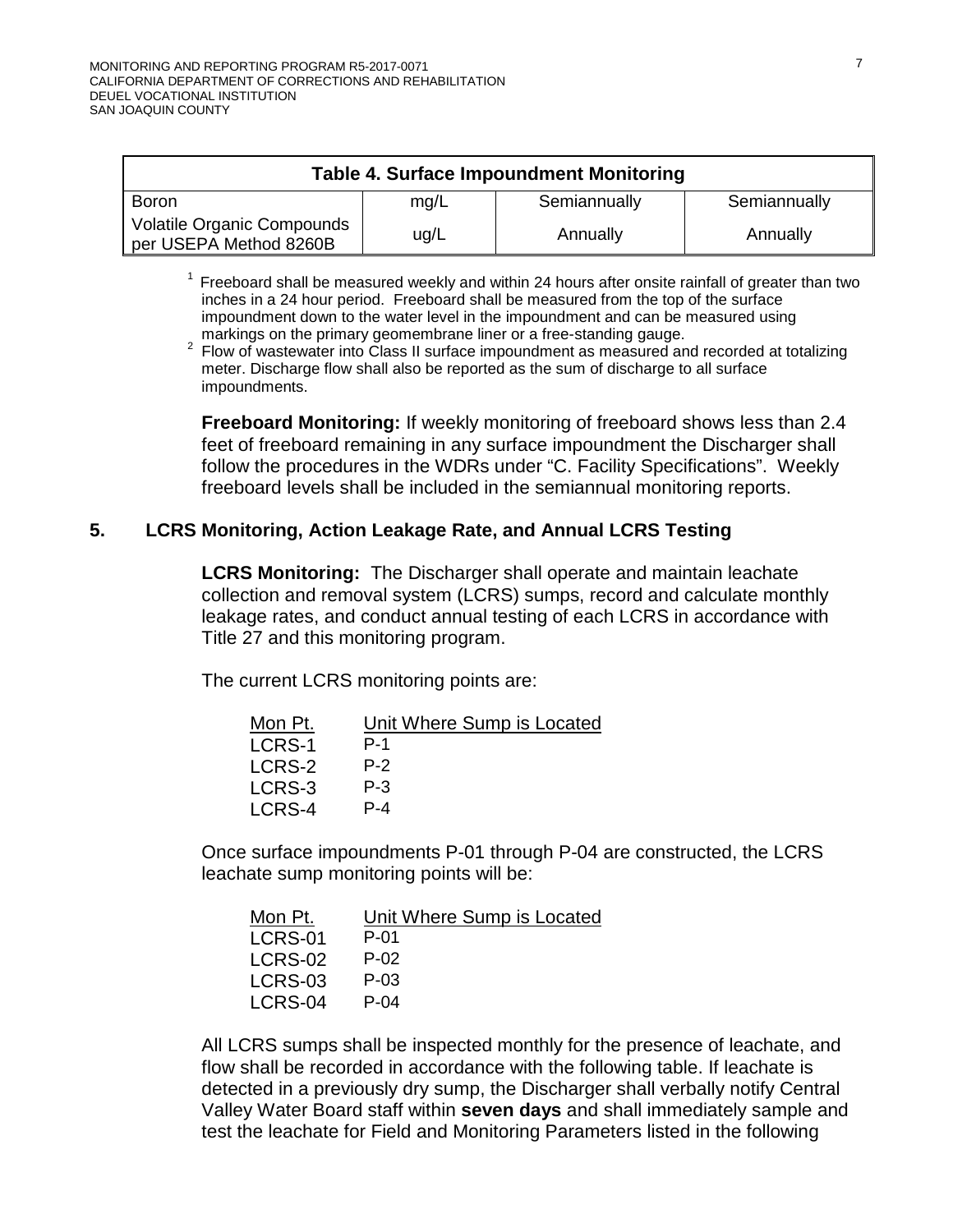table. Leachate in the LCRS sump shall then be sampled for all parameters and constituents in accordance with the frequencies listed in the following table whenever liquid is present.

| <b>Table 5. LCRS Monitoring</b>                             |             |                             |                            |  |  |
|-------------------------------------------------------------|-------------|-----------------------------|----------------------------|--|--|
| Parameters                                                  | Units       | <b>Monitoring Frequency</b> | <b>Reporting Frequency</b> |  |  |
| <b>Field Parameters</b>                                     |             |                             |                            |  |  |
| Presence of leachate                                        | observation | Monthly                     | Semiannually               |  |  |
| Flow Rate <sup>1</sup>                                      | gallons/day | Monthly                     | Semiannually               |  |  |
| <b>Electrical Conductivity</b>                              | umhos/cm    | Semiannually                | Semiannually               |  |  |
| pH                                                          | pH units    | Semiannually                | Semiannually               |  |  |
| <b>Monitoring Parameters</b>                                |             |                             |                            |  |  |
| <b>Total Dissolved Solids</b>                               | mg/L        | Annually                    | Annually                   |  |  |
| Chloride                                                    | mg/L        | Annually                    | Annually                   |  |  |
| Carbonate                                                   | mg/L        | Annually                    | Annually                   |  |  |
| <b>Bicarbonate</b>                                          | mg/L        | Annually                    | Annually                   |  |  |
| Nitrate - Nitrogen                                          | mg/L        | Annually                    | Annually                   |  |  |
| <b>Sulfate</b>                                              | mg/L        | Annually                    | Annually                   |  |  |
| Calcium                                                     | mg/L        | Annually                    | Annually                   |  |  |
| Magnesium                                                   | mg/L        | Annually                    | Annually                   |  |  |
| Potassium                                                   | mg/L        | Annually                    | Annually                   |  |  |
| Sodium                                                      | mg/L        | Annually                    | Annually                   |  |  |
| Iron                                                        | mg/L        | Annually                    | Annually                   |  |  |
| <b>Barium</b>                                               | mg/L        | Annually                    | Annually                   |  |  |
| Strontium                                                   | mg/L        | Annually                    | Annually                   |  |  |
| Aluminum                                                    | mg/L        | Annually                    | Annually                   |  |  |
| Manganese                                                   | mg/L        | Annually                    | Annually                   |  |  |
| <b>Boron</b>                                                | mg/L        | Annually                    | Annually                   |  |  |
| <b>Volatile Organic Compounds</b><br>per USEPA Method 8260B | ug/L        | Annually                    | Annually                   |  |  |

 $1$  Flow in gallons per day from LCRS sump back to surface impoundment.

**Action Leakage Rate:** If monthly monitoring of the flow rate into the LCRS shows an exceedance of the Action Leakage Rate required by the WDRs, the Discharger shall follow the procedures in the WDRs under "C. Facility Specifications". Tabulated monthly leakage rates shall be included in the semiannual monitoring reports.

**Annual LCRS Testing:** All LCRSs shall be tested annually pursuant to Title 27, section 20340(d) to demonstrate proper operation. The results of these tests shall be reported to the Central Valley Water Board in the Annual Monitoring Report and shall include comparisons with earlier tests made under comparable conditions.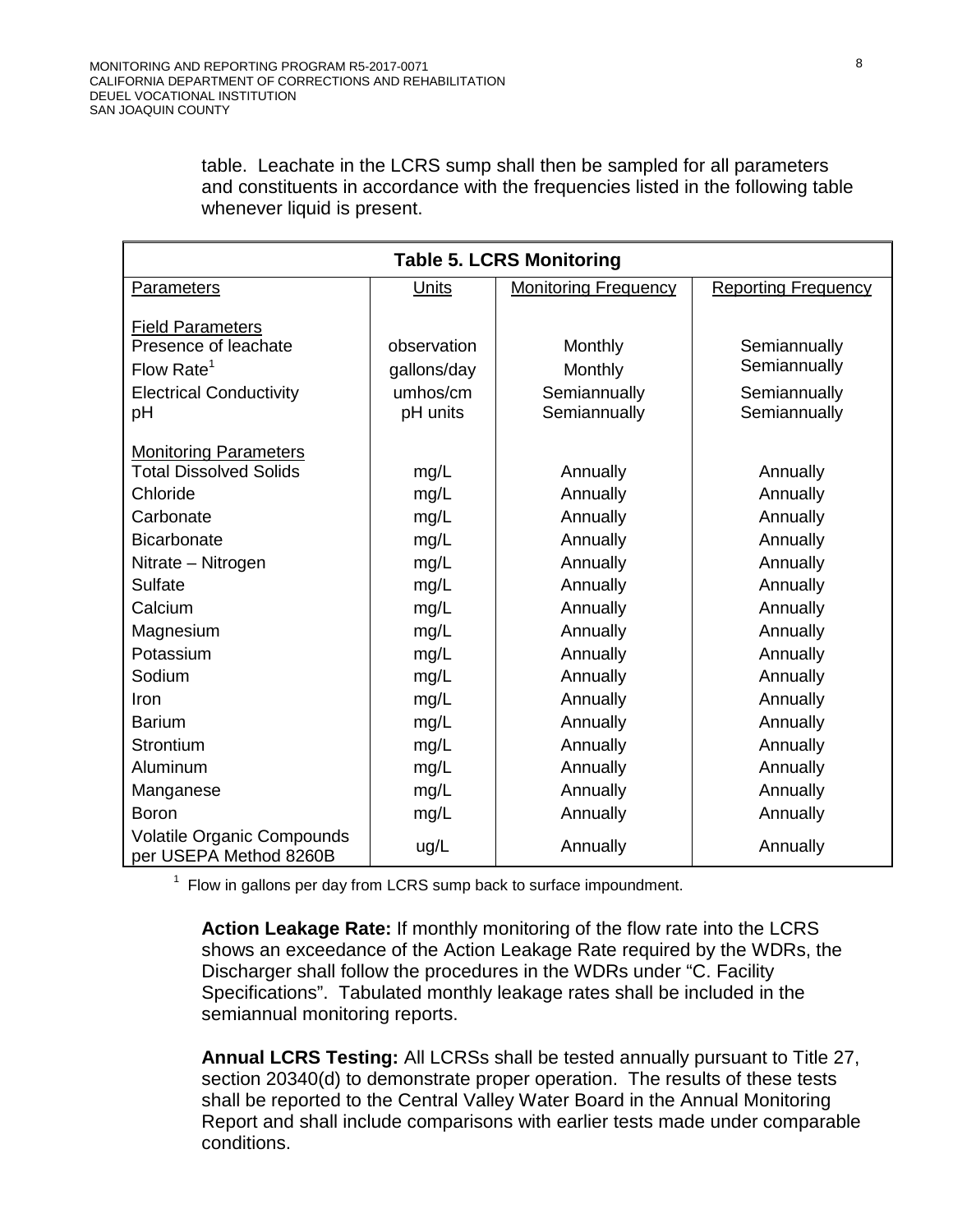#### <span id="page-34-0"></span>**6. Waste Discharge Monitoring (Not Applicable)**

#### <span id="page-34-1"></span>**7. Facility Monitoring**

#### a. **Annual Facility Inspection**

Annually, prior to the anticipated rainy season, but no later than **30 September**, the Discharger shall conduct an inspection of the facility. The inspection shall assess repair and maintenance needed for liner systems; LCRS pumps, piping and control systems; drainage control systems; groundwater monitoring wells; unsaturated zone monitoring systems; and shall assess preparedness for winter conditions including but not limited to the required surface impoundment capacity and erosion and sedimentation control. The Discharger shall take photos of any problems areas before and after repairs. Any necessary construction, maintenance, or repairs shall be completed by **31 October**. Annual facility inspection reporting shall be submitted as required in Section B[.3](#page-39-0) of this MRP.

#### b. **Major Storm Events**

The Discharger shall inspect all precipitation, diversion, and drainage facilities and all waste management unit berms for damage **within 7 days** following major storm events capable of causing damage or significant erosion. Freeboard in Class II surface impoundments shall be measured and recorded within 24 hours after onsite rainfall of greater than two inches in a 24 hour period. The Discharger shall take photos of any problems areas before and after repairs. Necessary repairs shall be completed **within 30 days** of the inspection. Notification and reporting requirements for major storm events shall be conducted as required in Section B[.4](#page-39-1) of this MRP.

#### c. **Rainfall Monitoring**

The Discharger shall monitor and record onsite rainfall data using an automated rainfall gauge. Data shall be used in establishing the severity of storm events and wet seasons for comparison with design parameters used for waste management unit design and conveyance and drainage design. Daily data and onsite observation shall be used for establishing the need for inspection and repairs after major storm events. Rainfall data shall be reported in the semiannual monitoring reports as required by this MRP under "Reporting".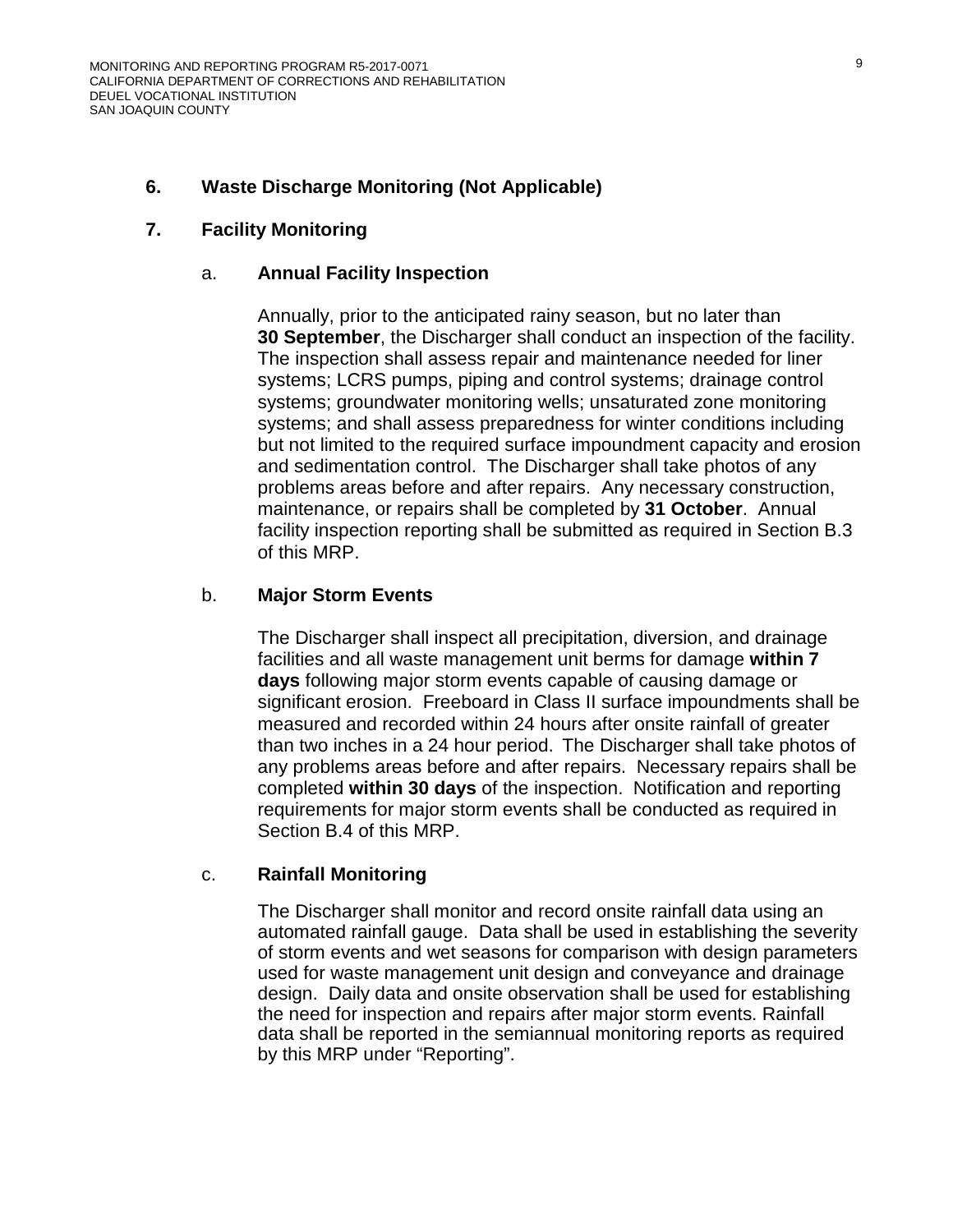## <span id="page-35-0"></span>**8. Corrective Action Monitoring**

As corrective action, the Discharger is hauling wastewater that normally would be discharged to surface impoundments P-1 through P-4 until the surface impoundments can be clean closed and replaced with new surface impoundments P-01 through P-04. Until the date when the Discharger is authorized to place waste in surface impoundments P-01 through P-04, the Discharger shall monitor all wastes diverted from and/or removed from the Class II surface impoundments and exported from the facility for disposal on a daily basis and report the results in monthly corrective action monitoring reports. The monthly report shall include copies of the haul receipts and location of disposal:

| <b>Table 6. Corrective Action Monitoring</b> |                      |                                   |  |  |
|----------------------------------------------|----------------------|-----------------------------------|--|--|
| <b>Parameters</b><br>  Quantity Discharged   | Units<br>gallons/day | Reporting<br>Frequency<br>Monthly |  |  |

### **B. REPORTING**

The Discharger shall submit the following reports in accordance with the required schedule:

#### **Reporting Schedule**

| Section<br>B.1 | Report<br>Semiannual                                           | <b>End of Reporting Period</b><br>30 June, 31 December | Due Date<br>1 August, 1 February          |
|----------------|----------------------------------------------------------------|--------------------------------------------------------|-------------------------------------------|
| B.2            | <b>Monitoring Report</b><br><b>Annual Monitoring</b><br>Report | 31 December                                            | 1 February                                |
| B.3            | <b>Annual Facility</b><br><b>Inspection Report</b>             | 31 October                                             | <b>15 November</b>                        |
| B.4            | <b>Major Storm Event</b><br>Reporting                          | Continuous                                             | 7 days from damage<br>discovery           |
| B.5            | Financial<br><b>Assurances Report</b>                          | 31 December                                            | 1 June                                    |
| B.6            | <b>Corrective Action</b><br>Report                             | Last day of Month                                      | 1 <sup>st</sup> day of following<br>month |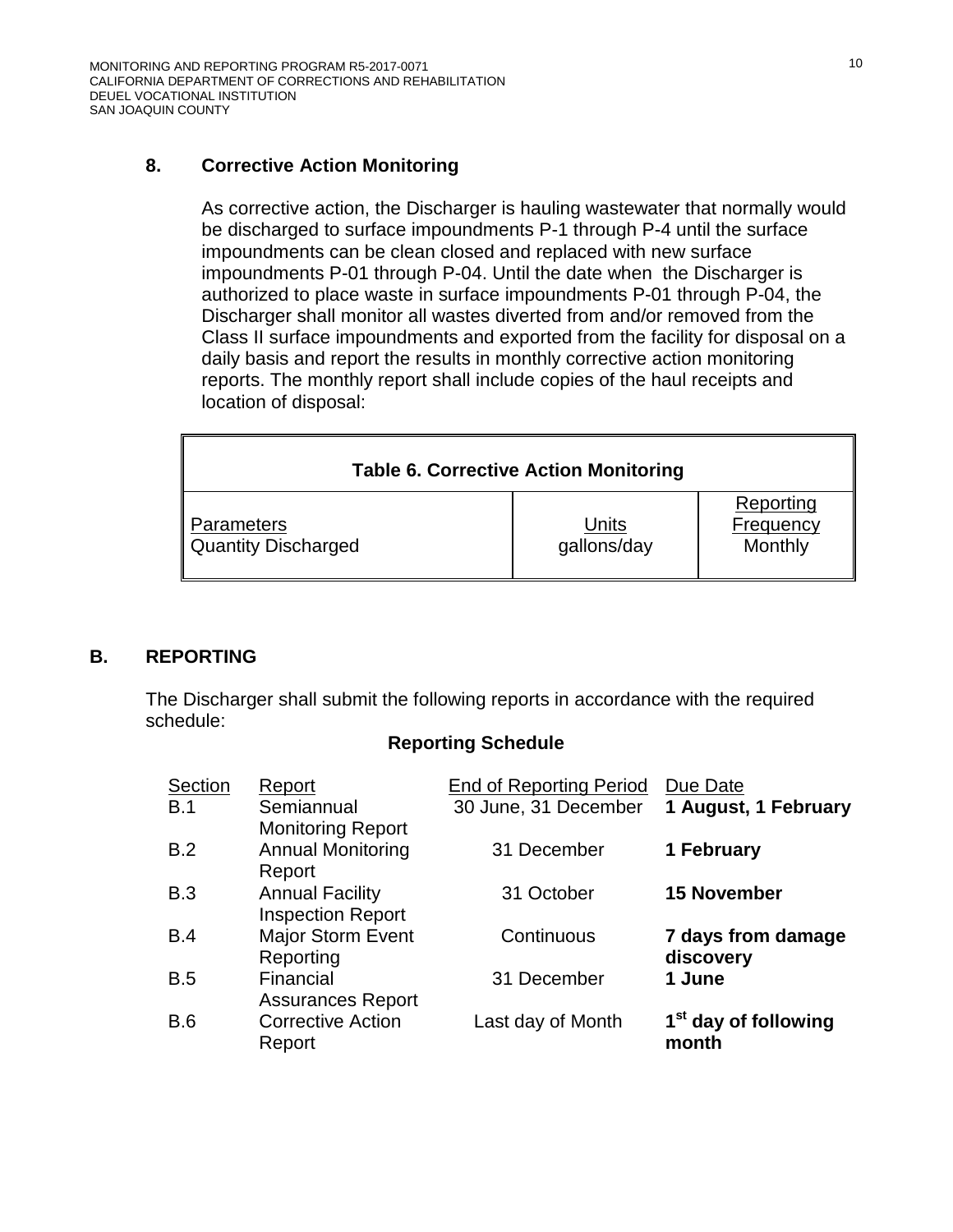# **Reporting Requirements**

The Discharger shall submit monitoring reports **semiannually** with the data and information as required in this Monitoring and Reporting Program and as required in WDRs Order R5-2017-XXX and the Standard Provisions and Reporting Requirements (particularly Section I: "Standard Monitoring Specifications" and Section J: "Response to a Release"). In reporting the monitoring data required by this program, the Discharger shall arrange the data in tabular form so that the date, the constituents, the concentrations, and the units are readily discernible. The data shall be summarized in such a manner so as to illustrate clearly the compliance with waste discharge requirements or the lack thereof. Data shall also be submitted in a digital format, such as a computer disk.

Field and laboratory tests shall be reported in each monitoring report. Semiannual and annual monitoring reports shall be submitted to the Central Valley Water Board in accordance with the above schedule for the calendar period in which samples were taken or observations made. In addition, the Discharger shall enter all monitoring data and monitoring reports into the online Geotracker database as required by Division 3 of Title 27.

The results of **all monitoring** conducted at the site shall be reported to the Central Valley Water Board in accordance with the reporting schedule above for the calendar period in which samples were taken or observations made.

The Discharger shall retain records of all monitoring information, including all calibration and maintenance records, all original strip chart recordings of continuous monitoring instrumentation, copies of all reports required by this Order, and records of all data used to complete the application for this Order. Records shall be maintained throughout the life of the facility. Such records shall be legible and shall show the following for each sample:

- a) Sample identification and the monitoring point or background monitoring point from which it was taken, along with the identity of the individual who obtained the sample;
- b) Date, time, and manner of sampling;
- c) Date and time that analyses were started and completed, and the name of the personnel and laboratory performing each analysis;
- d) Complete procedure used, including method of preserving the sample, and the identity and volumes of reagents used;
- e) Calculation of results; and
- f) Results of analyses, and the MDL and PQL for each analysis. All peaks shall be reported.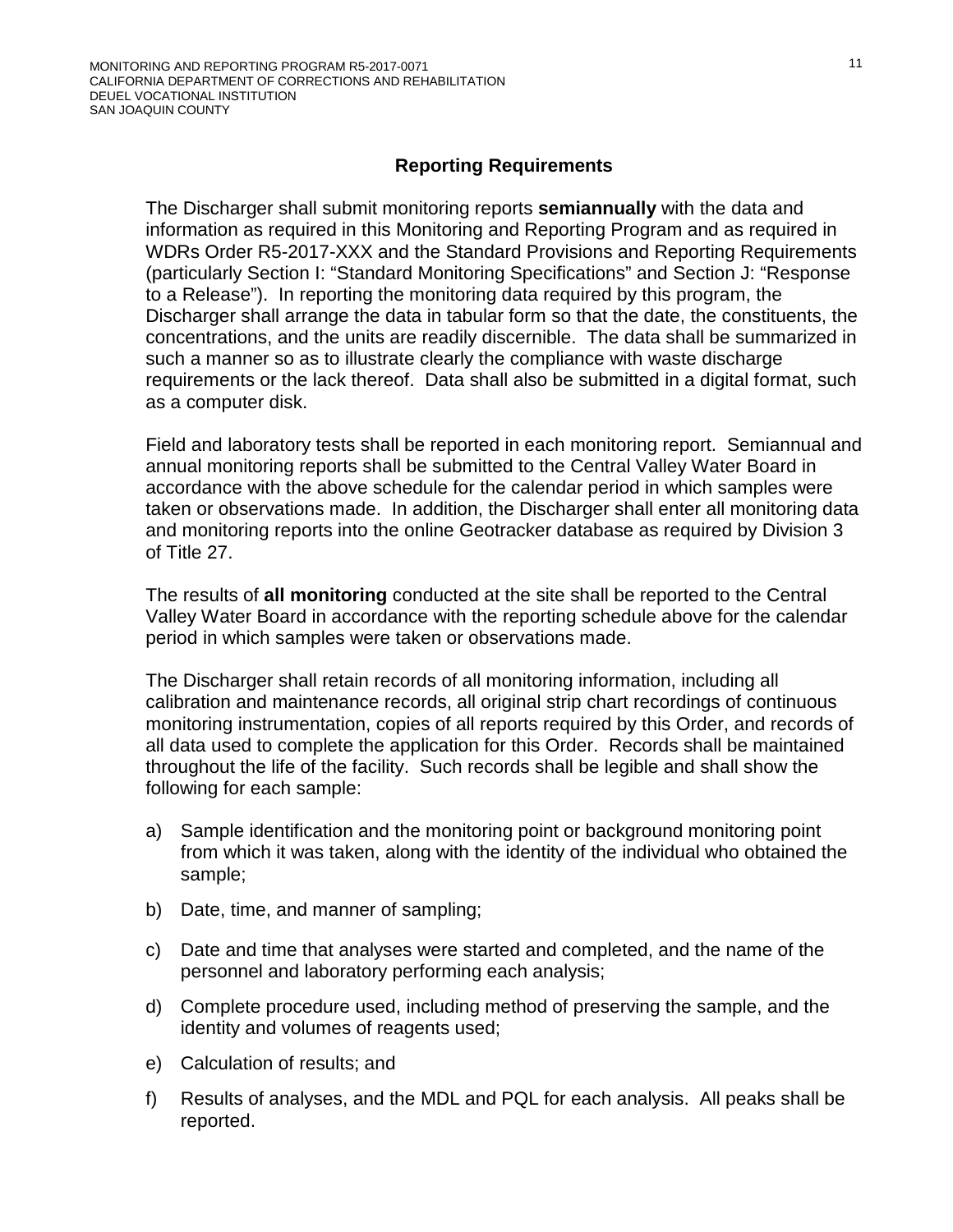# **Required Reports**

- 1. **Semiannual Monitoring Report:** Monitoring reports shall be submitted semiannually and are due on **1 August** and **1 February**. Each semiannual monitoring report shall contain at least the following:
	- a) For each groundwater monitoring point addressed by the report, a description of:
		- 1) The time of water level measurement;
		- 2) The type of pump or other device used for purging and the elevation of the pump intake relative to the elevation of the screened interval;
		- 3) The method of purging used to stabilize water in the well bore before the sample is taken including the pumping rate; the equipment and methods used to monitor field pH, temperature, and conductivity during purging; results of pH, temperature, conductivity, and turbidity testing; and the method of disposing of the purge water;
		- 4) The type of pump or other device used for sampling, if different than the pump or device used for purging; and
		- 5) A statement that the sampling procedure was conducted in accordance with the approved Sample Collection and Analysis Plan.
	- b) A map or aerial photograph showing the locations of observation stations, monitoring points, and background monitoring points.
	- c) The estimated quarterly groundwater flow rate and direction in the uppermost aquifer, in any zones of perched water, and in any additional zone of saturation monitored based upon water level elevations taken prior to the collection of the water quality data submitted in the report [Title 27, section 20415(e)(15)].
	- d) Cumulative tabulated monitoring data for all monitoring points and constituents for groundwater, LCRS/leachate, unsaturated zone, and the surface impoundments. Concentrations below the laboratory reporting limit shall not be reported as "ND" unless the reporting limit is also given in the table. Otherwise they shall be reported "<" the reporting limit (e.g., <0.10). Units shall be as required in Tables 1 through 6 unless specific justification is given to report in other units. Refer to the SPRRs Section I "Standard Monitoring Specifications" for requirements regarding MDLs and PQLs.
	- e) Laboratory statements of results of all analyses evaluating compliance with requirements.
	- f) An evaluation of the concentration of each monitoring parameter as compared to the current concentration limits, and the results of any required verification testing for constituents exceeding a concentration limit. Report any actions taken under Section J: Response to a Release in the SPRRs for verified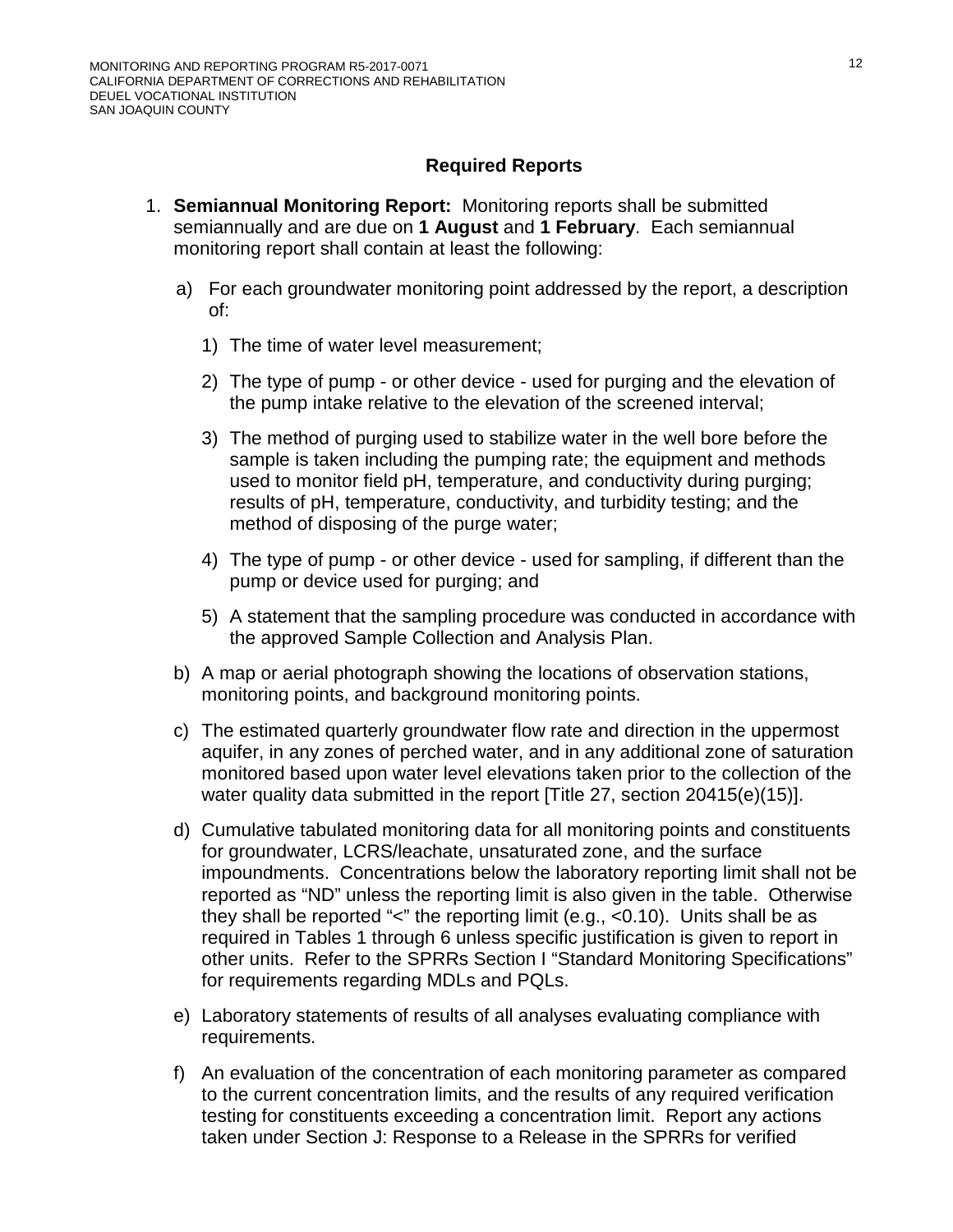exceedances of a concentration limit for wells/constituents not already in corrective action monitoring.

- g) Tabulated weekly freeboard levels in the Class II surface impoundment with comparison to the freeboard requirement in the Facility Specifications of the WDRs.
- h) Tabulated monthly leakage rates into the LCRS sump with comparison to the Action Leakage Rate in the Facility Specifications of the WDRs, and a discussion of required response if ALR was exceeded.
- i) A summary of all waste discharge monitoring required in Section A[.6](#page-34-0) of this MRP.
- j) A summary of all Facility Monitoring including onsite rainfall data for the reporting period required in Section A[.7](#page-34-1) of this MRP.
- k) A summary of all Corrective Action Program monitoring required in Section A[.8](#page-35-0) of this MRP if applicable.
- l) A discussion about any solids that were removed from the Class II surface impoundment during the reporting period to regain capacity.
- m) Tabulated reporting of any monitoring requirements specified in section A of this MRP on a semiannual basis not specifically identified to be reported in this section B.1.
- n) A tabulated summary and graphical display of the results of the Shewhart-Cusum analysis for determining exceedance of the WQPS for each monitoring parameter. The tabulated summary shall show current and historical laboratory results in the units specified in the tables in Section A along with corresponding calculated S and Z values. Exceedances of the concentration limits h=5, and SCL= 4.5 shall be highlighted in bold in the tabular summary. The tabulated summary shall be displayed on a time series plots for the laboratory results, and the S and Z values along with the concentration limits h and SCL. A time series shall show identified outliers for each monitoring parameter and each outlier shall be clearly indicated. Each monitoring report transmittal cover letter shall clearly indicate whether the monitoring period being reported contained exceedances of the Shewart-Cusum concentration limits.
- 2. **Annual Monitoring Report:** The Discharger shall submit an Annual Monitoring Report to the Central Valley Water Board by **1 February** covering the reporting period of the previous monitoring year. If desired, the Annual Monitoring Report may be combined with the second semiannual report, but if so, shall clearly state that it is both a semi-annual and annual monitoring report in its title. Each Annual Monitoring Report shall contain the following additional information beyond what is required for semiannual monitoring reports: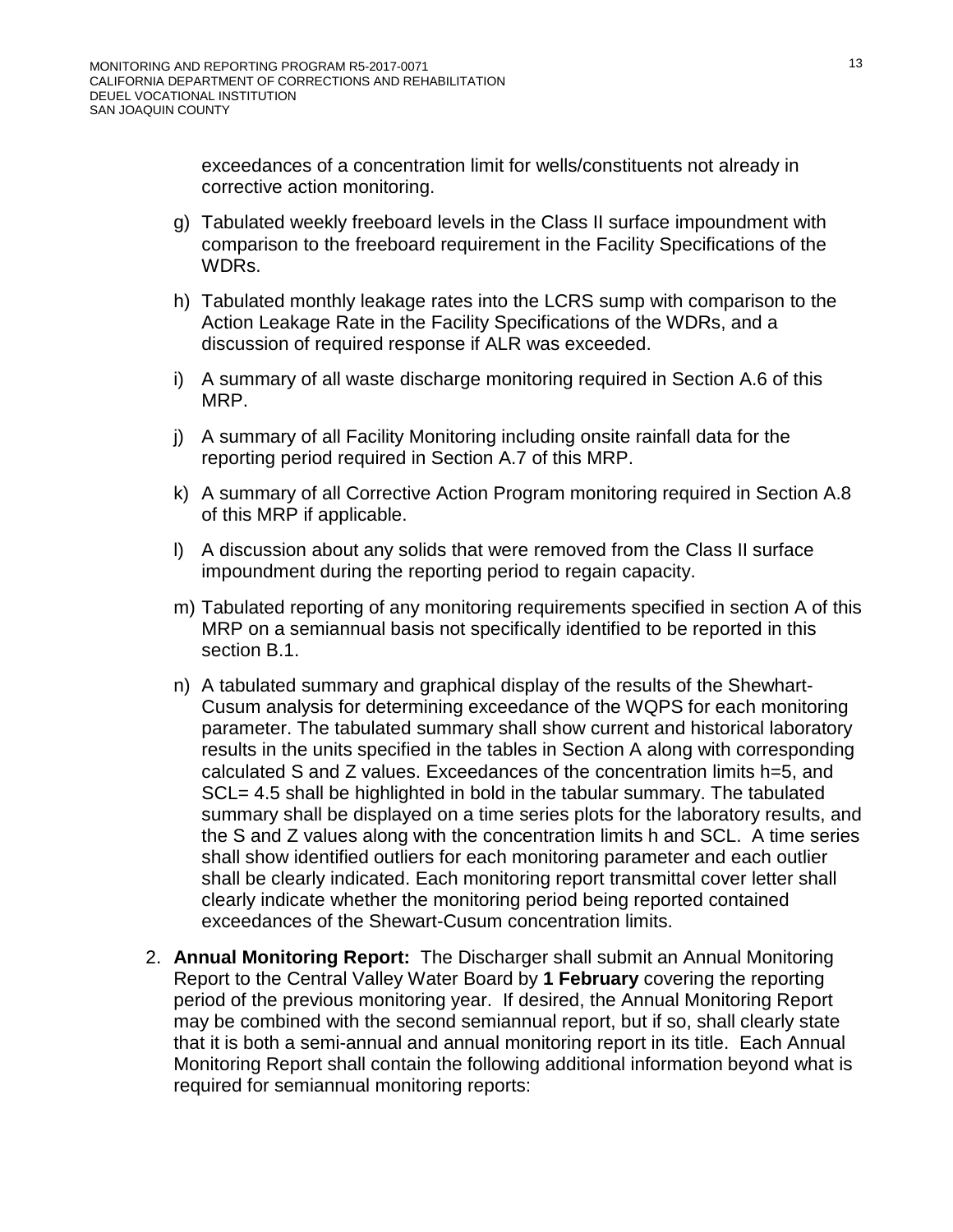- a) All monitoring parameters shall be graphed to show historical trends at each monitoring point and background monitoring point, for all samples taken within at least the previous five calendar years. Each such graph shall plot the concentration of one or more constituents for the period of record for a given monitoring point or background monitoring point, at a scale appropriate to show trends or variations in water quality. The graphs shall plot each datum, rather than plotting mean values. Graphical analysis of monitoring data may be used to provide significant evidence of a release.
- b) An evaluation of the monitoring parameters with regards to the cation/anion balance, and a graphical presentation using a Stiff diagram, a Piper graph, or a Schoeller plot.
- c) All historical monitoring data for which there are detectable results, including data for the previous year, shall be submitted in tabular form in a digital file format such as a computer disk. The Central Valley Water Board regards the submittal of data in hard copy and in digital format as "...the form necessary for..." statistical analysis [Title 27, section 20420(h)], that facilitates periodic review by the Central Valley Water Board.
- d) Hydrographs of each well showing the elevation of groundwater with respect to the elevations of the top and bottom of the screened interval and the elevation of the pump intake. Hydrographs of each well shall be prepared quarterly and submitted annually.
- e) A comprehensive discussion of the compliance record, and the result of any corrective actions taken or planned which may be needed to bring the Discharger into full compliance with the waste discharge requirements.
- f) A written summary of the monitoring results, indicating any changes made or observed since the previous Annual Monitoring Report.
- g) The results of the annual testing of the LCRS.
- h) Updated concentration limits for each monitoring parameter at each monitoring well based on the new background data set.
- i) If applicable a comprehensive discussion of any Corrective Action Program required by this MRP under Section A[.8](#page-35-0) including a discussion of long-term trends in the concentrations of the pollutants in the groundwater monitoring wells and an analysis of whether the pollutants are being effectively treated.
- 3. **Annual Facility Inspection Reporting:** By **15 November** of each year, the Discharger shall submit a report describing the results of the inspection and the repair measures implemented, preparations for winter, and include photographs of any problem areas and the repairs. Refer to Section A[.7.a](#page-34-2) of this MRP, above.
- 4. **Major Storm Event Reporting:** The Discharger shall notify Central Valley Water Board staff within 24 hours after a storm event of greater than two inches in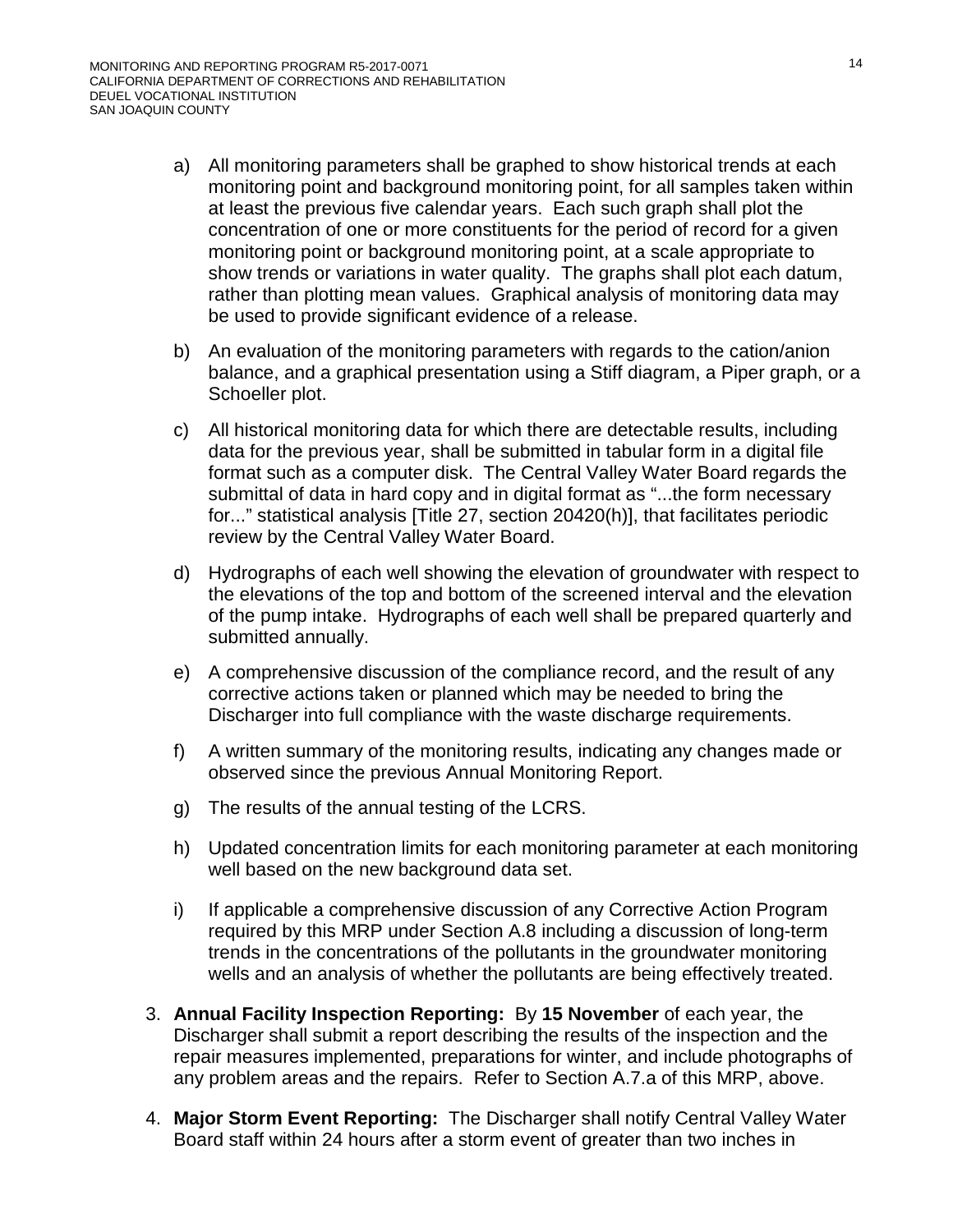24 hours as to the status of freeboard in any Class II surface impoundment. The Discharger shall also notify Central Valley Water Board staff within **7 days** after major storm events of any damage or significant erosion and report any needed repairs within **14 days** of completion of the repairs, including photographs of the problem and the repairs. Refer to Section A[.7.b](#page-34-3) of this MRP above for requirements for performing the inspection and conducting the repairs.

- 5. **Financial Assurances Report:** By **30 April** of each year, the Discharger shall submit a report to the Central Valley Water Board that reports the balance of both the closure and corrective action funds or the amounts of the Guarantees and the adjustments to account for inflation in accordance with Title 27 Section 22236. Refer to Financial Assurances Specifications F.1 through F.3 of the WDRs.
- 6. **Corrective Action Report:** By the 1<sup>st</sup> of the month following the end of a corrective action reporting period the Discharger shall submit a report to the Central Valley Water Board that reports all wastes diverted from and/or removed from the Class II surface impoundments and exported from the facility for disposal. The monthly report shall include copies of the haul receipts and location of disposal.

# **C. WATER QUALITY PROTECTION STANDARD AND COMPLIANCE PERIOD**

# **1. Water Quality Protection Standard Report**

For each waste management unit, the Water Quality Protection Standard shall consist of all COCs, the concentration limit for each constituent of concern, the verification retesting procedure to confirm measurably significant evidence of a release, the point of compliance, and all water quality monitoring points for each monitored medium.

The Water Quality Protection Standard for naturally occurring waste constituents consists of the COCs, the concentration limits, and the point of compliance and all monitoring points. Any proposed changes to the Water Quality Protection Standard other than annual update of the concentration limits shall be submitted in a report for review and approval.

The report shall:

a. Identify **all distinct bodies of surface and ground water** that could be affected in the event of a release from a waste management unit or portion of a unit. This list shall include at least the uppermost aquifer and any permanent or ephemeral zones of perched groundwater underlying the facility.

b. Include a map showing the monitoring points and background monitoring points for the groundwater monitoring program, and the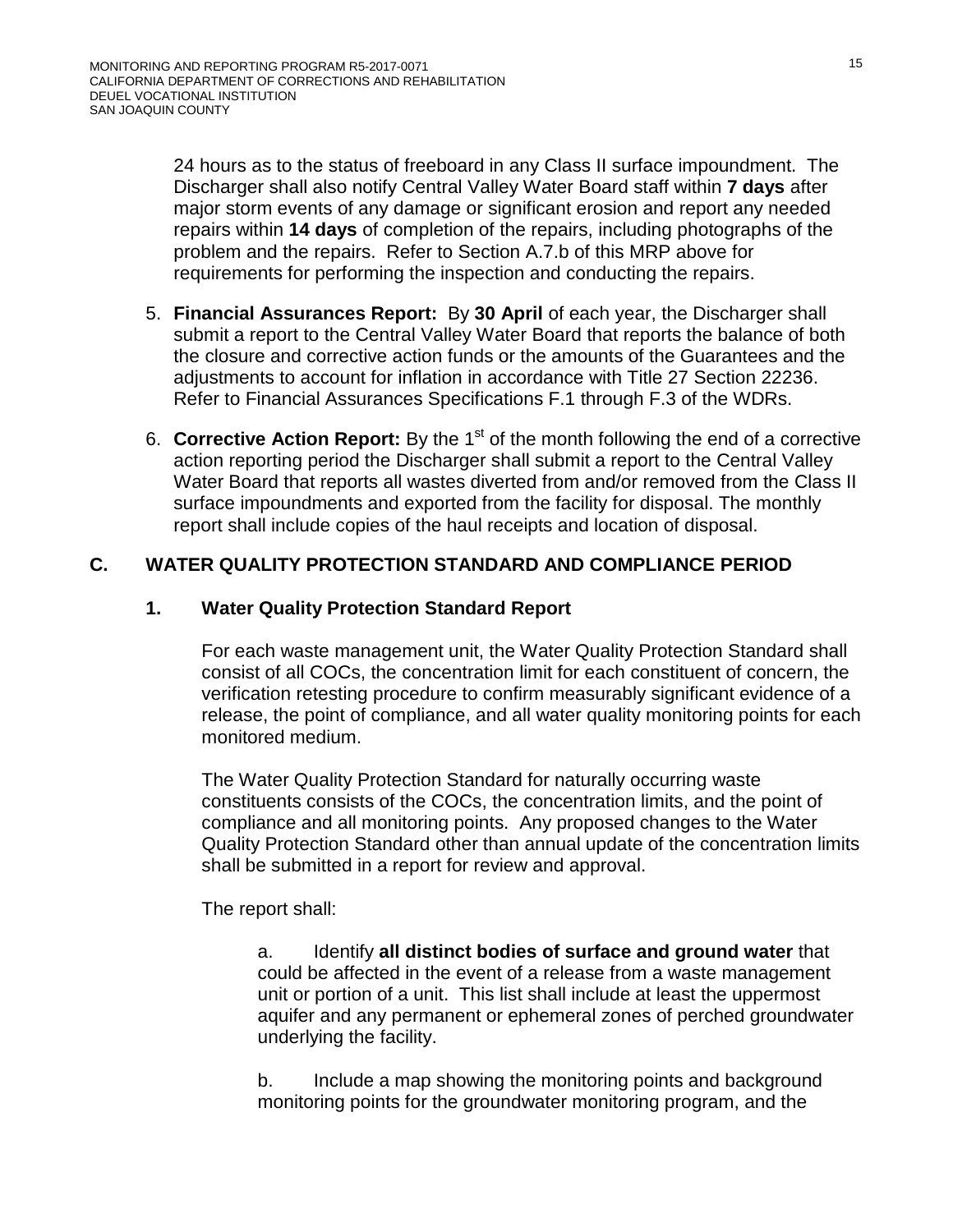unsaturated zone monitoring program. The map shall include the point of compliance in accordance with Title 27, section 20405.

c. Evaluate the perennial direction(s) of groundwater movement within the uppermost groundwater zone(s).

- d. Include a proposed statistical method for calculating concentration limits for monitoring parameters and constituents of concern that are detected in 10% or greater of the background data (naturally-occurring constituents) using a statistical procedure from Title 27, section 20415(e)(8)(A-D)] or section 20415(e)(8)(E).
- e. Include a retesting procedure to confirm or deny measurably significant evidence of a release pursuant to Title 27, section 20415(e)(8)(E) and section 20420(j)(1-3).

The Water Quality Protection Standard shall be certified by a Californiaregistered civil engineer or geologist as meeting the requirements of Title 27. If subsequent sampling of the background monitoring point(s) indicates significant water quality changes due to either seasonal fluctuations or other reasons unrelated to waste management activities at the site, the Discharger may request modification of the Water Quality Protection Standard.

The Discharger proposed the methods for calculating concentration limits in the June 2008 *Water Quality Protection Standard Report*. The control limits are calculated using the Shewhart-CUSUM method.

The Water Quality Protection Standard shall be updated annually for each monitoring well using new and historical monitoring data.

# **2. Monitoring Parameters**

Monitoring parameters are a select group of constituents that are monitored during each monitoring event that are the waste constituents, reaction products, hazardous constituents, and physical parameters that provide a reliable indication of a release from a waste management unit. The monitoring parameters for all waste management units are those listed in the tables in Section A of this MRP specified monitored medium.

# **3. Concentration Limits**

For a naturally occurring constituent of concern, the concentration limit for each constituent of concern shall be determined as follows:

a. By calculation in accordance with a statistical method pursuant to Title 27, section 20415(e)(8); or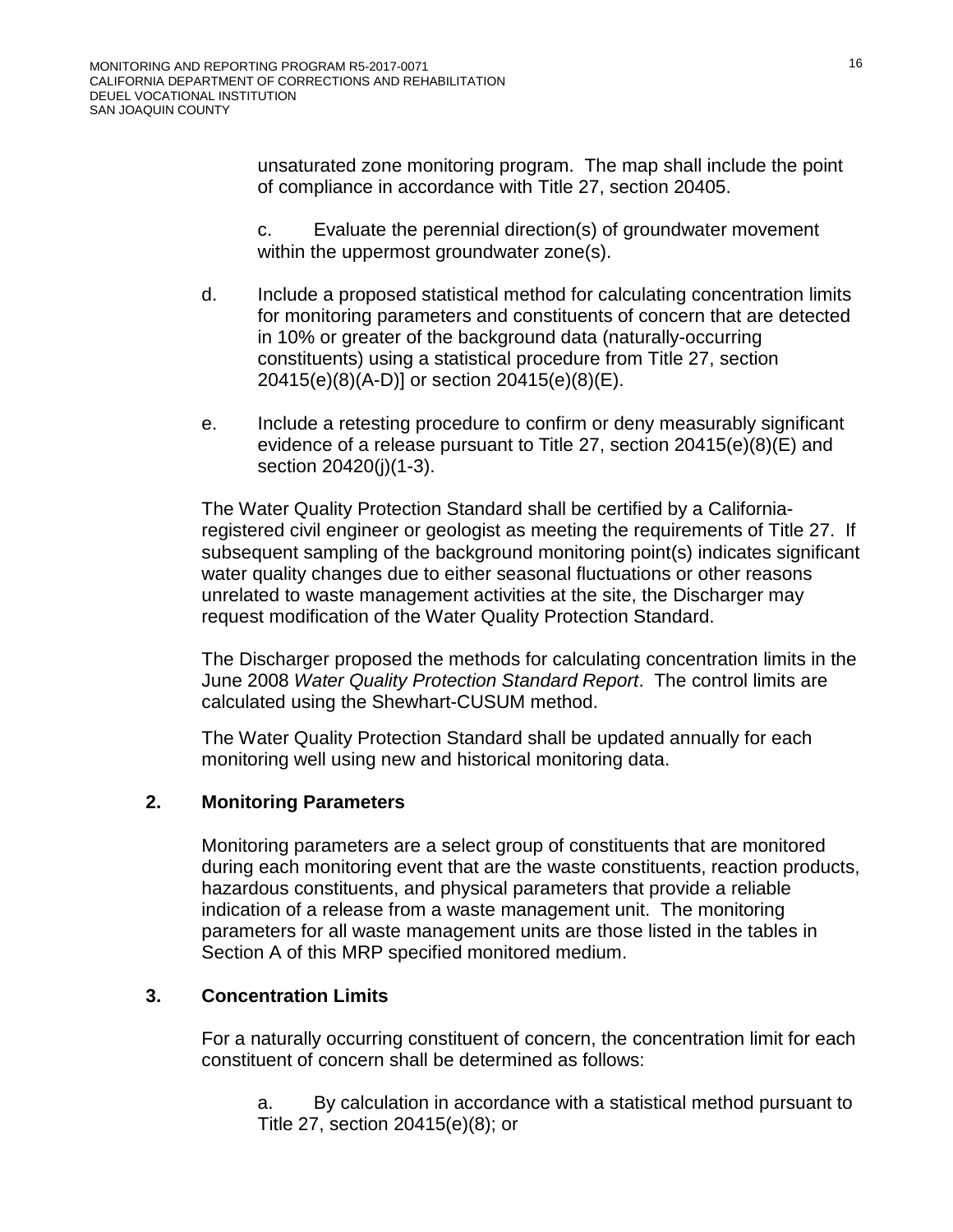b. By an alternate statistical method meeting the requirements of Title 27, section 20415(e)(8)(E).

The methods for calculating concentration limits were included in the June 2008 *Water Quality Protection Standard (WQPS) Report*. The approved method uses **intrawell** background data from each monitoring well to establish control limits for each monitoring parameter using the Shewhart-CUSUM method. The method uses the following equations to determine compliance:

$$
Z_i = (\overline{X_i} - \mu) \left( \sqrt{n_i} / \sigma \right)
$$

where:

| $Z_i$            | $=$ the standardized mean for the $ith$ time period                                                                                     |
|------------------|-----------------------------------------------------------------------------------------------------------------------------------------|
| $\overline{X_i}$ | $=$ the mean of the n measurements of the $ith$ time period, if only one sample is                                                      |
|                  | collected in the i <sup>th</sup> time period, the mean is the value itself                                                              |
| μ                | $=$ the baseline sample mean                                                                                                            |
| n:               | $=$ the number of baseline measurements for the $ith$ time period, if only one sample<br>is collected in the $Ith$ time period, $n = 1$ |
| σ                | $=$ the baseline sample standard deviation; and                                                                                         |
|                  |                                                                                                                                         |

$$
S_i = \max[0, (Z_i - k) + S_{i-1}]
$$

where:

 $\mathbf{S}_{\rm i}$ 

 $=$  the cumulative sum of the  $i<sup>th</sup>$  time period

k  $=$  the reference value recommended by the EPA, equal to 1

The Shewhart-CUSUM method uses three user-defined values that include a decision internal value (h), a reference value (k), and a Shewhart-CUSUM Control Limit (SCL) to determine earliest detection of a release. The Discharger's WQPS Report established these values to be h=5, k=1, and SCL=4.5 in units of standard deviation. The data analysis compares the standardized mean (Z) and the cumulative sum (S) for each sampling date with the established values h and SCL and any points plotted on a control chart where S>h or Z>SCL the data indicates an exceedance indicating evidence of a release.

The most recent concentration limits for select parameters as reported in the *2015 Annual Monitoring Report* dated 18 January 2016 were as follows:

|                              |                         |                                                     | <b>Concentration</b><br><b>Limit (Standardized</b><br>Concentration) |  |     |
|------------------------------|-------------------------|-----------------------------------------------------|----------------------------------------------------------------------|--|-----|
| <b>Monitoring Wells</b>      | <b>Analysis</b><br>Type | <b>Monitoring Parameters</b>                        | н                                                                    |  | SCL |
| MW-01, MW-02,<br>MW-1A, MW-4 | Intrawell               | Monitoring Parameters in Section A.1 except<br>VOCs | 5                                                                    |  | 4.5 |
| MW-01. MW-02.                | Intrawell               | VOCs in Section A.1                                 | Nondetect                                                            |  |     |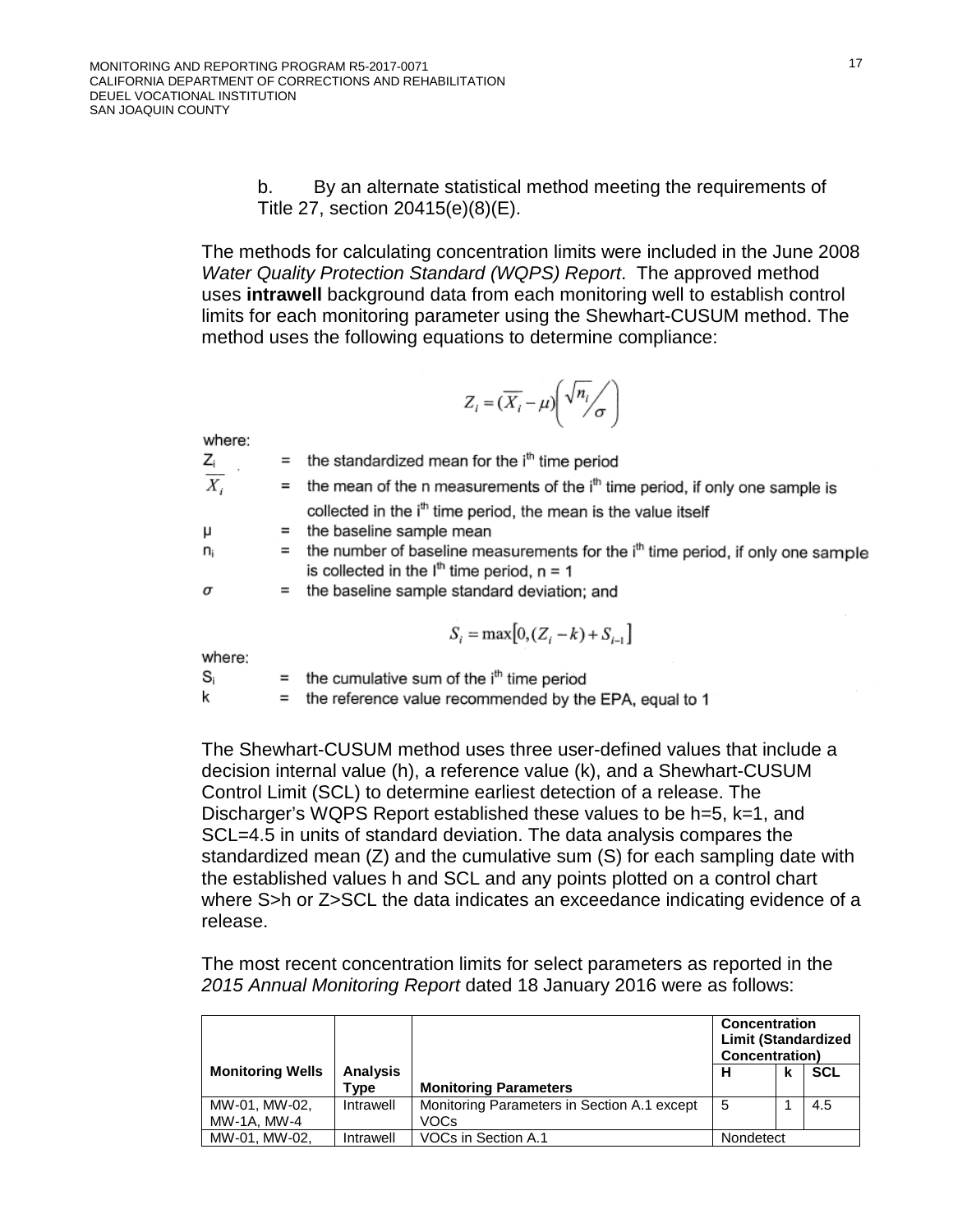| MW-1A, MW-4 |           |                                             |                 |
|-------------|-----------|---------------------------------------------|-----------------|
| MW-03       | Intrawell | <b>Monitoring Parameters in Section A.1</b> | Not Applicable, |
|             |           |                                             | Upgradient Well |

# **4. Retesting Procedures for Confirming Evidence of a Release**

If monitoring results indicate measurably significant evidence of a release, as described in Standard Monitoring Specification I.43 of the SPRRs, then:

- a. For analytes that are detected in less than 10% of the background samples (such as non-naturally occurring constituents), the Discharger shall use the non-statistical retesting procedure required in Standard Monitoring Specification I.44 of the SPRRs.
- b. For analytes that are detected in 10% or greater of the background samples (naturally occurring constituents), the Discharger shall use one of the statistical retesting procedure as required in Standard Monitoring Specification I.45 of the SPRRs.

# **5. Point of Compliance**

The point of compliance for the water standard at each waste management unit is a vertical surface located at the hydraulically downgradient limit of the Unit that extends through the uppermost aquifer underlying the unit. The following are monitoring locations at the point of compliance:

| Cell or Module | Point of Compliance Monitoring Wells |
|----------------|--------------------------------------|
| P-01 and P-02  | MW-1 and MW-2                        |

# **6. Compliance Period**

The compliance period for each waste management unit shall be the number of years equal to the active life of the unit plus the closure period. The compliance period is the minimum period during which the Discharger shall conduct a water quality monitoring program subsequent to a release from the waste management unit. The compliance period shall begin anew each time the Discharger initiates an evaluation monitoring program [Title 27, section 20410].

# **7. Monitoring Points**

A monitoring point is a well, device, or location specified in the waste discharge requirements, which monitoring is conducted and at which the water quality protection standard applies. The monitoring points for each monitored medium are listed in Section A of this MRP.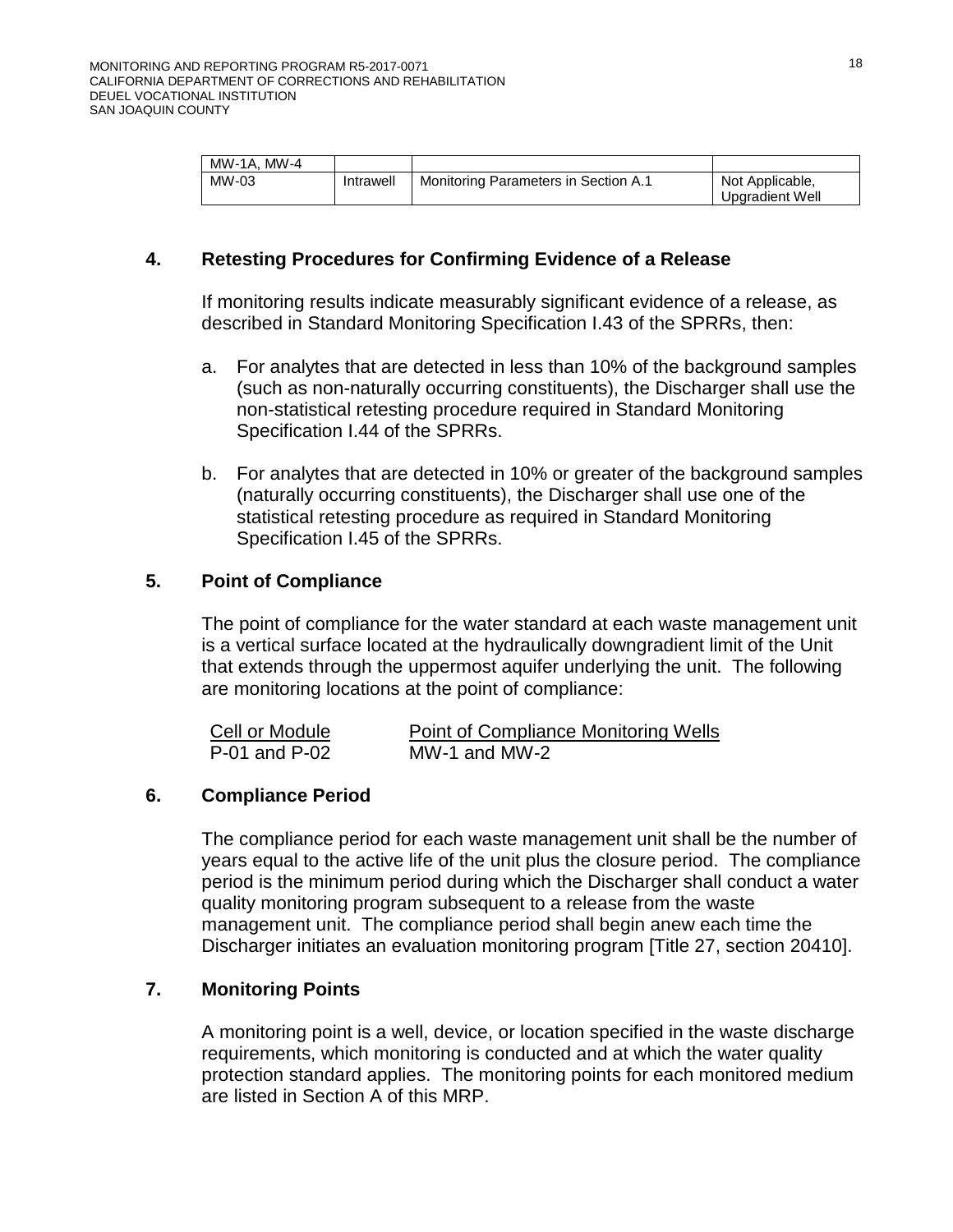# **D. TRANSMITTAL LETTER FOR ALL REPORTS**

A transmittal letter explaining the essential points shall accompany each report. At a minimum, the transmittal letter shall identify any violations found since the last report was submitted, and if the violations were corrected. If no violations have occurred since the last submittal, this shall be stated in the transmittal letter. The transmittal letter shall also state that a discussion of any violations found since the last report was submitted, and a description of the actions taken or planned for correcting those violations, including any references to previously submitted time schedules, is contained in the accompanying report. The transmittal letter shall contain a statement by the discharger, or the discharger's authorized agent, under penalty of perjury, that to the best of the signer's knowledge the report is true, accurate, and complete.

The Discharger shall implement the above monitoring program on the effective date of this Program.

| Ordered by: | Original Signed By                   |
|-------------|--------------------------------------|
|             | PAMELA C. CREEDON, Executive Officer |

*9 June 2017* (Date)

vkj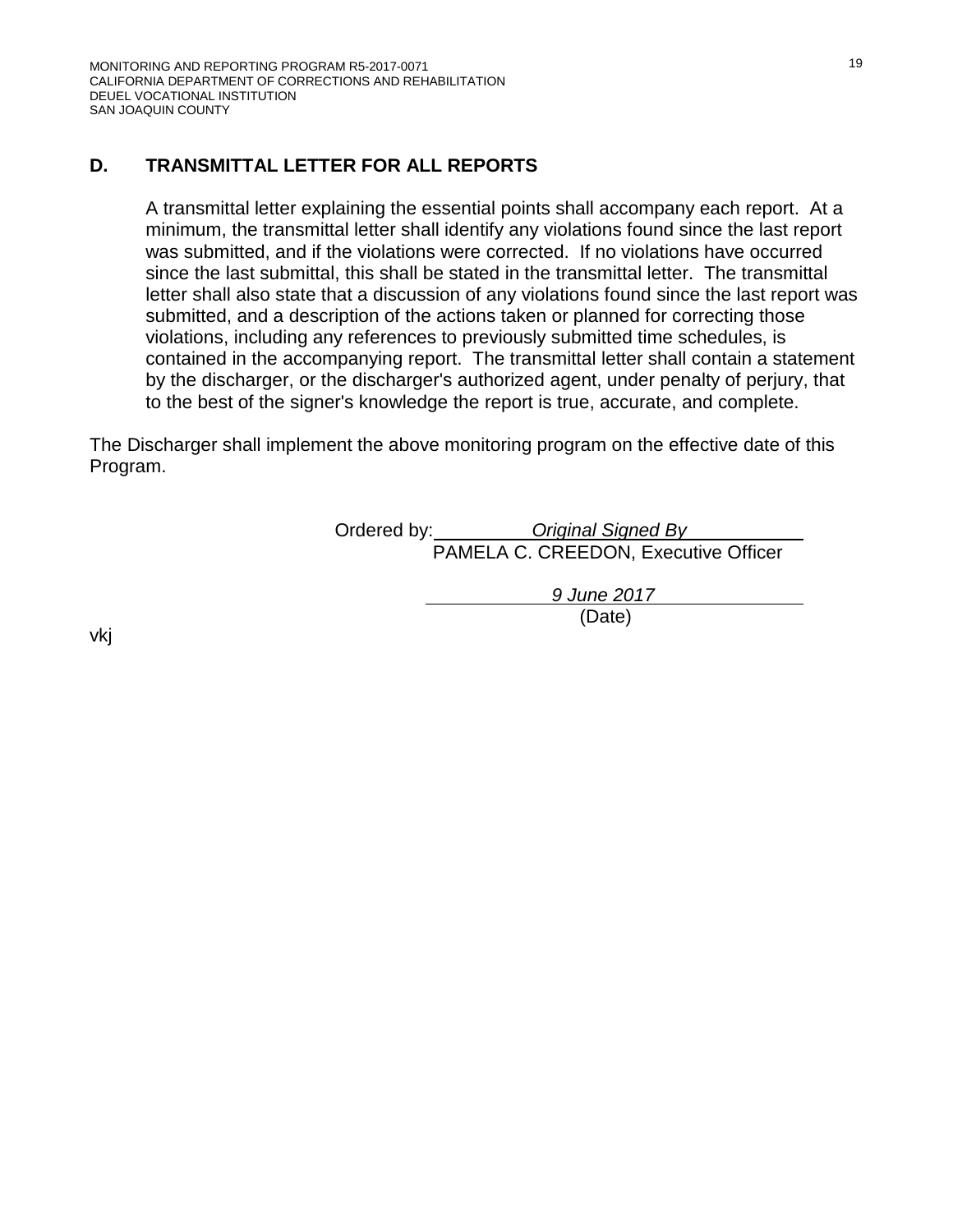# **ORDER R5-2017-0071 ATTACHMENT A**



**Drawing Reference:** Dewberry Engineers, Inc. ROWD, Figure 1 September 2016

# **SITE LOCATION MAP**

CA Department of Corrections and Rehabilitation. Deuel Vocational Institution, Class II Surface Impoundments San Joaquin County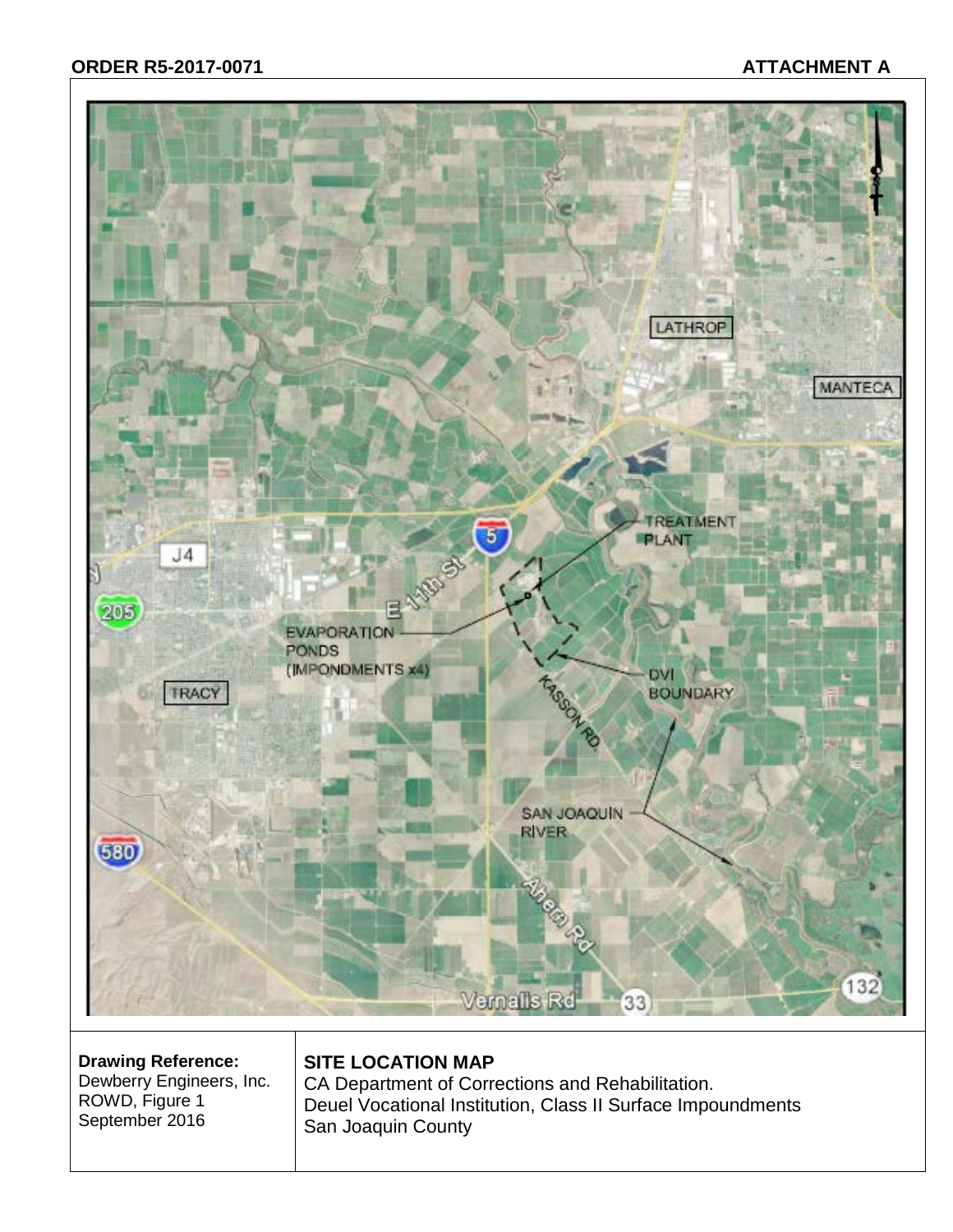# **ORDER R5-2017-0071 ATTACHMENT B**

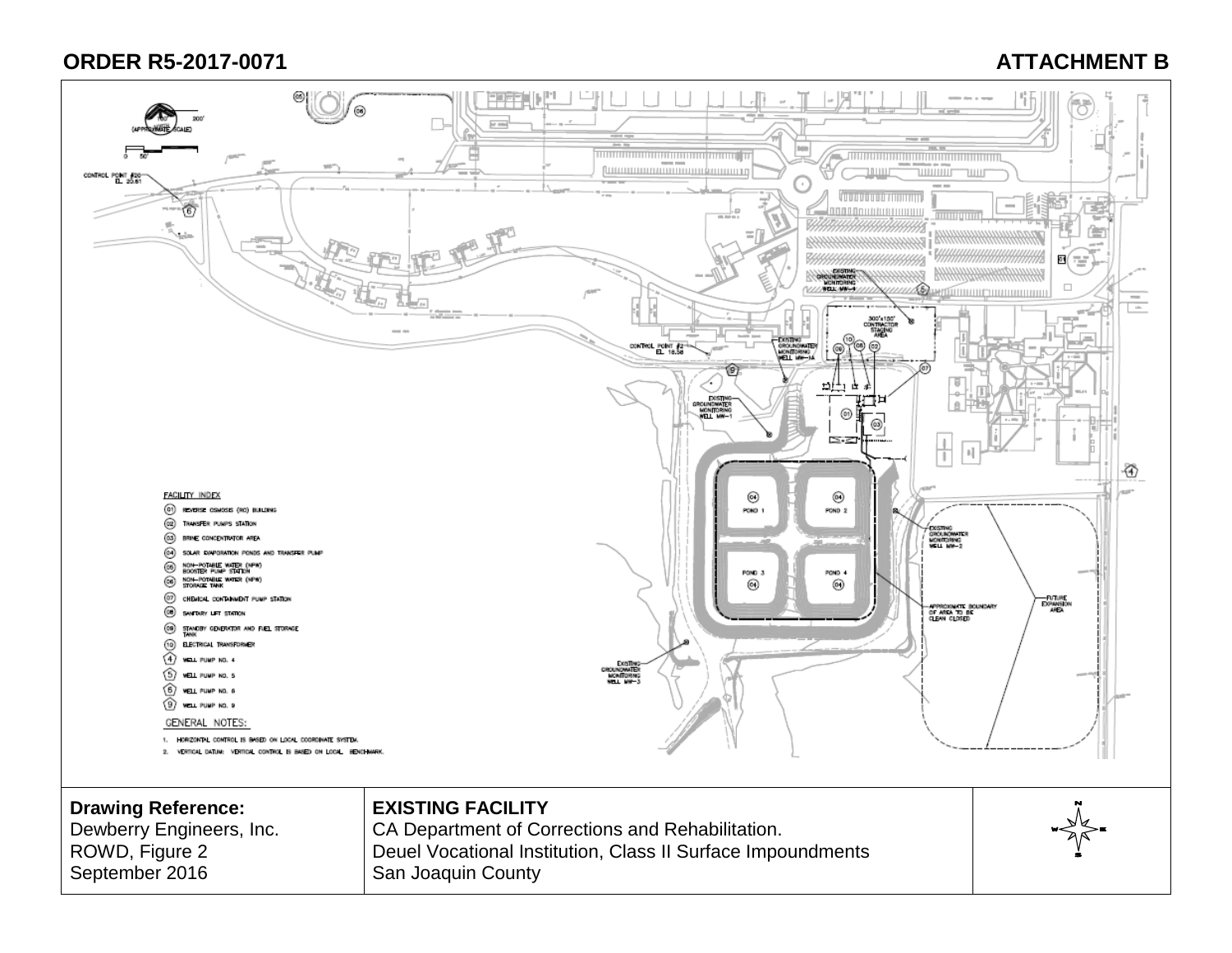

Note: Locations are estimates based on well logs obtained from California Department of Water **Resources** 

Legend:

- Domestic Groundwater Wells (118)
- Abandoned or Destroyed (15)
- Vapor Extraction Wells (12)
- Monitoring Wells (18)
- Industrial Wells (2)
- Irrigation Wells (10)
- Groundwater Flow at Impoundment
- Impoundment Location
- O One Mile Distance from Impoundment

### **Drawing Reference:**

Dewberry Engineers, Inc. Amended ROWD 30 January 2017

# **VICINITY SUPPLY WELL LOCATION MAP**

CA Department of Corrections and Rehabilitation. Deuel Vocational Institution, Class II Surface Impoundments San Joaquin County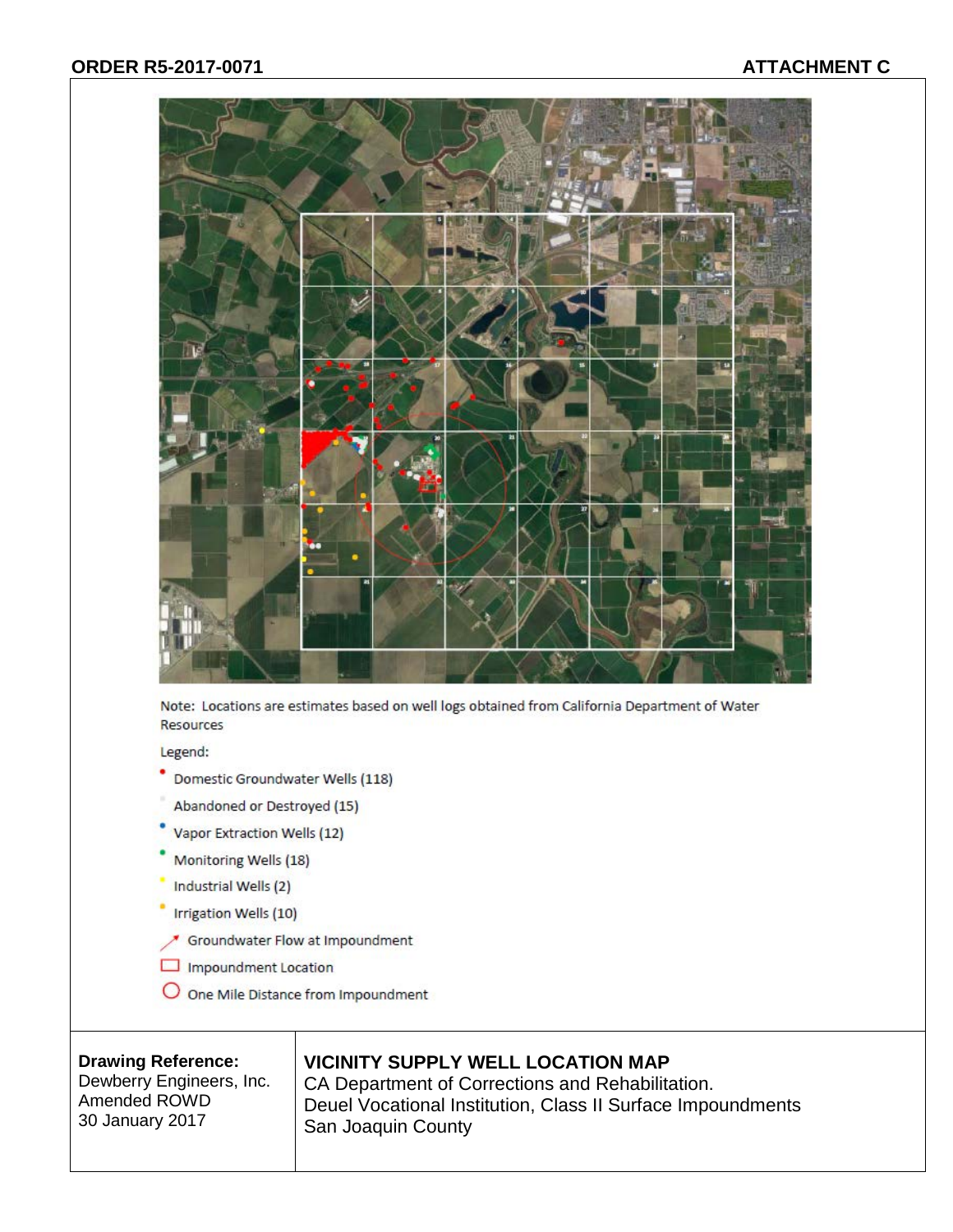

Dewberry Engineers, Inc. Amended ROWD 30 January 2017

# **LOCATIONS**

CA Department of Corrections and Rehabilitation. Deuel Vocational Institution, Class II Surface Impoundments San Joaquin County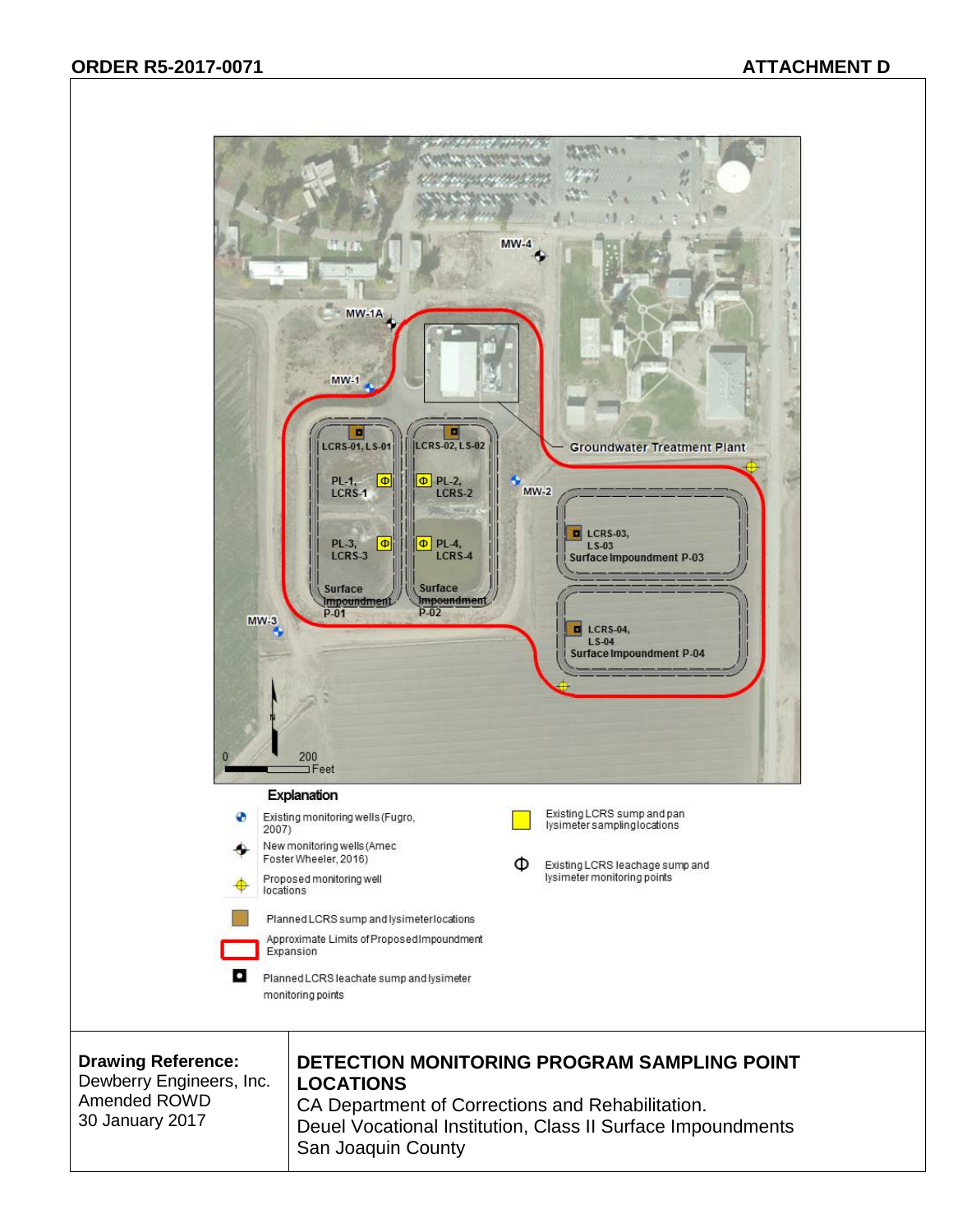# **ORDER R5-2017-0071 ATTACHMENT E**

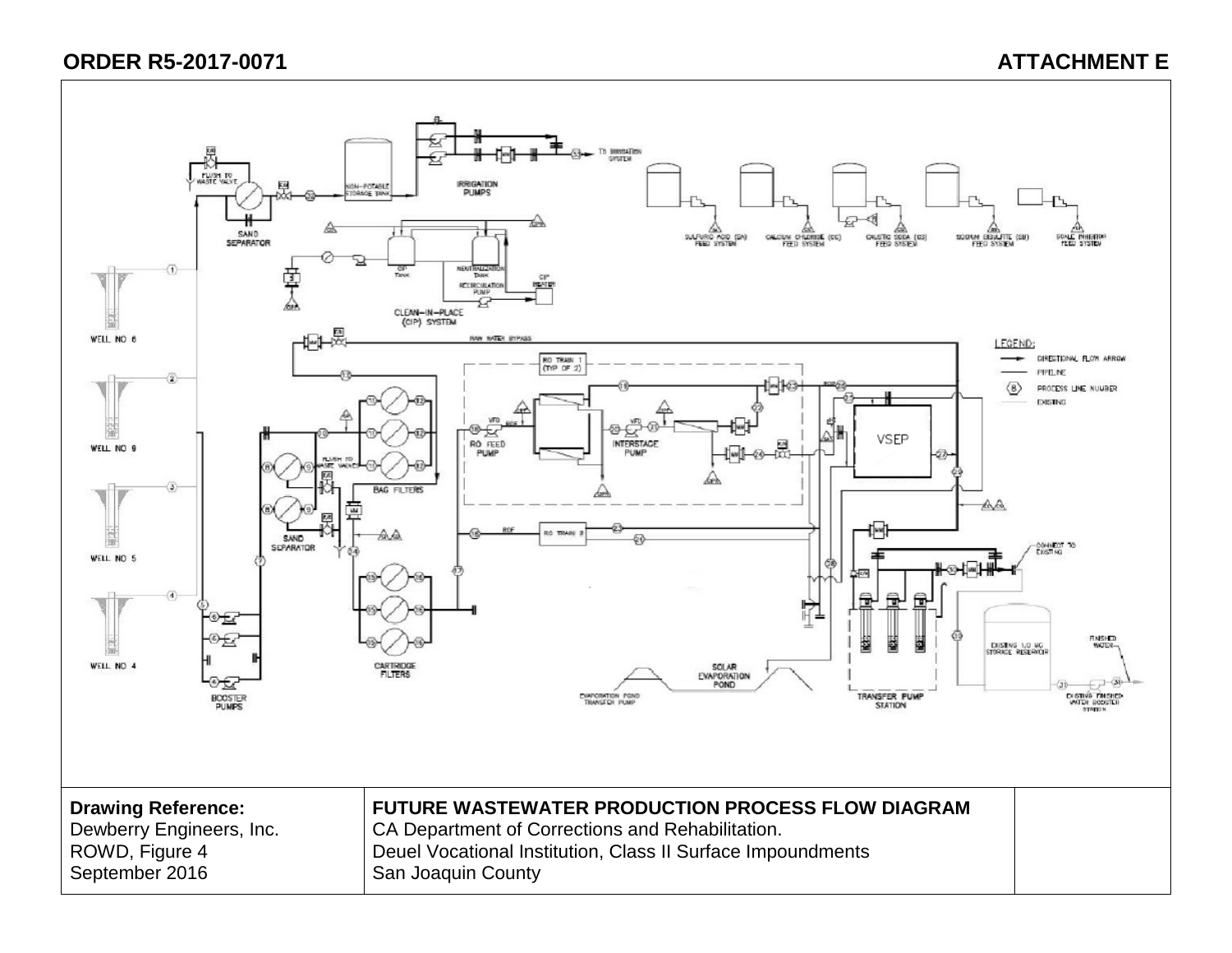### **INFORMATION SHEET**

ORDER R5-2017-0071 CALIFORNIA DEPARTMENT OF CORRECTIONS AND REHABILITATION DEUEL VOCATIONAL INSTITUTION CLASS II SURFACE IMPOUNDMENTS CONSTRUCTION, OPERATION, CLOSURE, AND CORRECTIVE ACTION

#### **CALIFORNIA DEPARTMENT OF CORRECTIONS AND REHABILITATION; DEUEL VOCATIONAL INSTITUTION CLASS II SURFACE IMPOUNDMENTS; SAN JOAQUIN COUNTY**

The facility operates Class II surface impoundments regulated under authority given in Water Code section 13000 et seq.; and Title 27 section 20005 et seq. The facility is on a 760-acre property at 23500 Kasson Road, Tracy. The facility currently operates a reverse osmosis (RO) groundwater treatment plant that includes a brine concentrator system (BCS) and four evaporation ponds (Class II Surface Impoundments) that serves the CDCR vocational facility which includes inmate housing and supporting operations. The Discharger proposes to clean close the existing surface impoundments and replace them with four new 1.7-acre Class II surface impoundments. The Class II surface impoundments are used for containment of the discharge of hypersaline wastewater generated during the reverse osmosis and brine concentration process used in the production of potable drinking water. The primary constituents of concern in the wastewater are total dissolved solids which include chloride, sodium, sulfate, manganese, aluminum, and iron.

Following construction of the four 1.1-acre ponds in 2008, a leak in the secondary liner was discovered on 18 September 2014. In February 2015 the Discharger ceased discharging waste to the ponds. On 30 March 2015, Central Valley Water Board Executive Officer issued a Cleanup and Abatement Order (CAO) requiring the Discharger to develop a Long Term Compliance Implementation Report which included a schedule when the leaks in the primary and secondary liners would be repaired. In response to the CAO, on 30 September 2016, the Discharger submitted a Report of Waste Discharge (ROWD) to replace the ponds. The information in the ROWD and supporting documents contain information related to this revision of the WDRs including:

- Clean closure of the four existing 1.1-acre Class II surface impoundments;
- Reconstruction of the clean closed area into two new 1.7 acre Class II surface impoundments:
- Construction of two new 1.7 acre Class II surface impoundments;
- Installation of unsaturated zone and groundwater detection monitoring systems for the Class II surface impoundments; and
- Updates to financial assurances for closure and post closure maintenance costs.

VKJ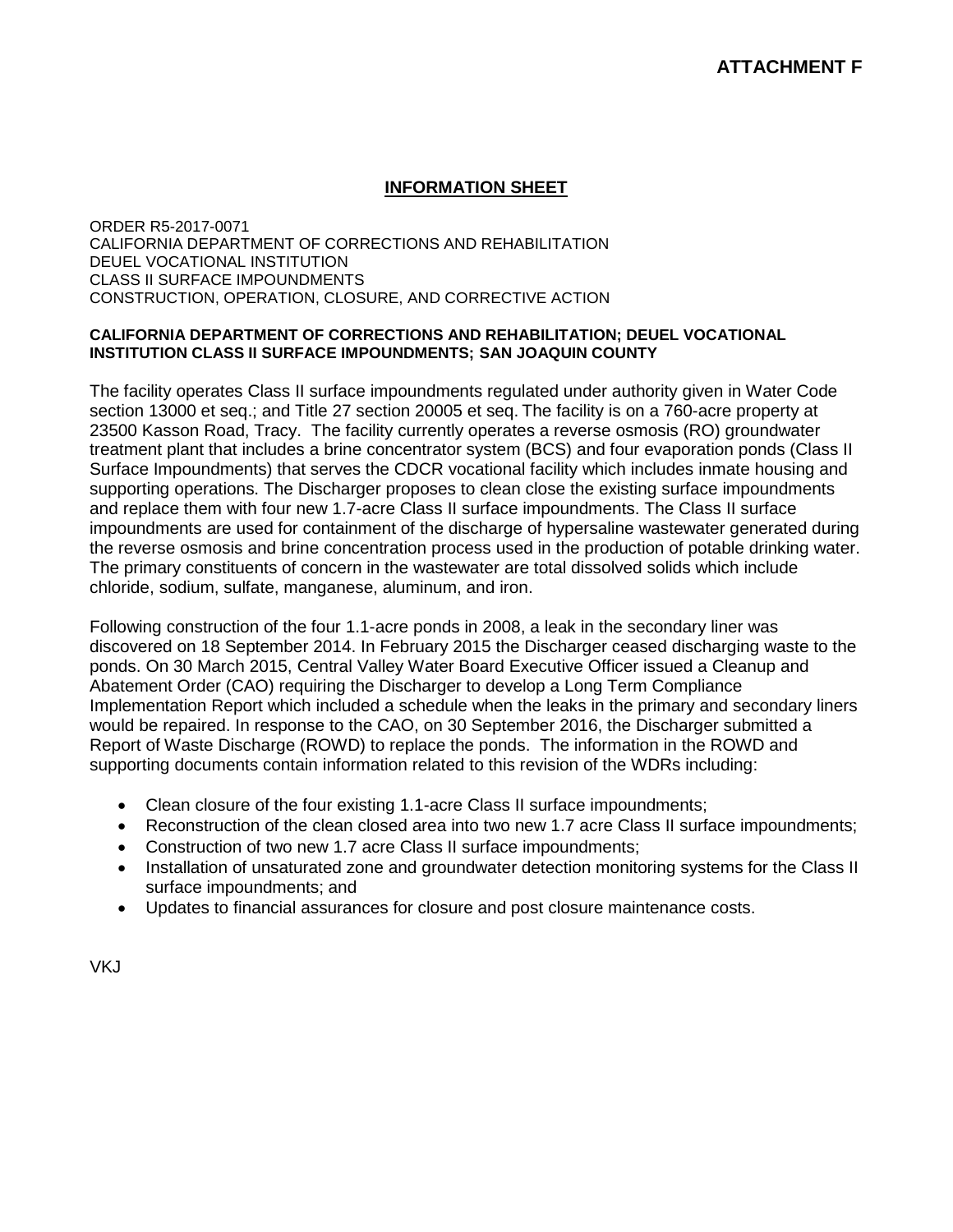# CALIFORNIA REGIONAL WATER QUALITY CONTROL BOARD CENTRAL VALLEY REGION STANDARD PROVISIONS AND REPORTING REQUIREMENTS

## FOR WASTE DISCHARGE REQUIREMENTS FOR INDUSTRIAL FACILITIES REGULATED BY TITLE 27 (Title 27, § 20005 et seq.)

April 2016

# **TABLE OF CONTENTS**

<span id="page-51-0"></span>

| <b>Section</b> | Page                                                |  |
|----------------|-----------------------------------------------------|--|
| A.             |                                                     |  |
| <b>B.</b>      |                                                     |  |
| C.             |                                                     |  |
| D.             |                                                     |  |
| E.             |                                                     |  |
| $F_{\rm{H}}$   |                                                     |  |
| G.             | STANDARD CLOSURE AND POST-CLOSURE SPECIFICATIONS  9 |  |
| H.             |                                                     |  |
| $\mathbf{L}$   |                                                     |  |
| J.             |                                                     |  |
| K.             |                                                     |  |
| L.             |                                                     |  |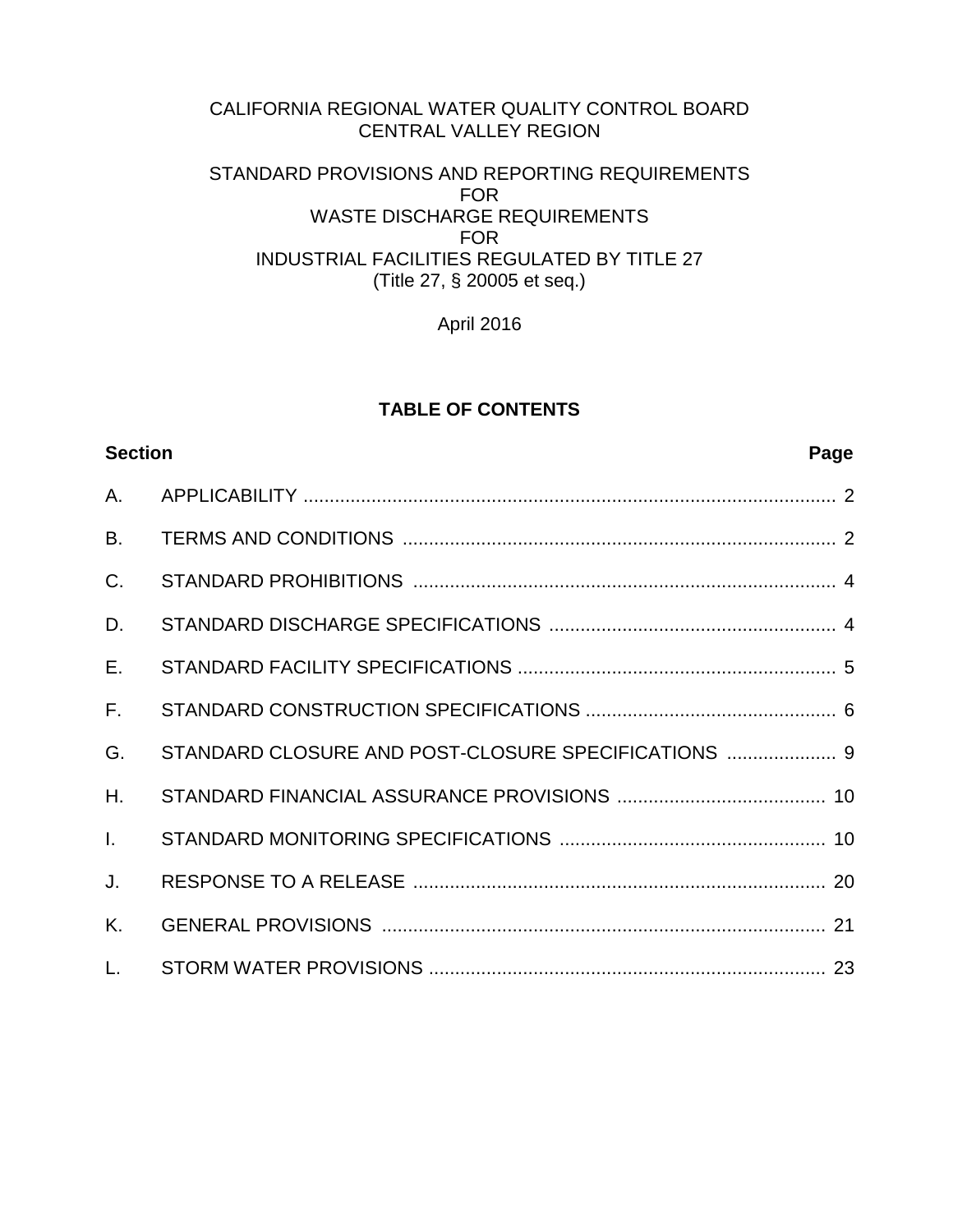# **A. APPLICABILITY**

- 1. These Standard Provisions and Reporting Requirements (SPRRs) are applicable to Class II surface impoundments, waste piles, and land treatment units that are regulated by the Central Valley Regional Water Quality Control Board (hereafter, Central Valley Water Board) pursuant to the provisions of California Code of Regulations, title 27 ("Title 27"), section 20005 et seq.
- 2. "Order," as used throughout this document, means the Waste Discharge Requirements (WDRs) to which these SPRRs are incorporated.
- 3. The requirements prescribed herein do not authorize the commission of any act causing injury to the property of another, and do not protect the Discharger from liabilities under federal, state, or local laws. This Order does not convey any property rights or exclusive privileges.
- 4. The provisions of this Order are severable. If any provision of this Order is held invalid, the remainder of this Order shall not be affected.
- 5. If there is any conflicting or contradictory language between the WDRs, the Monitoring and Reporting Program (MRP), or the SPRRs, then language in the WDRs shall govern over either the MRP or the SPRRs, and language in the MRP shall govern over the SPRRs.
- 6. If there is a site-specific need to change a requirement in these SPRRs for a particular facility, the altered requirement shall be placed in the appropriate section of the WDRs and will supersede the corresponding SPRRs requirement. These SPRRs are standard and cannot be changed as part of the permit writing process or in response to comments, but they will be periodically updated on an as-needed basis.
- 7. Unless otherwise stated, all terms are as defined in Water Code section 13050 and in Title 27, section 20164.

# <span id="page-52-0"></span>**B. TERMS AND CONDITIONS**

- 1. Failure to comply with any waste discharge requirement, monitoring and reporting requirement, or Standard Provisions and Reporting Requirement, or other order or prohibition issued, reissued, or amended by the Central Valley Water Board or the State Water Board, or intentionally or negligently discharging waste, or causing or permitting waste to be deposited where it is discharged into the waters of the state and creates a condition of pollution or nuisance, is a violation of this Order and the Water Code, which can result in the imposition of civil monetary liability [Wat. Code, § 13350(a)]
- 2. After notice and opportunity for a hearing, this Order may be terminated or modified for cause, including, but not limited to [Wat. Code, § 13381]: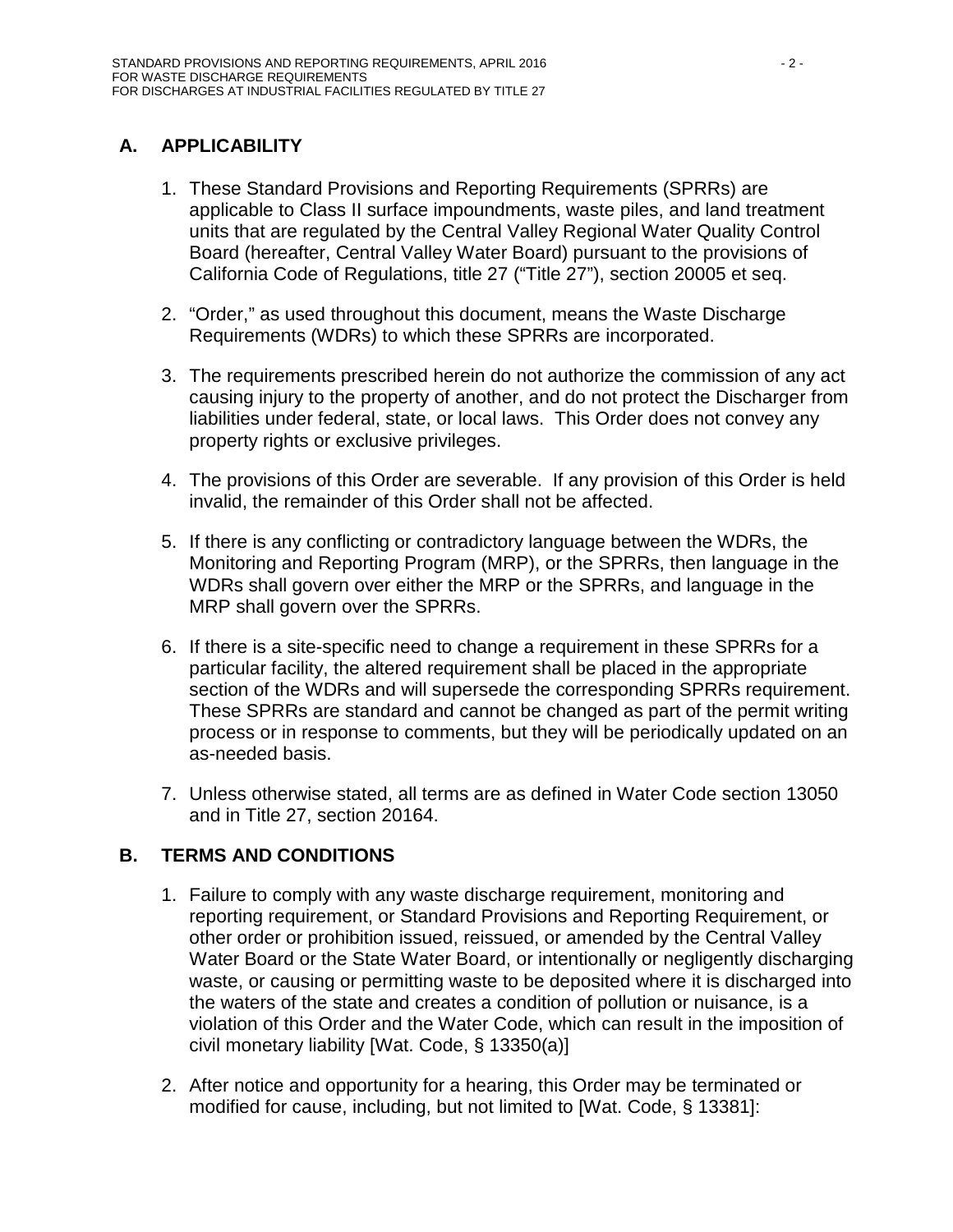- a. Violation of any term or condition contained in this Order;
- b. Obtaining this Order by misrepresentation, or failure to disclose fully all relevant facts;
- c. A change in any condition that results in either a temporary or permanent need to reduce or eliminate the authorized discharge; or
- d. A material change in the character, location, or volume of discharge.
- 3. Before initiating a new discharge or making a material change in the character, location, or volume of an existing discharge, the Discharger shall file a new report of waste discharge (ROWD), or other appropriate joint technical document (JTD), with the Central Valley Water Board [Wat. Code, § 13260(c) and § 13264(a)]. A material change includes, but is not limited to, the following:
	- a. An increase in area or depth to be used for solid waste disposal beyond that specified in waste discharge requirements;
	- b. A significant change in disposal method, location, or volume (e.g., change from land disposal to land treatment);
	- c. A change in the type of waste being accepted for disposal; or
	- d. A change to previously-approved liner systems or final cover systems that would eliminate components or reduce the engineering properties of components.
- 4. Representatives of the Central Valley Water Board may inspect the facilities to ascertain compliance with the waste discharge requirements. The inspection shall be made with the consent of the owner or possessor of the facilities or, if the consent is refused, with a duly issued warrant. However, in the event of an emergency affecting the public health or safety, an inspection may be made without consent or the issuance of a warrant [Wat. Code, §13267(c)].
- 5. The Central Valley Water Board will review this Order periodically and will revise these waste discharge requirements when necessary [Wat. Code, § 13263(e) and Title 27, § 21720(b)].
- 6. Except for material determined to be confidential in accordance with California law and regulations, all reports prepared in accordance with terms of this Order shall be available for public inspection at the offices of the Central Valley Water Board [Wat. Code, § 13267(b)]. Data on waste discharges, water quality, geology, and hydrogeology shall not be considered confidential.
- 7. A discharge of waste into the waters of the state is a privilege, not a right. No discharge of waste into waters of the state, whether or not the discharge is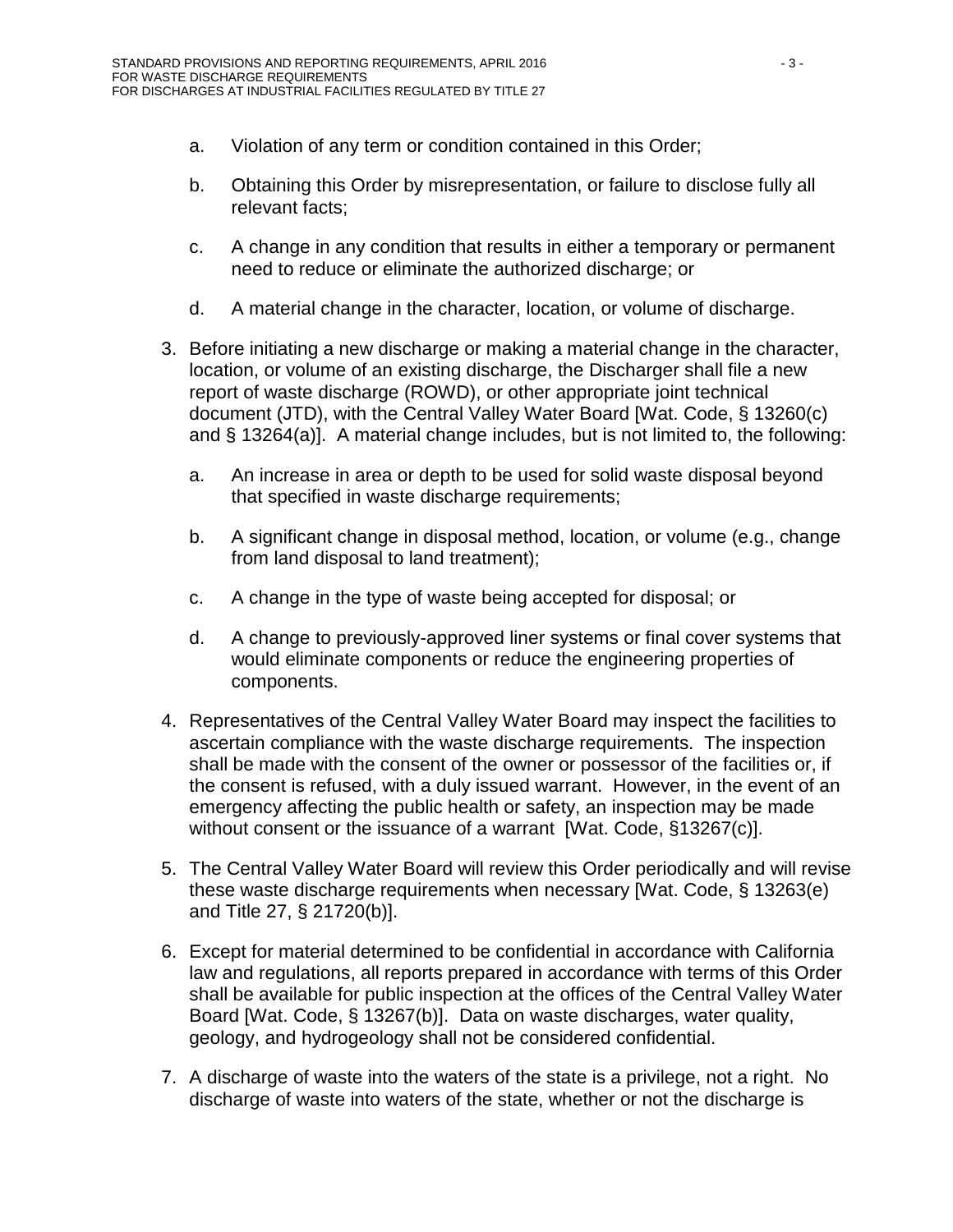made pursuant to waste discharge requirements, shall create a vested right to continue the discharge [Wat. Code, § 13263(g)].

8. Technical and monitoring reports specified in this Order are requested pursuant to the Water Code [§13267(b)]. Failure to furnish the reports by the specified deadlines or falsifying information in the reports, are misdemeanors that may be liable civilly in accordance with §13268(b) of the Water Code [Wat. Code, §13268(a)].

# <span id="page-54-0"></span>**C. STANDARD PROHIBITIONS**

- 1. The discharge of wastes which have the potential to reduce or impair the integrity of containment structures or which, if commingled with other wastes in the waste management unit, could produce violent reaction, heat or pressure, fire or explosion, toxic by-products, or reaction products, which, in turn:
	- a. require a higher level of containment than provided by the unit; or
	- b. are 'restricted wastes'; or
	- c. impair the integrity of containment structures;

is prohibited [Title 27, § 20200(b)].

- 2. The discharge of wastes outside of a waste management unit or portions of a unit specifically designed for their containment is prohibited.
- 3. The discharge of waste to a closed waste management unit is prohibited.
- 4. The discharge of waste constituents to the unsaturated zone or to groundwater is prohibited, except within the treatment zone at a land treatment unit.
- 5. The discharge of solid or liquid waste or leachate to surface waters, surface water drainage courses, or groundwater is prohibited.

# <span id="page-54-1"></span>**D. STANDARD DISCHARGE SPECIFICATIONS**

- 1. The Discharger is responsible for accurate characterization of wastes, including a determination of whether or not wastes will be compatible with containment features and other wastes at the waste management unit and whether or not the wastes are required to be managed as a hazardous waste [Title 27, § 20200(c)] or designated waste [Title 27, § 20210].
- 2. Leachate collected from a waste management unit shall be discharged to the unit from which it came, or discharged to an appropriate waste management unit in accordance with Title 27 and in a manner consistent with the waste classification of the liquid [Title 27,  $\S$  20200(d) and  $\S$  20340(g)].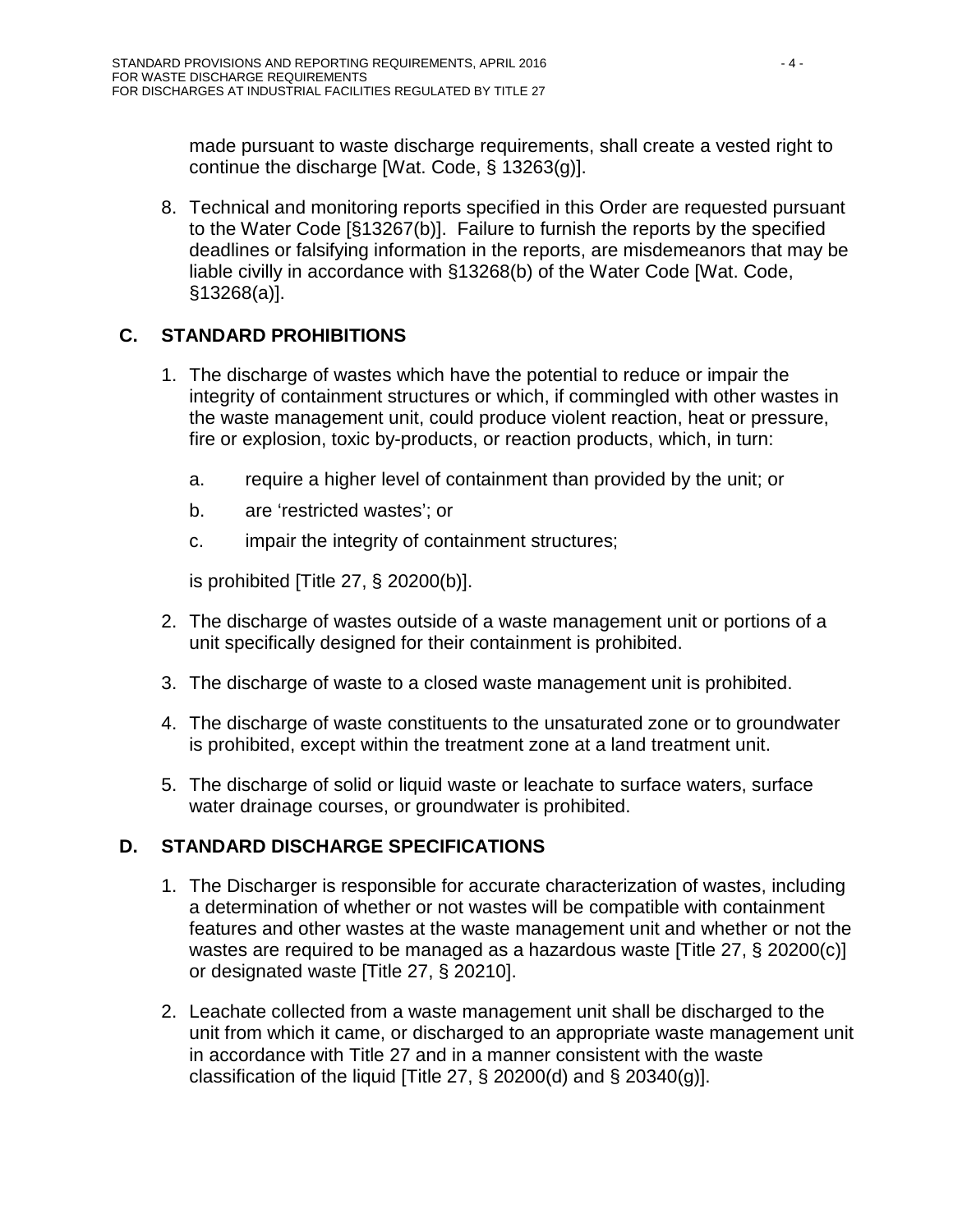- 3. Wastes shall be discharged only into waste management units specifically designed for their containment and/or treatment, as described in this Order.
- 4. The discharge shall remain within the designated disposal area at all times.
- 5. The discharge of waste shall not cause a nuisance condition [Wat. Code, § 13050(m)].

# <span id="page-55-0"></span>**E. STANDARD FACILITY SPECIFICATIONS**

- 1. All waste management units shall be designed, constructed, and operated to ensure that wastes, including leachate, will be a minimum of 5 feet above the highest anticipated elevation of underlying groundwater [Title 27, § 20240(c)], including the capillary fringe.
- 2. Surface and subsurface drainage from outside of a waste management unit shall be diverted from the unit [Title 27, § 20365(e)].
- 3. The Discharger shall **immediately** notify the Central Valley Water Board staff of any slope failure occurring at a waste management unit. Any failure which threatens the integrity of containment features or the waste management unit shall be promptly corrected in accordance with an approved method [Title 27, § 21710(c)(2)].
- 4. The Discharger shall **immediately** notify Central Valley Water Board staff of any flooding, unpermitted discharge of waste off-site or outside of waste management units, equipment failure, or other change in site conditions which could impair the integrity of waste or leachate containment facilities or precipitation and drainage control structures.
- 5. The Discharger shall maintain in good working order any facility, control system, or monitoring device installed to achieve compliance with the waste discharge requirements.
- 6. The Discharger shall lock all groundwater monitoring wells with a lock on the well cap or monitoring well box. All monitoring devices shall be clearly labeled with their designation including all monitoring wells, LCRS risers, and lysimeter risers and shall be easily accessible for required monitoring by authorized personnel. Each monitoring device shall be clearly visible and be protected from damage by equipment or vehicles.
- 7. The Discharger shall maintain the depth of the fluid in the sump of each waste management unit at the minimum needed for efficient pump operation (the depth at which the pump turns on given the pump intake height and maximum pump cycle frequency).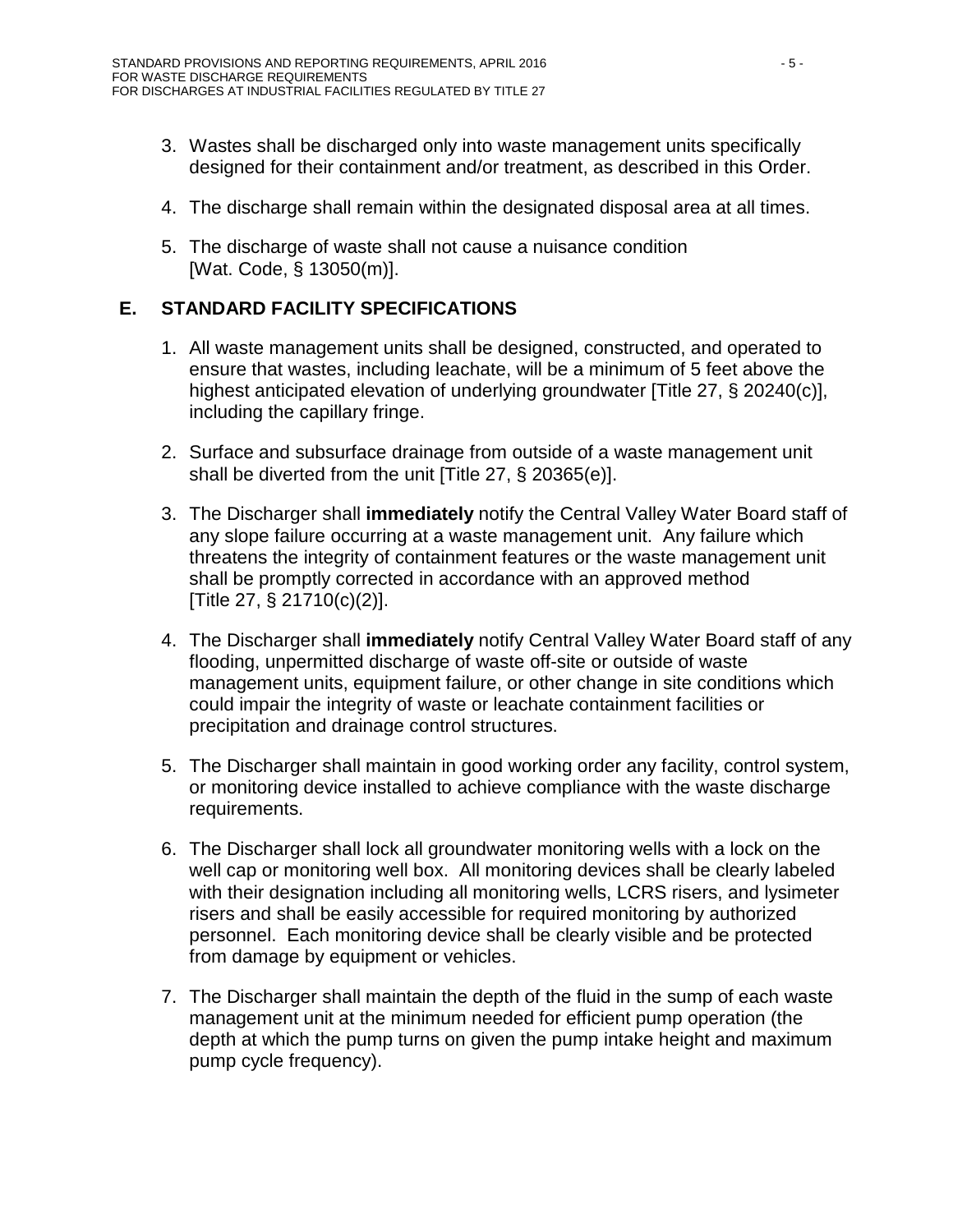- 8. Each LCRS shall be tested at least annually to demonstrate proper operation. The results of the tests shall be compared with earlier tests made under comparable conditions [Title 27, § 20340(d)].
- 9. The Discharger shall maintain a *Storm Water Pollution Prevention Plan* and *Monitoring Program and Reporting Requirements* in accordance with State Water Board Order No. 2014-0057-DWQ (or most recent general industrial storm water permit), or retain all storm water on-site.

# <span id="page-56-0"></span>**F. STANDARD CONSTRUCTION SPECIFICATIONS**

- 1. The Discharger shall submit for review and approval at least **90 days** prior to proposed construction, design plans and specifications for new Class II waste management units that include the following:
	- a. Detailed construction drawings showing all required liner system components, the LCRS, leachate sump, unsaturated zone monitoring system, and access to the LCRS for required annual testing.
	- b. A Construction Quality Assurance (CQA) Plan prepared by a California-registered civil engineer or certified engineering geologist, and that meets the requirements of Title 27, section 20324.
	- c. A geotechnical evaluation of the area soils, evaluating their use as the base layer or reference to the location of this information in the ROWD/JTD [Title 27, § 21750(f)(4)].
	- d. Information about the seismic design of the proposed new waste management unit (or reference to the location of this information in the ROWD/JTD) in accordance with Title 27, section 20370.
	- e. A revised water quality monitoring plan for groundwater detection monitoring (or information showing the existing plan is adequate) in accordance with Title 27, section 20415.
	- f. An Operation Plan (or reference to the location of this information in the ROWD/JTD) meeting the requirements of Title 27, sections 21760(b) and 20375(b).
- 2. All containment structures shall be designed by, and construction shall be supervised by, a California registered civil engineer or a certified engineering geologist, and shall be certified by that individual as meeting the prescriptive standards, or approved engineered alternative design, in accordance with this Order prior to waste discharge.
- 3. The Discharger shall not proceed with construction until the construction plans, specifications, and all applicable construction quality assurance plans have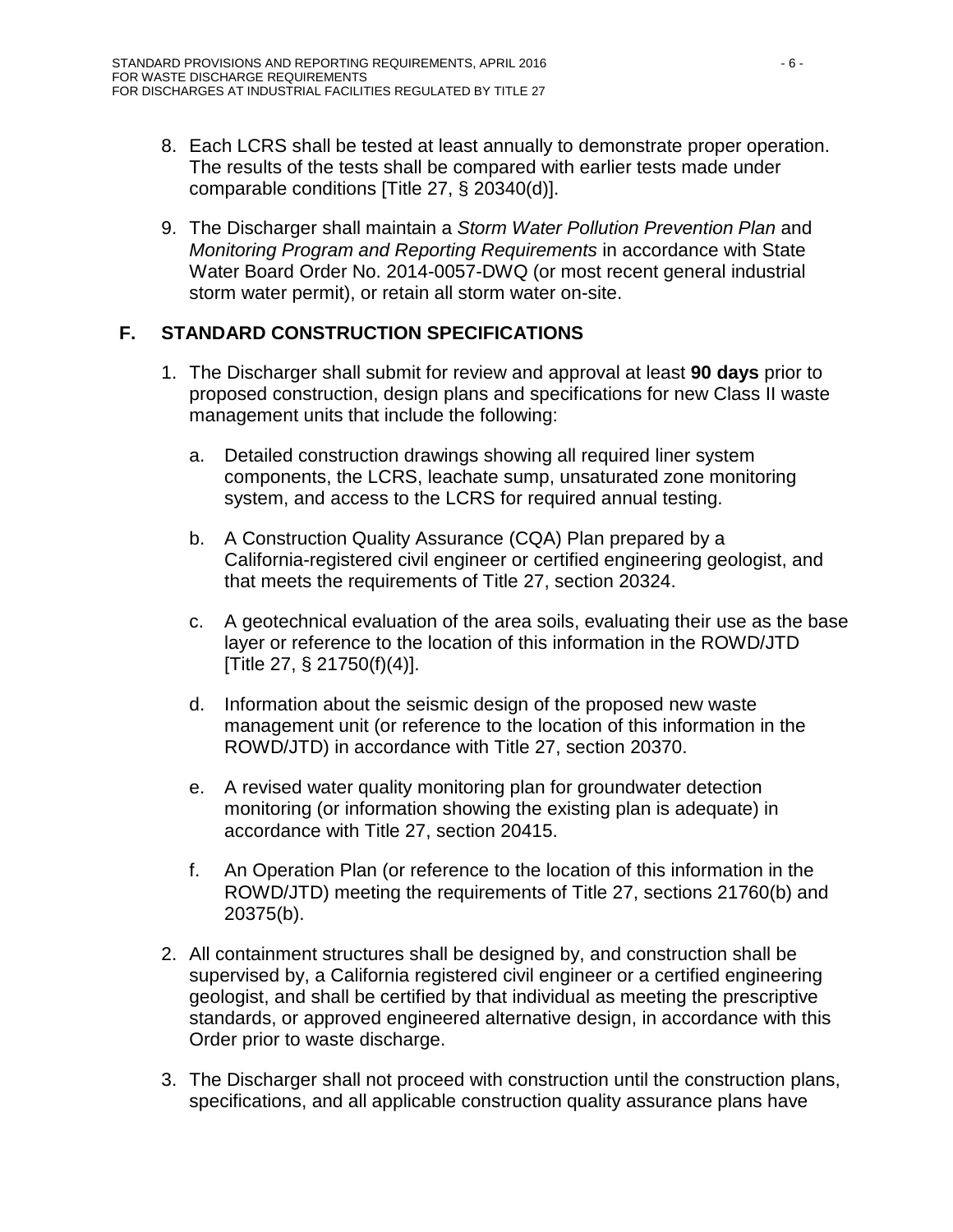been approved. Waste management units shall receive a final inspection and approval of the construction by Central Valley Water Board staff before use of the unit commences [Title 27, § 20310(e)].

- 4. Any report, or any amendment or revision of a report, that proposes a design or design change that might affect a waste management unit's containment features or monitoring systems shall be approved by a California registered civil engineer or a certified engineering geologist [Title 27, § 21710(d)].
- 5. Materials used in containment structures shall have appropriate chemical and physical properties to ensure that such structures do not fail to contain waste because of pressure gradients, physical contact with waste or leachate, chemical reactions with soil or rock, climatic conditions, the stress of installation, or because of the stress of daily operations [Title 27, § 20320(a)].
- 6. Waste management units and their respective containment structures shall be designed and constructed to limit, to the greatest extent possible, ponding, infiltration, inundation, erosion, slope failure, washout, and overtopping [Title 27, § 20365(a)].
- 7. The Discharger shall design storm water conveyance systems for Class II units for a 1,000-year, 24-hour storm event [Title 27, § 21750(e)(3)].
- 8. All Class II waste management units shall be designed to withstand maximum credible earthquake without damage to the foundation or to the structures that control leachate, or surface drainage, or erosion [Title 27, § 20370(a)].
- 9. The Discharger shall perform stability analyses that include components to demonstrate the integrity of the waste management unit foundation, final slopes, and containment systems under both static and dynamic conditions throughout the life of the unit  $[T$ itle 27, § 21750(f)(5)].
- 10.New Class II Units, other than LTUs and expansions of existing Class II units, shall have a 200 foot setback from any known Holocene fault. [Title 27, § 20250(d)].
- 11.Liners shall be designed and constructed to contain the fluid, including waste, and leachate [Title 27, § 20330(a)].
- 12.Hydraulic conductivities shall be determined primarily by appropriate field test methods in accordance with accepted civil engineering practice. The results of laboratory tests with both water and leachate, and field tests with water, shall be compared to evaluate how the field permeabilities will be affected by leachate. It is acceptable for the Discharger to use appropriate compaction tests in conjunction with laboratory hydraulic conductivity tests to determine field permeabilities as long as a reasonable number of field hydraulic conductivity tests are also conducted [Title 27, § 20320(c)].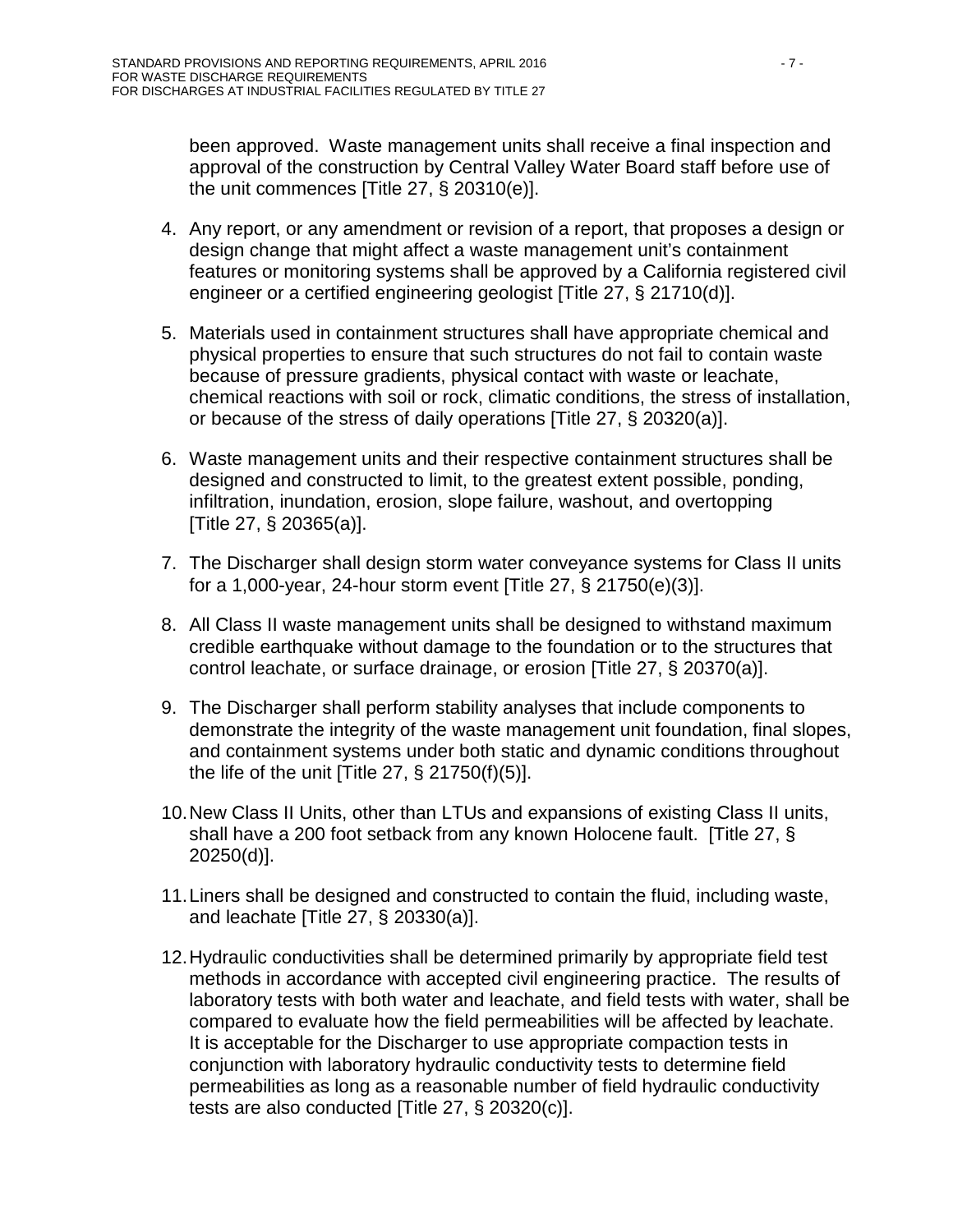- 13.Hydraulic conductivities specified for containment structures other than the final cover shall be relative to the fluids (leachate) to be contained. Hydraulic conductivities for the final cover shall be relative to water [Title 27, § 20320(b)].
- 14.A test pad for each barrier layer and any final cover shall be constructed in a manner duplicating the field construction. Test pad construction methods, with the designated equipment, shall be used to determine if the specified density/moisture-content/hydraulic conductivity relationships determined in the laboratory can be achieved in the field with the compaction equipment to be used and at the specified lift thickness [Title 27, § 20324(g)(1)(A)].
- 15.The Discharger shall ensure proper preparation of the subgrade for any liner system that includes a GCL so as to provide a smooth surface that is free from rocks, sticks, or other debris that could damage or otherwise limit the performance of the GCL.
- 16.The Discharger shall propose an electronic leak location survey of the top liner for any new waste management unit in the construction quality assurance plan unless the Discharger demonstrates that a leak location survey is not needed.
- 17.Leachate collection and removal systems are required for Class II surface impoundments [Title 27, § 20340(a)].
- 18.The LCRS shall be designed, constructed, maintained, and operated to collect and remove twice the maximum anticipated daily volume of leachate from the waste management unit [Title 27, § 20340(b)].
- 19.Leachate collection and removal systems shall be designed and operated to function without clogging through the life of the waste management unit.
- 20.The leachate sump, leachate removal pump, and pump controls shall be designed and set to maintain a fluid depth no greater than the minimum needed for efficient pump operation [Title 27, § 20340(c)].
- 21.All construction of liner systems and final cover systems shall be performed in accordance with a Construction Quality Assurance Plan certified by a registered civil engineer or a certified engineering geologist [Title 27, § 20323].
- 22.The Construction Quality Assurance program shall be supervised by a registered civil engineer or a certified engineering geologist who shall be designated the CQA officer [Title 27, § 20324(b)(2)].
- 23.The Discharger shall ensure that a third party independent of both the Discharger and the construction contractor performs all of the construction quality assurance monitoring and testing during the construction of a liner system.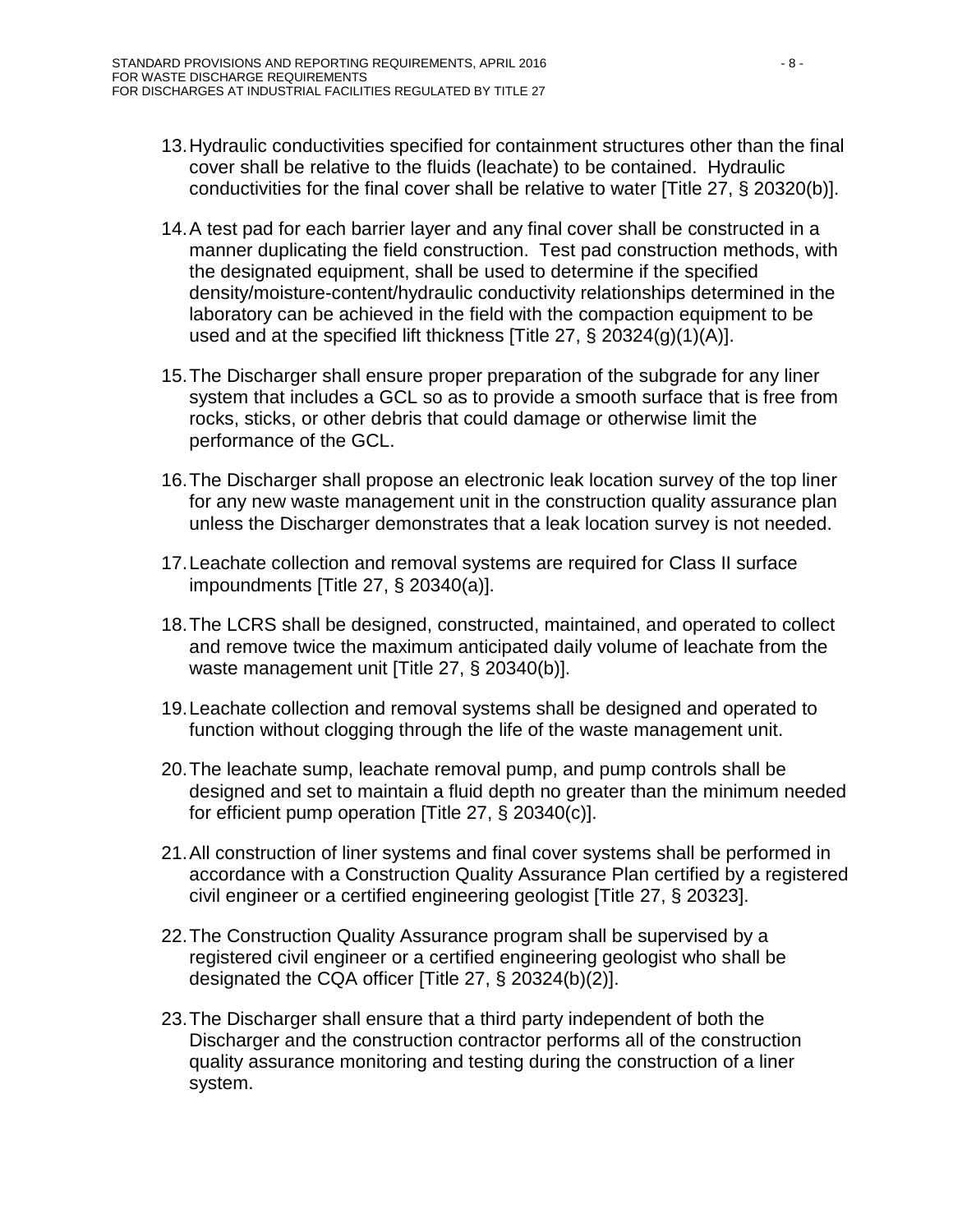- 24.The Discharger shall notify Central Valley Water Board staff at least **14 days** prior to commencing field construction activities including construction of a new Class II waste management unit, construction of a final cover (for units closed as a landfill), or any other construction that requires Central Valley Water Board staff approval under this Order.
- 25.The Discharger shall submit for review and approval at least **60 days** prior to proposed discharge, final documentation required in Title 27 Section 20324(d)(1)(C) following the completion of construction of a new Class II waste management unit. The report shall be certified by a registered civil engineer or a certified engineering geologist and include a statement that the liner system was constructed in accordance with the approved design plans and specifications, the CQA Plan, the requirements of the WDRs, and that it meets the performance goals of Title 27. The report shall contain sufficient information and test results to verify that construction was in accordance with the design plans and specifications, the construction quality assurance plan, and the performance goals of Title 27.
- 26.The Discharger shall not discharge waste onto a newly constructed liner system until the final documentation report has been reviewed and an acceptance letter has been received.

# <span id="page-59-0"></span>**G. STANDARD CLOSURE AND POST-CLOSURE SPECIFICATIONS**

- 1. The final closure and post-closure maintenance plan for the waste management unit shall include at least the following: an itemized cost analysis, closure schedule, any proposed final treatment procedures, map, changes to the unit description presented in the most recent ROWD, future land use, and a construction quality assurance plan [Title 27, § 21769(c) & (d)].
- 2. Closure of each waste management unit shall be under the direct supervision of a registered civil engineer or certified engineering geologist [Title 27, § 20950(b)].
- 3. The final cover of waste management units closed as a landfill shall be designed, graded, and maintained to prevent ponding and soil erosion due to high run-off velocities [Title 27, § 21090(b)(1)(A)].
- 4. The final grading design shall be designed and approved by a registered civil engineer or certified engineering geologist [Title 27, § 21090(b)(1)(C)].
- 5. All final cover designs shall include a minimum 1-foot thick erosion resistant vegetative layer or a mechanically erosion-resistant layer [Title 27, § 21090(a)(3)(A)(1 & 2)].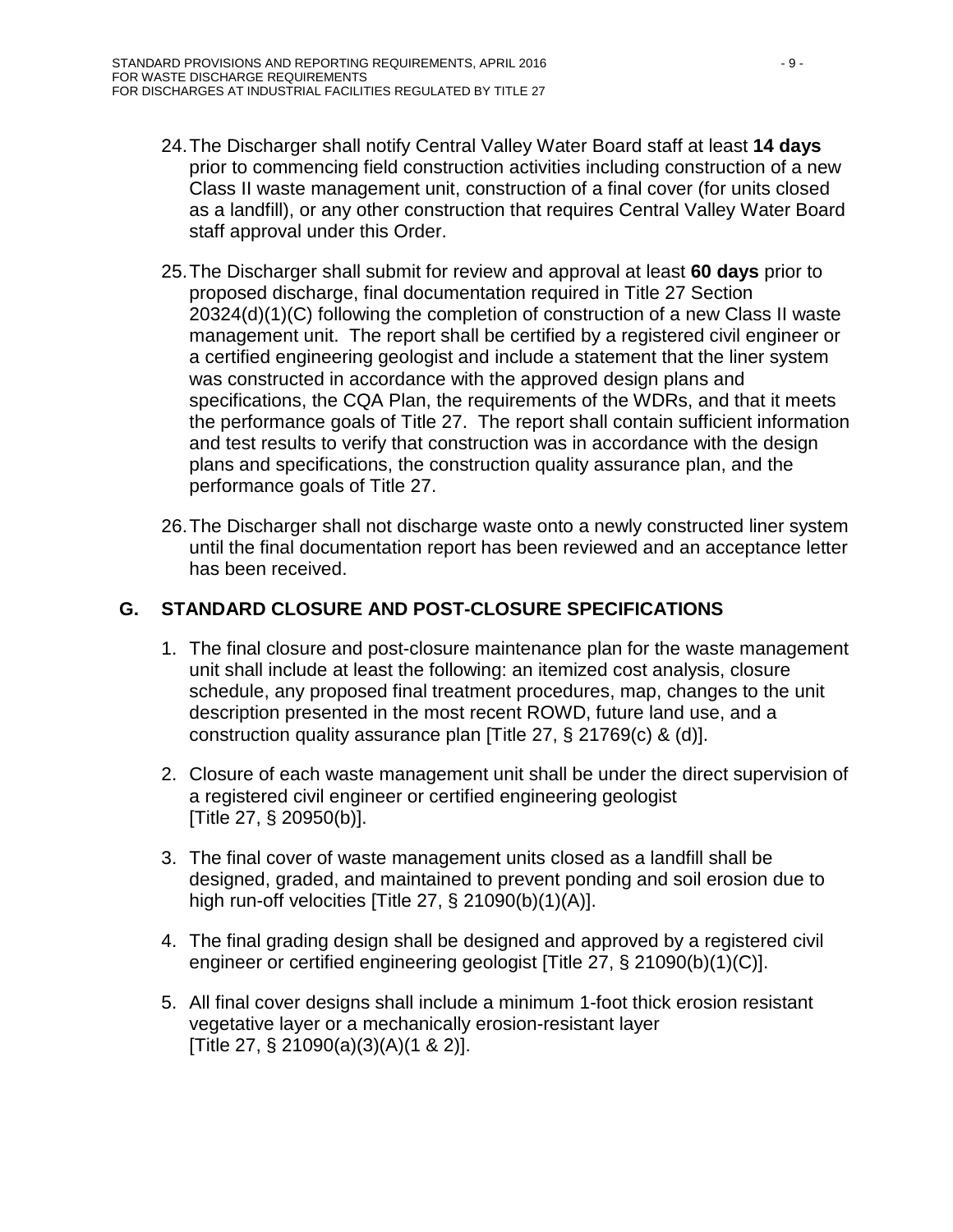- 6. Areas with slopes greater than ten percent, surface drainage courses, and areas subject to erosion by wind or water shall be designed and constructed to prevent such erosion [Title 27, § 21090(b)(2)].
- 7. The Discharger shall design storm water conveyance systems for Class II units that are closed as a landfill for a 1,000-year, 24-hour storm event [Title 27, § 21750(e)(3)].
- 8. Construction or repair of a final cover system's low-hydraulic conductivity layer is to be carried out in accordance with an approved construction quality assurance plan [Title 27, § 21090(b)(1)(E)].
- 9. Within **30 days** of completion of all closure activities, the Discharger shall certify that all closure activities were performed in accordance with the most recently approved final closure plan and CQA Plan, and in accordance with all applicable regulations. The Discharger shall also certify that units that are closed as a landfill shall be maintained in accordance with an approved post-closure maintenance plan [Title 27, § 21710(c)(6)].
- 10.The post-closure maintenance period for units closed as a landfill shall continue until the Central Valley Water Board determines that wastes remaining in the landfill unit(s) no longer pose a threat to water quality [Title 27, § 20950(a)(1)].
- 11.The Discharger shall periodically inspect and identify problems with the final cover including areas that require replanting, erosion, areas lacking free drainage, and any areas damaged by equipment operations [Title 27, § 21090(a)(4)(B)].
- 12.The Discharger shall repair any cover promptly in accordance with a cover repair plan to be included in the final post-closure maintenance plan [Title 27,  $\S$  21090(a)(4)(C)].

# <span id="page-60-0"></span>**H. STANDARD FINANCIAL ASSURANCE PROVISIONS**

- 1. The Discharger shall establish an irrevocable fund (or provide other means) for closure to ensure closure of each Class II unit in accordance with an approved closure plan [Title 27, § 20950(f) and § 22207(a)].
- 2. The Discharger shall obtain and maintain assurances of financial responsibility for initiating and completing corrective action for all known and reasonably foreseeable releases from the waste management unit [Title 27, §20380(b) and § 22222].

# <span id="page-60-1"></span>**I. STANDARD MONITORING SPECIFICATIONS**

1. The water quality monitoring program shall include appropriate and consistent sampling and analytical procedures and methods designed to ensure that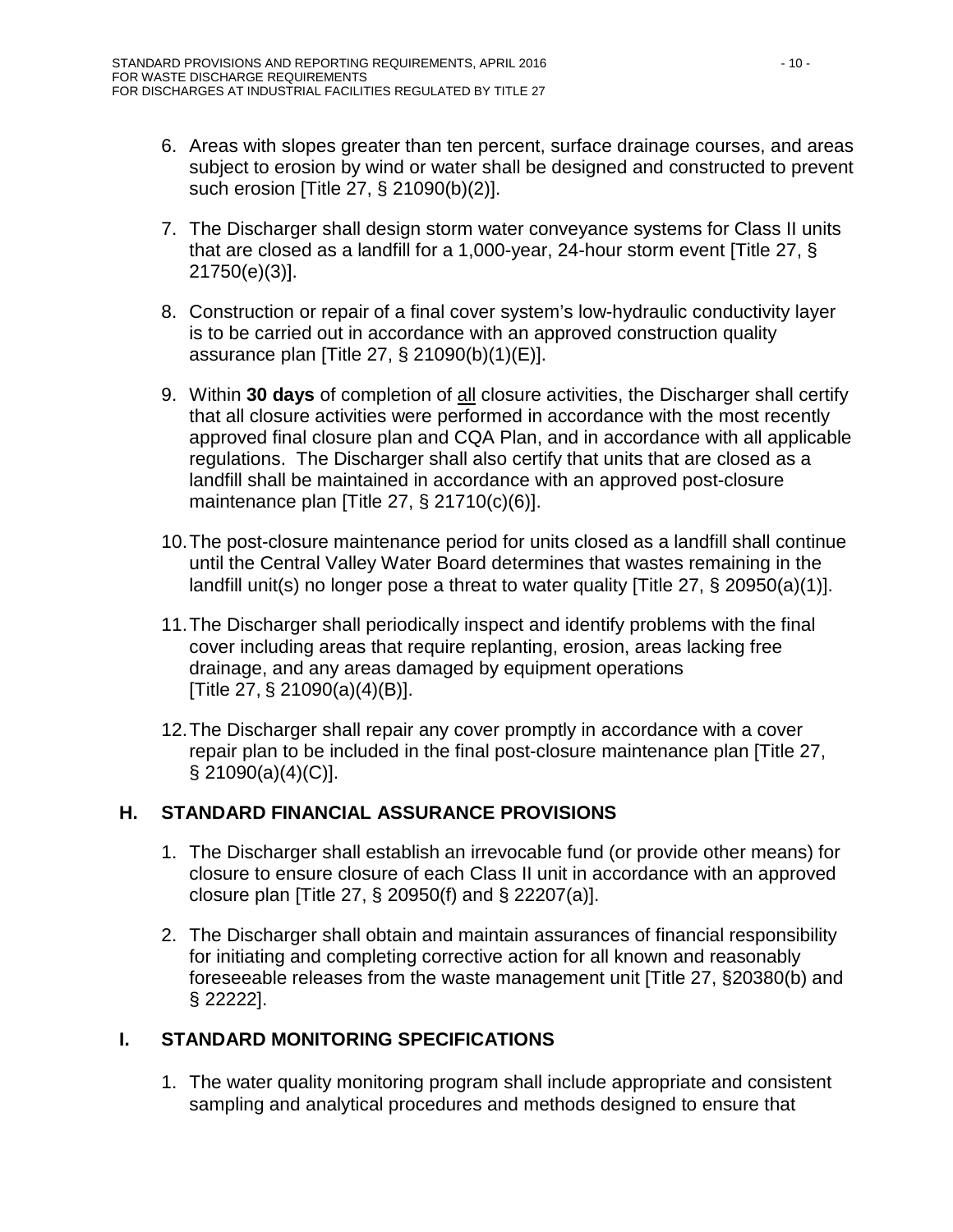monitoring results provide a reliable indication of water quality at all monitoring points and background monitoring points [Title 27, § 20415(e)(4)].

- 2. All monitoring systems shall be designed and certified by a registered geologist or a registered civil engineer [Title 27, § 20415(e)(1)].
- 3. All monitoring wells shall be cased and constructed in a manner that maintains the integrity of the monitoring well bore hole and prevents the bore hole from acting as a conduit for contaminant transport [Title 27, § 20415(b)(4)(A)].
- 4. All sample chemical analyses of any material shall be performed by a laboratory certified by the California Department of Health Services [Wat. Code, § 13176(a)].
- 5. A Detection Monitoring Program for a new Class II waste management unit shall be installed, operational, and one year of monitoring data collected from background monitoring points prior to the discharge of wastes [Title 27, § 20415(e)(6)].
- 6. Background for water samples shall be represented by the data from all samples taken from applicable background monitoring points during that reporting period (at least one sample from each background monitoring point).
- 7. The Discharger shall submit for approval, establish, and maintain an approved Sample Collection and Analysis Plan. The Sample Collection and Analysis Plan shall at a minimum include:
	- a. Sample collection procedures describing purging techniques, sampling equipment, and decontamination of sampling equipment;
	- b. Sample preservation information and shipment procedures;
	- c. Sample analytical methods and procedures;
	- d. Sample quality assurance/quality control (QA/QC) procedures;
	- e. Chain of Custody control; and
	- f. Sample analysis information including sample preparation techniques to avoid matrix interferences, method detection limits (MDLs), practical quantitation limits (PQLs) and reporting limits (RLs), and procedures for reporting trace results between the MDL and PQL.

If required by the Executive Officer, the Discharger shall modify the Sample Collection and Analysis Plan to conform with this Order.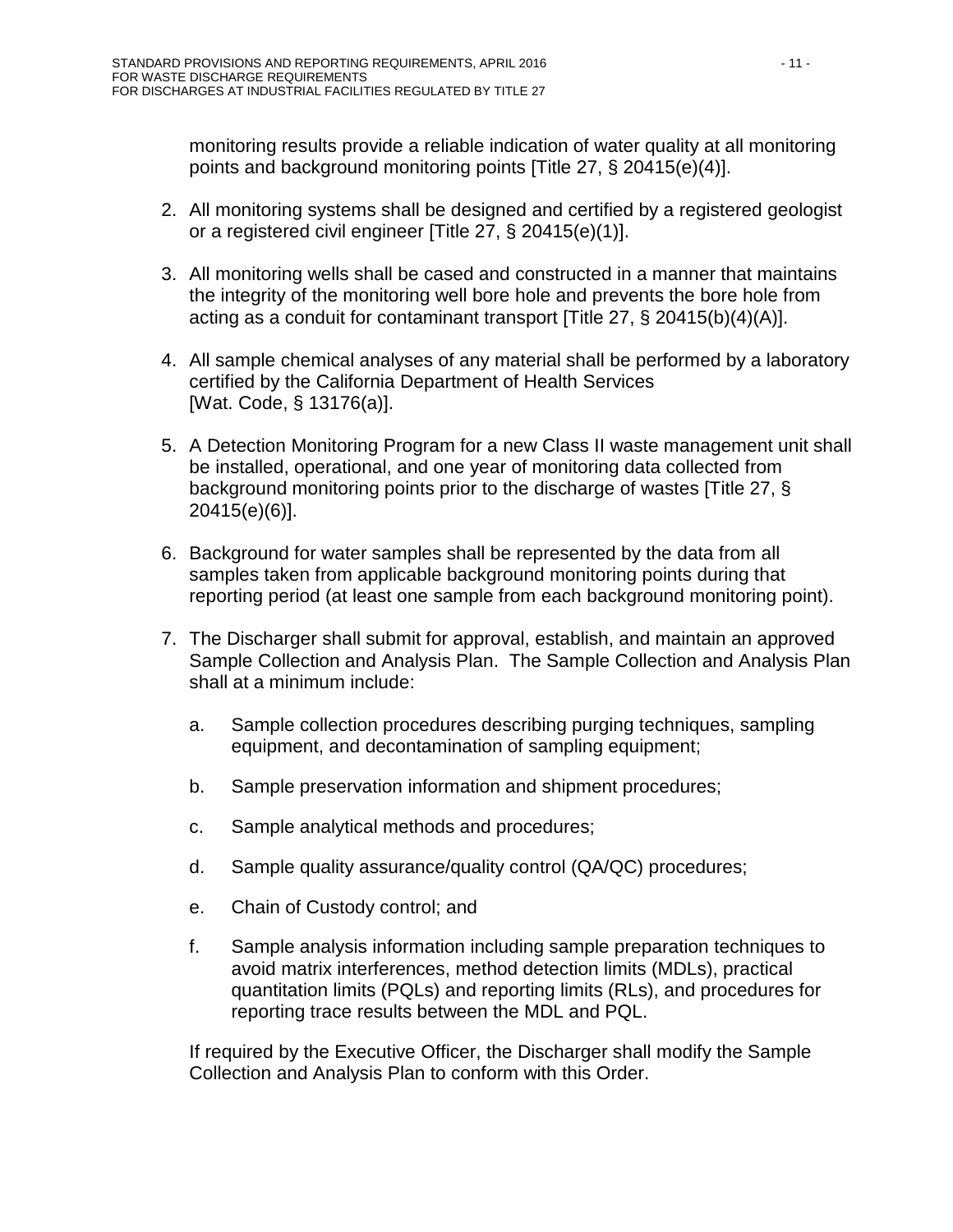- 8. For any given monitored medium, the samples taken from all monitoring points and background monitoring points to satisfy the data analysis requirements for a given reporting period shall all be taken **within a span not to exceed 30 days**, unless a longer time period is approved, and shall be taken in a manner that ensures sample independence to the greatest extent feasible. Specific methods of collection and analysis must be identified. Sample collection, storage, and analysis shall be performed according to the most recent version of USEPA Methods, such as the latest editions, as applicable, of: (1) Methods for the Analysis of Organics in Water and Wastewater (USEPA 600 Series), (2) Test Methods for Evaluating Solid Waste (SW-846, latest edition), and (3) Methods for Chemical Analysis of Water and Wastes (USEPA 600/4-79-020), and in accordance with the approved Sample Collection and Analysis Plan. Appropriate sample preparation techniques shall be used to minimize matrix interferences.
- 9. If methods other than USEPA-approved methods or Standard Methods are used, or there is a proposed alternant USEPA method than the one listed in the MRP, the proposed methodology shall be submitted for review and approval prior to use, including information showing its equivalence to the required method.
- 10.The **methods of analysis and the detection limits** used must be appropriate for the expected concentrations. For the monitoring of any constituent or parameter that is found in concentrations which produce more than 90% non-numerical determinations (i.e., "trace" or "ND") in data from background monitoring points for that medium, the analytical method having the lowest MDL shall be selected from among those methods which would provide valid results in light of any matrix effects or interferences.
- 11.The laboratory reporting limit (RL) for all reported monitoring data shall be set no greater than the practical quantitation limit (PQL).
- 12.**"Trace" results** results falling between the MDL and the PQL shall be reported as such, and shall be accompanied both by the estimated MDL and PQL values for that analytical run.
- 13.Laboratory data shall not be altered or revised by the Discharger. If the Discharger observes potential lab errors, it shall identify the issue in the monitoring report and shall describe steps that will be taken to prevent similar errors in the future.
- 14.**MDLs and PQLs** shall be derived by the laboratory for each analytical procedure, according to State of California laboratory accreditation procedures. These MDLs and PQLs shall reflect the detection and quantitation capabilities of the specific analytical procedure and equipment used by the lab, rather than simply being quoted from USEPA analytical method manuals. In relatively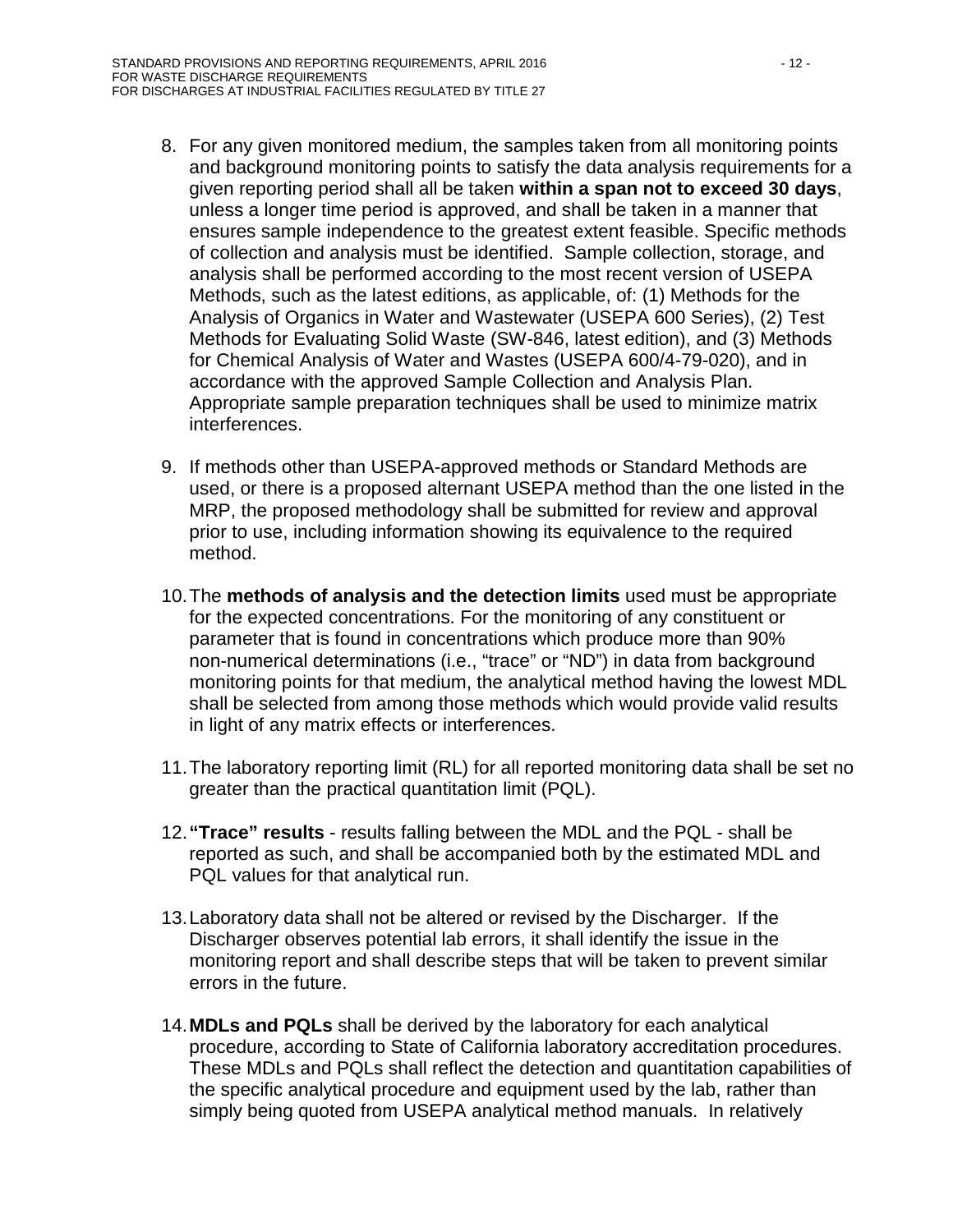interference-free water, laboratory-derived MDLs and PQLs are expected to closely agree with published USEPA MDLs and PQLs. MDLs and PQLs shall be reported.

- 15.If the laboratory suspects that, due to a change in matrix or other effects, the true detection limit or quantitation limit for a particular analytical run differs significantly from the laboratory-derived MDL/PQL values, the results shall be flagged in the laboratory report accordingly, along with estimates of the detection limit and quantitation limit actually achieved. The **MDL shall always be calculated such that it represents the lowest achievable concentration associated with a 99% reliability of a nonzero result**. The PQL shall always be calculated such that it represents the lowest constituent concentration at which a numerical value can be assigned with reasonable certainty that it represents the constituent's actual concentration in the sample. Normally, PQLs should be set equal to the concentration of the lowest standard used to calibrate the analytical procedure.
- 16.All **QA/QC data** shall be reported, along with the sample results to which they apply, including the method, equipment, analytical detection and quantitation limits, the percent recovery, an explanation for any recovery that falls outside the QC limits, the results of equipment and method blanks, the results of spiked and surrogate samples, the frequency of quality control analysis, and the name and signature of a responsible person from the laboratory. **Sample results shall be reported unadjusted for blank results or spike recoveries**. In cases where contaminants are detected in QA/QC samples (i.e., field, trip, or lab blanks), the accompanying sample results shall be appropriately flagged, but the analytical results shall not be adjusted.
- 17.Unknown chromatographic peaks shall be reported, flagged, and tracked for potential comparison to subsequent unknown peaks that may be observed in future sampling events. Identification of unknown chromatographic peaks that recur in subsequent sampling events may be required.
- 18.The sampling interval of each monitoring well shall be appropriately screened and fitted with an appropriate filter pack to enable collection of representative groundwater samples [Title 27, § 20415(b)(4)(B)].
- 19.All borings are to be logged during drilling under the direct supervision of a registered geologist or registered civil engineer with expertise in stratigraphic well logging [Title 27, § 20415(e)(2)].
- 20.Soils are to be described according to the Unified Soil Classification System [Title 27, § 20415(e)(2)(A)]. Rock is to be described in a manner appropriate for the purpose of the investigation [Title 27, § 20415(e)(2)(B)].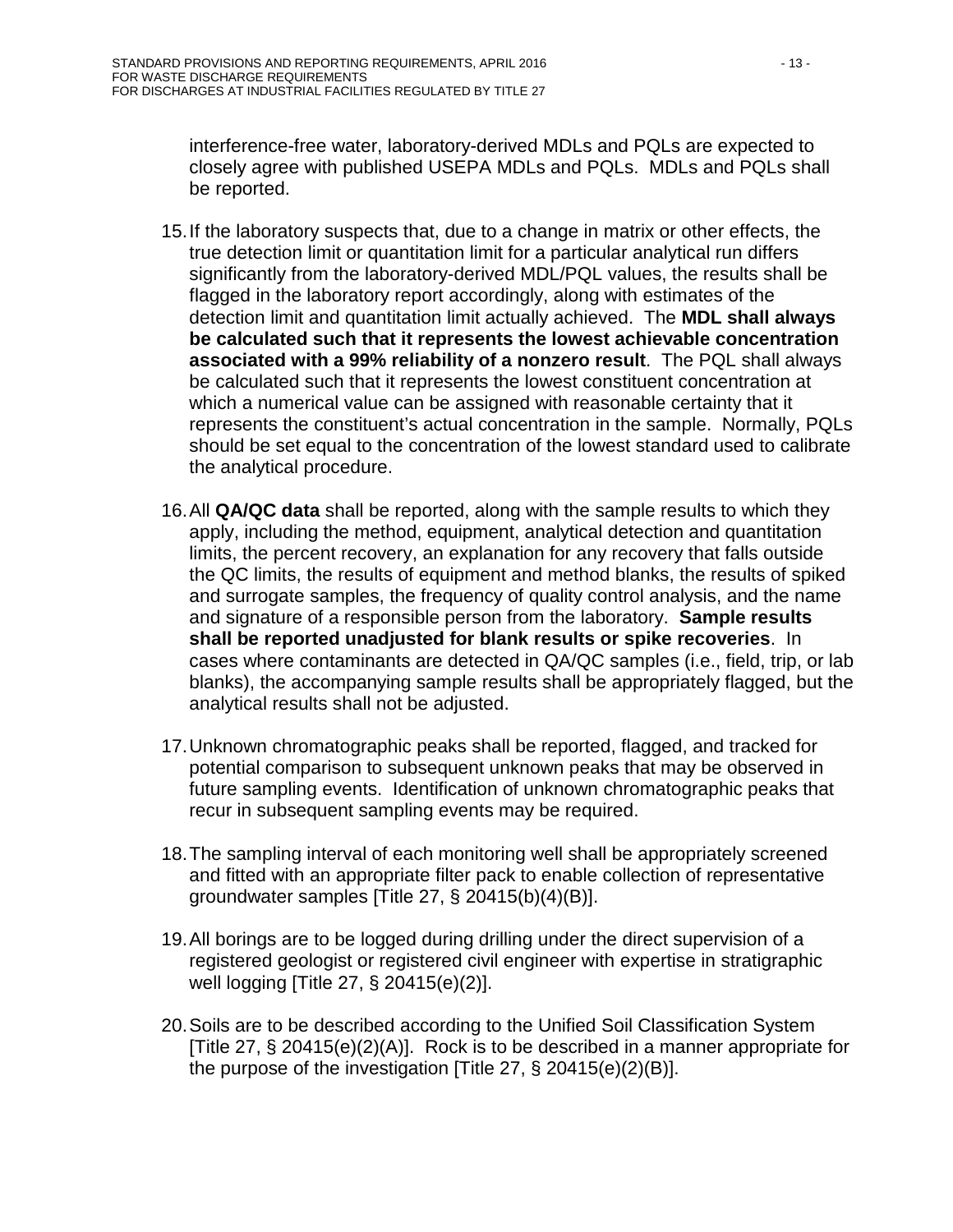- 21.The Discharger shall submit a work plan for review and approval at least **60 days** prior to installation or abandonment of groundwater monitoring wells.
- 22.The Discharger shall provide Central Valley Water Board staff a minimum of **one week** notification prior to commencing any field activities related to the installation or abandonment of monitoring devices.
- 23.The water quality protection standard shall consist of the constituents of concern (COC), concentration limits, and the point of compliance. The water quality protection standard shall apply during the active life of the waste management unit, closure period, post-closure maintenance period, and any compliance period under Title 27, section 20410 [Title 27, § 20390].
- 24.The point of compliance at which the water quality protection standard applies is a vertical surface located at the hydraulically downgradient limit of the waste management unit that extends through the uppermost aquifer underlying the unit [Title 27, § 20405).
- 25.The compliance period is the minimum period of time during which the Discharger shall conduct a water quality monitoring program and is the number of years equal to the active life of the waste management unit plus the closure period [Title 27, § 20410(a)].
- 26.The groundwater monitoring system shall include a sufficient number of monitoring points, installed at appropriate locations, to yield groundwater samples from the uppermost aquifer that represent the quality of groundwater that has not been affected by a release from the waste management unit [Title 27, § 20415(b)(1)(A)].
- 27.The Detection Monitoring Program shall include a sufficient number of monitoring points, installed at appropriate locations and depths to yield groundwater samples from the uppermost aquifer that represent the quality of groundwater passing the point of compliance to allow the detection of a release from the waste management unit [Title 27,  $\S$  20415(b)(1)(B)1.].
- 28.Additional monitoring points shall be added as necessary to provide the best assurance of the **earliest possible detection** of a release from the waste management unit [Title 27, § 20415(b)(1)(B)2.].
- 29.The Detection Monitoring Program shall also include a sufficient number of monitoring points installed at appropriate depths and locations to yield groundwater samples from other aquifers or perched zones not already monitored to provide the **earliest possible detection** of a release from the waste management unit [Title 27, § 20415(b)(1)(B)3. and 4., and §20420(b)].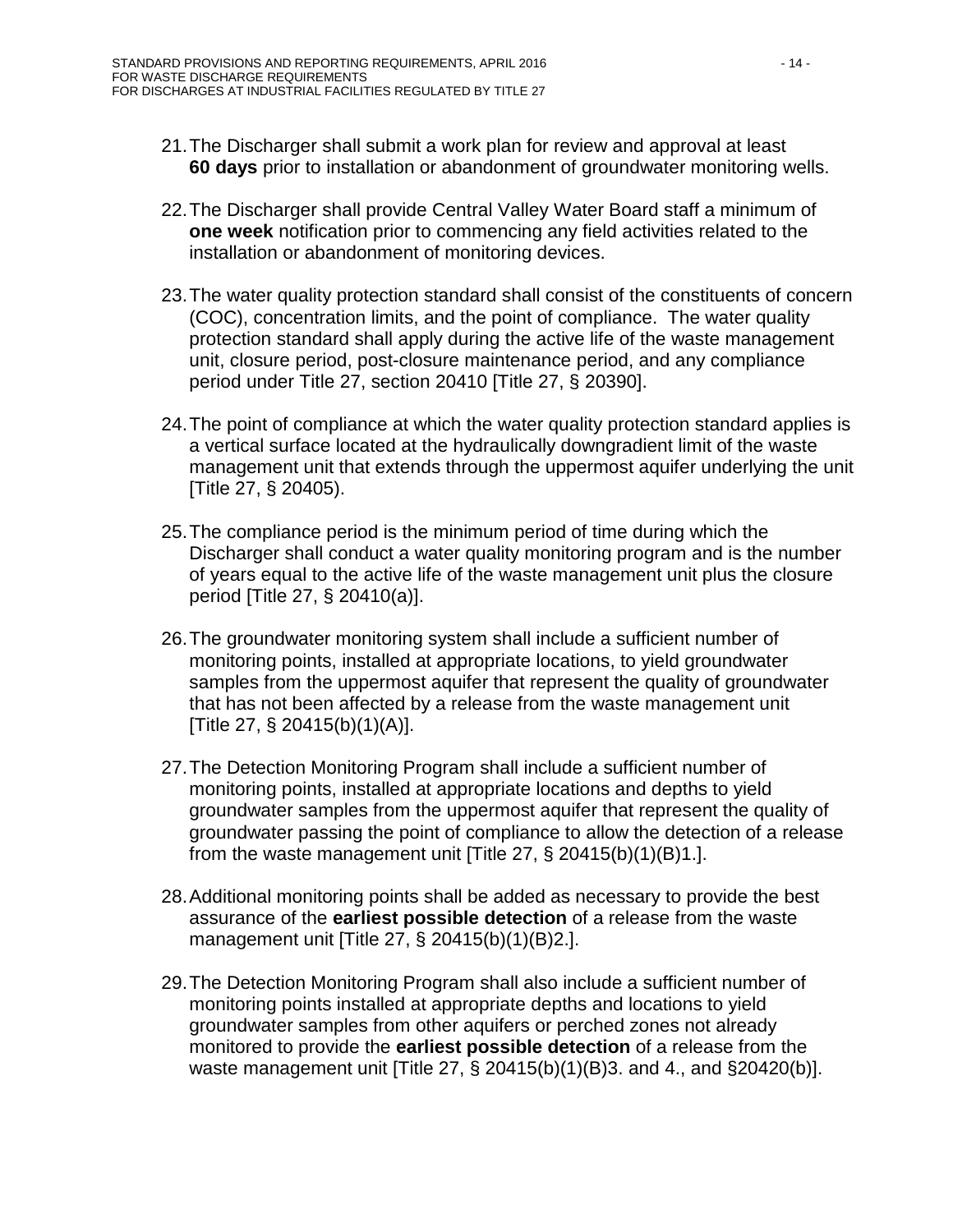- 30.A surface water monitoring system shall be established to monitor each surface water body that could be affected by a release from the waste management unit [Title 27, § 20415(c)].
- 31.An unsaturated zone monitoring system shall be established for each waste management unit [Title 27, § 20415(d)].
- 32.The Discharger shall notify Central Valley Water Board staff within **seven days** if fluid is detected in a previously dry LCRS, unsaturated zone monitoring system, or if a progressive increase is detected in the volume of fluid in a LCRS [Title 27, § 21710(c)(3)].
- 33.Driller's logs for all monitoring wells shall to be submitted to the Central Valley Water Board and the Department of Water Resources [Wat. Code, § 13751 and Title 27, § 20415(b)(3)].
- 34.Groundwater elevation, temperature, electrical conductivity, turbidity, and pH are to be accurately measured at each well each time groundwater is sampled [Title 27, § 20415(e)(13)].
- 35.The groundwater flow rate and direction in the uppermost aquifer and in any zones of perched water and in any additional portions of the zone of saturation being monitored shall be determined at least quarterly [Title 27, § 20415(e)(15)].
- 36.The Discharger shall graph all analytical data from each monitoring point and background monitoring point and shall submit the graphs to the Central Valley Water Board annually [Title 27, § 20415(e)(14)].
- 37.For each waste management unit, the Discharger shall collect all data necessary for selecting appropriate data analysis methods for establishing background values for each constituent of concern and for each monitoring parameter [Title 27, § 20420(c)]. The Discharger shall propose a data analysis method that includes a detailed description of the criteria to be used for determining "measurably significant" (as defined in Title 27, section 20164) evidence of a release from the waste management unit and determining compliance with the water quality protection standard [Title 27, § 20415(e)(6) and (7)].
- 38.For statistical analysis of data, the Discharger shall use one of the methods described in Title 27, section 20415(e)(8)(A)-(E). A non-statistical data analysis method can be used if the method can achieve the goal of the particular monitoring program at least as well as the most appropriate statistical method [Title 27, § 20415(e)(8)]. The Discharger shall use a statistical or nonstatistical data analysis method that complies with Title 27, section 20415(e)(7, 8, 9, and 10), to compare the concentration of each constituent of concern or monitoring parameter with its respective background concentration to determine whether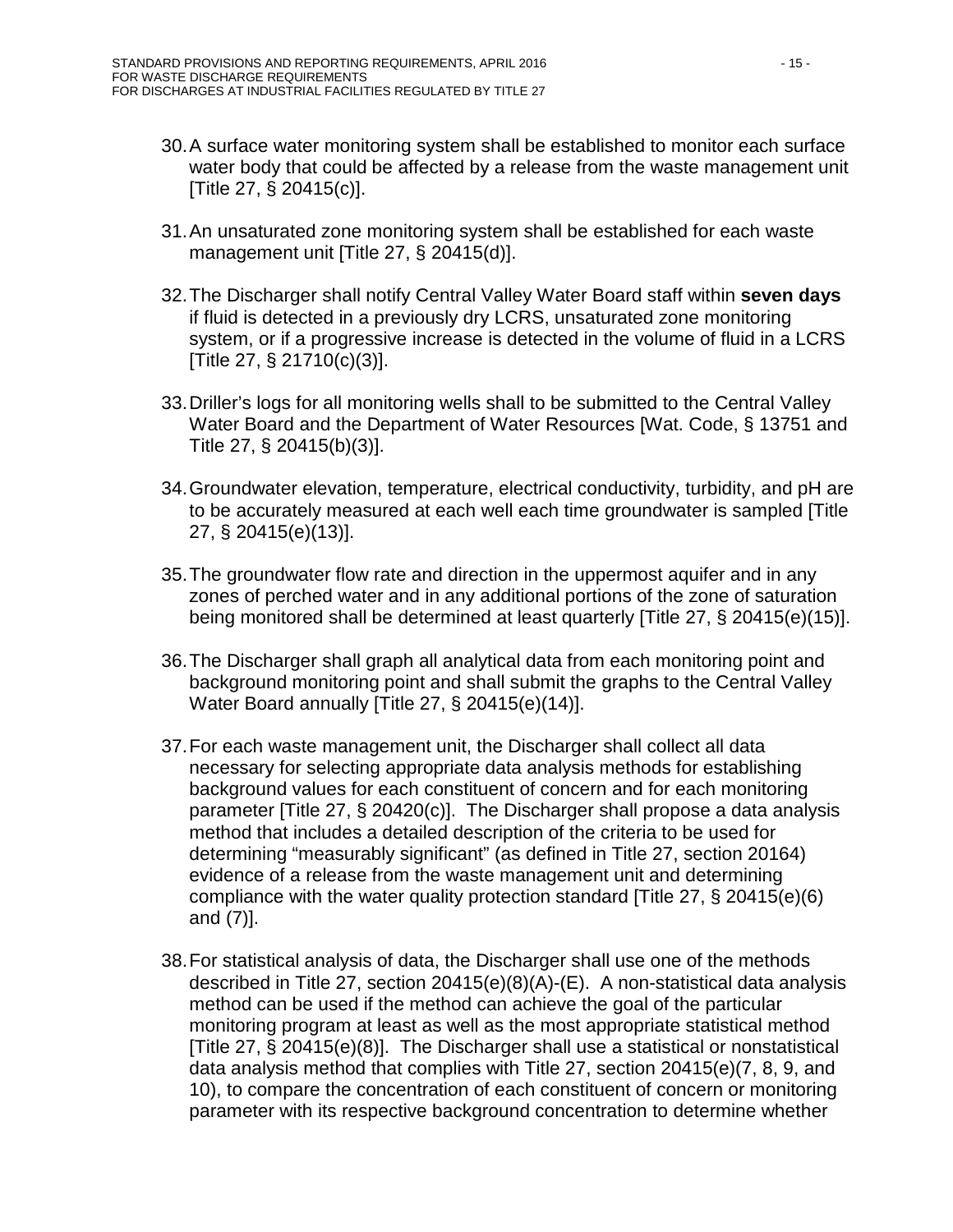there has been a measurably significant evidence of a release from the waste management unit. For any given monitoring point at which a given constituent has already exhibited a measurably significant indication of a release at that monitoring point, the Discharger may propose to monitor the constituent, at that well, using a concentration-versus-time plot.

- 39.The Discharger may propose an alternate statistical method [to the methods listed under Title 27, section 20415(e)(8)(A-D)] in accordance with Title 27, section 20415(e)(8)(E), for review and approval.
- 40.The statistical method shall account for data below the practical quantitation limit (PQL) with one or more statistical procedures that are protective of human health and the environment. Any PQL validated pursuant to Title 27, section 20415(e)(7) that is used in the statistical method shall be **the lowest concentration (or value) that can be reliably achieved** within limits of precision and accuracy specified in the WDRs or an approved Sample Collection and Analysis Plan for routine laboratory operating conditions that are available to the facility. The Discharger's technical report (Sample Collection and Analysis Plan and/or Water Quality Protection Standard Report), pursuant to Title 27, section 20415(e)(7), shall consider the PQLs listed in Appendix IX, Article 19 to Chapter 14 of Division 4.5 of Title 22, CCR, for guidance when specifying limits of precision and accuracy. For any given constituent monitored at a background or downgradient monitoring point, an indication that falls between the MDL and the PQL for that constituent (hereinafter called a "trace" detection) shall be identified and used in appropriate statistical or non-statistical tests. Nevertheless, for a statistical method that is compatible with the proportion of censored data (trace and ND indications) in the data set, the Discharger can use the laboratory's concentration estimates in the trace range (if available) for statistical analysis, in order to increase the statistical power by decreasing the number of "ties".
- 41.The water quality protection standard for organic compounds which are not naturally occurring and not detected in background groundwater samples shall be taken as the detection limit of the analytical method used (e.g., USEPA methods 8260 and 8270).
- 42.Alternate statistical procedures may be used for determining the significance of analytical results for common laboratory contaminants (i.e., methylene chloride, acetone, diethylhexyl phthalate, and di-n-octyl phthalate) if part of an approved water quality protection standard. Nevertheless, analytical results involving detection of these analytes in any background or downgradient sample shall be reported and flagged for easy reference by Central Valley Water Board staff.
- 43.**Confirmation of Measurably Significant Evidence of a Release.** Whenever a constituent is detected at a detection monitoring point at a concentration that exceeds the concentration limit from the water quality protection standard, the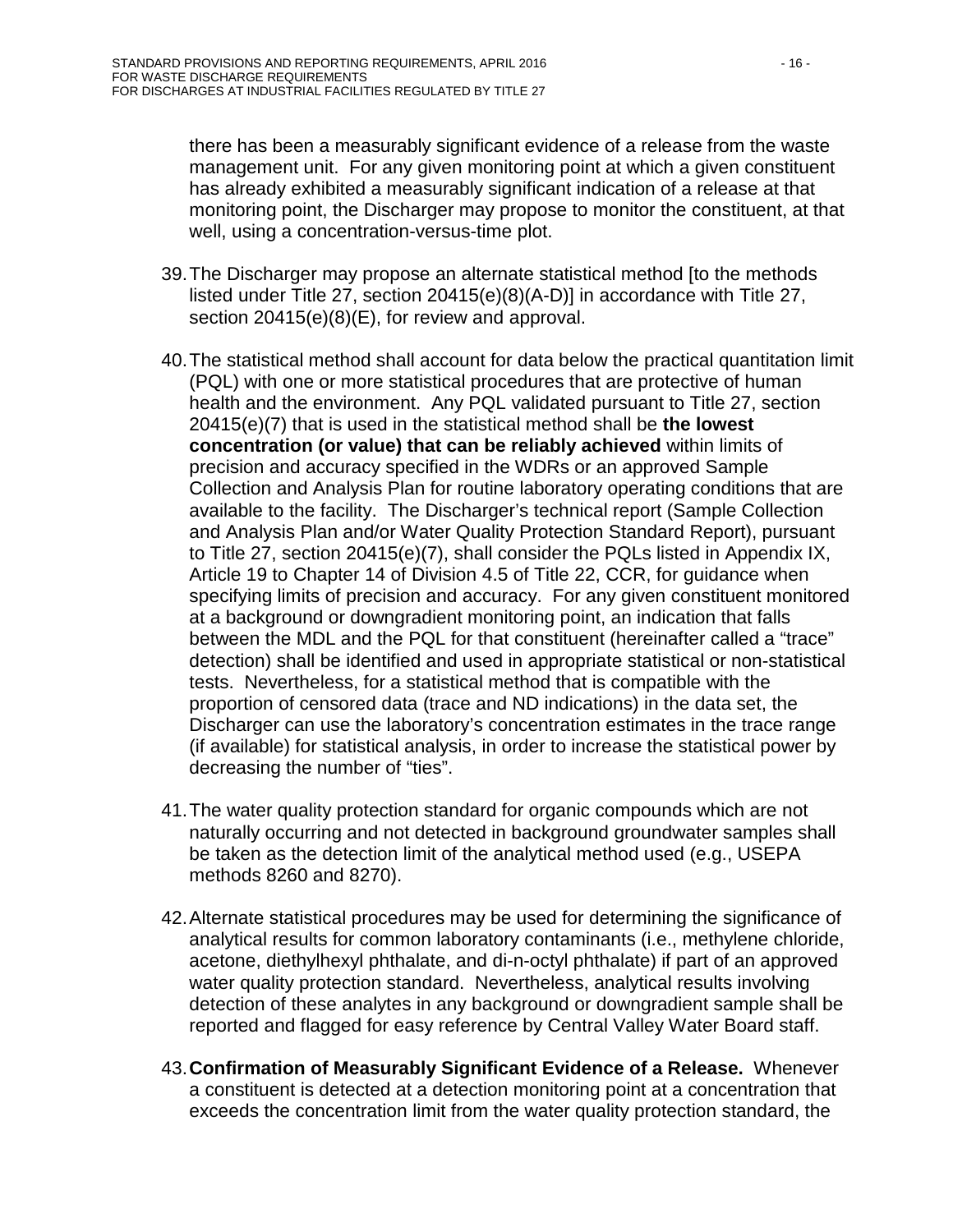Discharger shall conduct verification sampling to confirm if the exceedance is due to a release or if it is a false-positive (unless previous monitoring has already confirmed a release for that constituent at that monitoring point). An exceedance of the concentration limit from the water quality protection standard is considered measurably significant evidence of a release that must be either confirmed or denied. There are two separate verification testing procedures:

- a. Standard Monitoring Specification I[.44](#page-67-0) provides the procedure for analytes that are detected in less than 10% of the background samples such as nonnaturally occurring constituents like volatile organic compounds; and
- b. Standard Monitoring Specification I[.45](#page-68-0) provides the procedure for analytes that are detected in 10% or greater of the background samples such as naturally occurring constituents like chloride.
- <span id="page-67-0"></span>44.**Verification Procedure for Analytes Detected in Less than 10% of Background Samples**.The Discharger shall use the following non-statistical method for all analytes that are detected in less than 10% of the background samples. The non-statistical method shall be implemented as follows:
	- a. **Initial Determination of Measurably Significant Evidence of a Release**. Identify each analyte in the **current** detection monitoring point sample that exceeds either its respective MDL or PQL, and for which a release has not been previously confirmed. The Discharger shall conclude that the exceedance provides a preliminary indication of a release or a change in the nature or extent of the release, at that monitoring point, if *either:*
		- 1) The data contains two or more analytes that equal or exceed their respective MDLs; or
		- 2) The data contains one or more analyte that equals or exceeds its PQL.
	- b. **Discrete Retest** [Title 27, § 20415(e)(8)(E) and § 20420(j)(1-3)]:
		- 1) In the event that the Discharger or Central Valley Water Board staff concludes (pursuant to paragraph I[.44.](#page-67-0)a., above) that there is a preliminary indication of a release, then the Discharger shall **immediately** notify Central Valley Water Board staff by phone or e-mail and, within **30 days** of such indication, shall collect two new (retest) samples from the monitoring point where the release is preliminarily indicated and analyze them for the constituents that caused the need for the retest.
		- 2) **Confirmation of a Release**. As soon as the retest data are available, the Discharger shall conclude that measurably significant evidence of a release is confirmed if (not including the original sample) two or more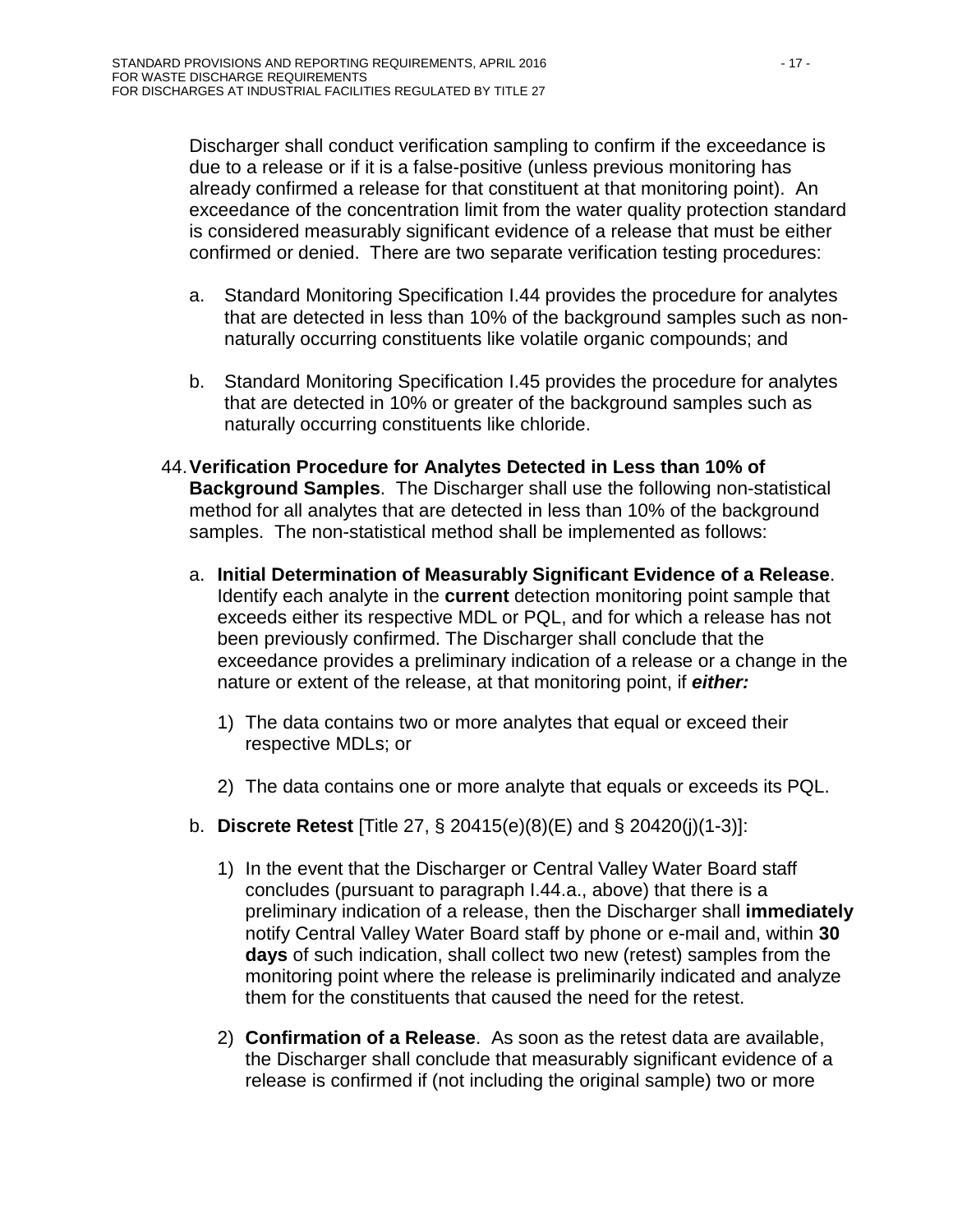analytes equal or exceed their respective MDLs or if one or more analyte equals or exceeds its PQL. The Discharger shall then:

- a) **Immediately** verbally notify the Central Valley Water Board whether or not the retest confirmed measurably significant evidence of a release for the analyte at the monitoring point, and follow up with written notification submitted by certified mail **within seven days** of the verbal notification; and
- b) Carry out the requirements of Section J, **RESPONSE TO A RELEASE** if a release has been confirmed.
- c) Add any five-year analyte that is confirmed per this method to the monitoring parameter list such that it is monitored during each regular monitoring event.
- <span id="page-68-0"></span>45.**Verification Procedure for Analytes Detected in 10% or Greater of the Background Samples.** The Discharger shall use either a statistical or non-statistical method pursuant to Title 27, section 20415(e)(8)(E) for all analytes that are detected in 10% or greater of the background samples. The Discharger shall use one of the statistical methods required in Title 27, section 20415(e)(8)(E) unless another method has been proposed by the Discharger in a Water Quality Protection Standard Report (or equivalent report) and approved by the Central Valley Water Board in a Monitoring and Reporting Program pursuant to Title 27, section 20415(e)(8)(A-D)] or section 20415(e)(8)(E). The method shall be implemented as follows:
	- a. **Initial Determination of Measurably Significant Evidence of a Release**. The Discharger shall compare the value reported by the laboratory for each analyte to the statistically-derived concentration limit from the most recent report (Annual Monitoring Report or Water Quality Protection Standard Report) that uses the approved statistical procedure. If the value exceeds the concentration limit for that constituent, the Discharger shall conclude that there in measurably significant evidence of a release [Title 27, § 20420(i)].
	- b. **Retest Method** [Title 27, § 20415(e)(8)(E) and § 20420(j)(1-3)].
		- 1) In the event that the Discharger or Central Valley Water Board staff concludes (pursuant to paragraph I[.45.](#page-68-0)a., above) that there is a preliminary indication of a release, then the Discharger shall **immediately** notify Central Valley Water Board staff by phone or e-mail and, within **30 days** [Title 27, § 20415(e)(8)(E)(3)] of such indication, the Discharger shall implement a verification procedure/retest option, in accordance with Title 27, sections  $20415(e)(8)(E)$  and  $20420(i)(2)$ . The verification procedure shall include either a single "composite" retest (i.e., a statistical analysis that augments and reanalyzes the data from the monitoring point that indicated a release) or shall consist of at least two "discrete" retests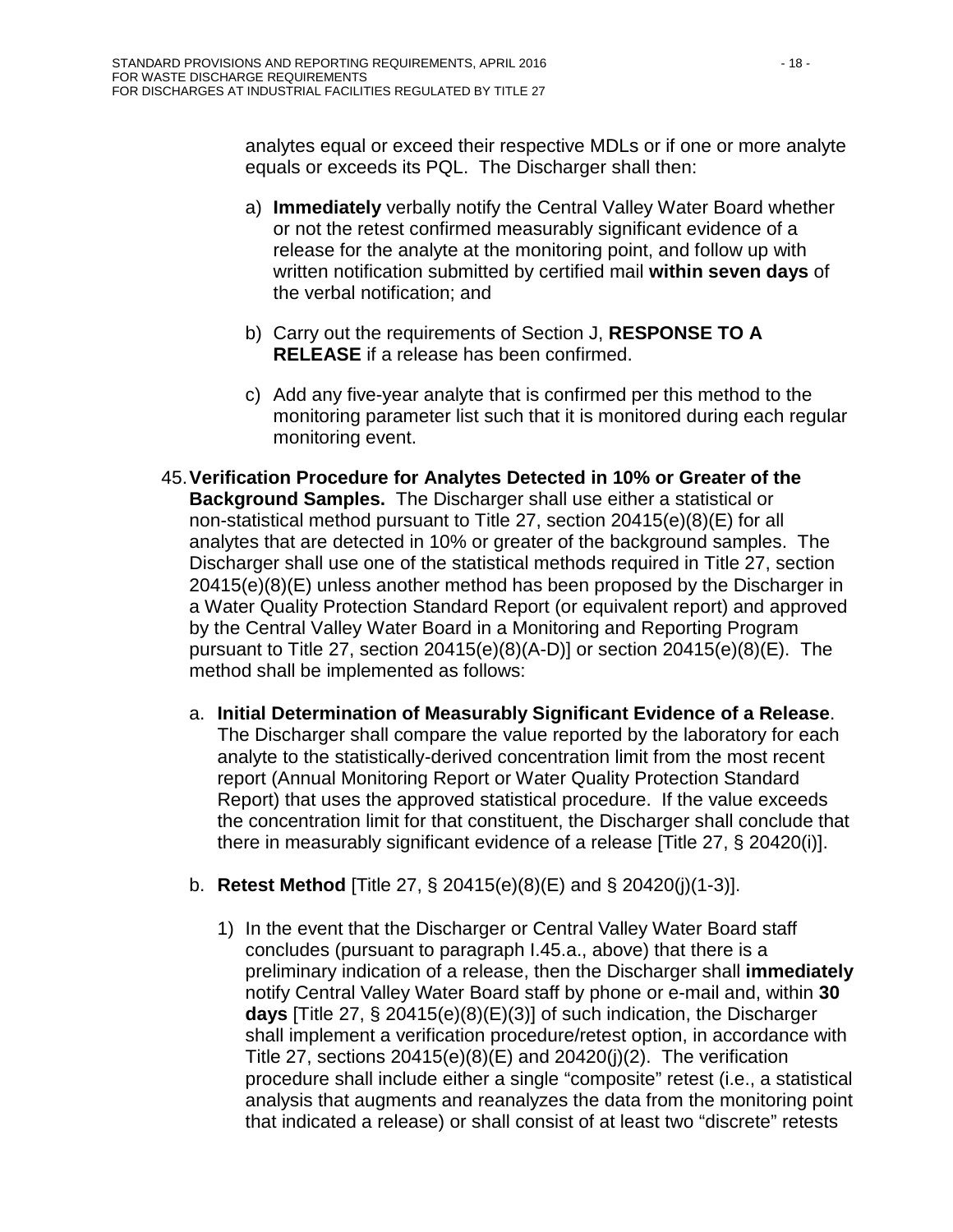(i.e., statistical analyses each of which analyzes only newly-acquired data from the monitoring point that indicated a release) [Title 27, § 20415(e)(8)(E)]. The Discharger may use an alternate method previously approved by the Central Valley Water Board and included in the Monitoring and Reporting Program. The verification procedure shall comply with the requirements of Title 27, section 20415(e)(8)(E) in addition to the performance standards of Title 27, section 20415(e)(9). The retest samples shall be collected from the monitoring point where the release is preliminarily indicated and shall be analyzed for the constituents that caused the need for the retest. For any indicated monitoring parameter or constituent of concern, if the retest results of one or more of the retest data suites confirm the original indication, the Discharger shall conclude that measurably significant evidence of a release has been confirmed.

- 2) **Confirmation of a Release**. As soon as the retest data are available, the Discharger shall evaluate the results pursuant to paragraph I[.45.](#page-68-0)b.1, above and shall:
	- a) **Immediately** verbally notify the Central Valley Water Board whether or not the retest confirmed measurably significant evidence of a release for the analyte at the monitoring point, and follow up with written notification submitted by certified mail **within seven days** of the verbal notification; and
	- b) Carry out the requirements of Section J, **RESPONSE TO A RELEASE** if a release has been confirmed.
	- c) Add any five-year analyte that is confirmed per this method to the monitoring parameter list such that it is monitored during each regular monitoring event.
- <span id="page-69-0"></span>46.**Physical Evidence of a Release**. If the Discharger determines that there is a significant **physical** evidence of a release, the Discharger shall immediately verbally notify Central Valley Water Board staff and provide written notification **by certified mail within 7 days** of such determination, and within **90 days** shall submit an amended report of waste discharge to establish an Evaluation Monitoring Program [Title 27, § 20385(a)(3) and § 20420(l)(1) & (2)].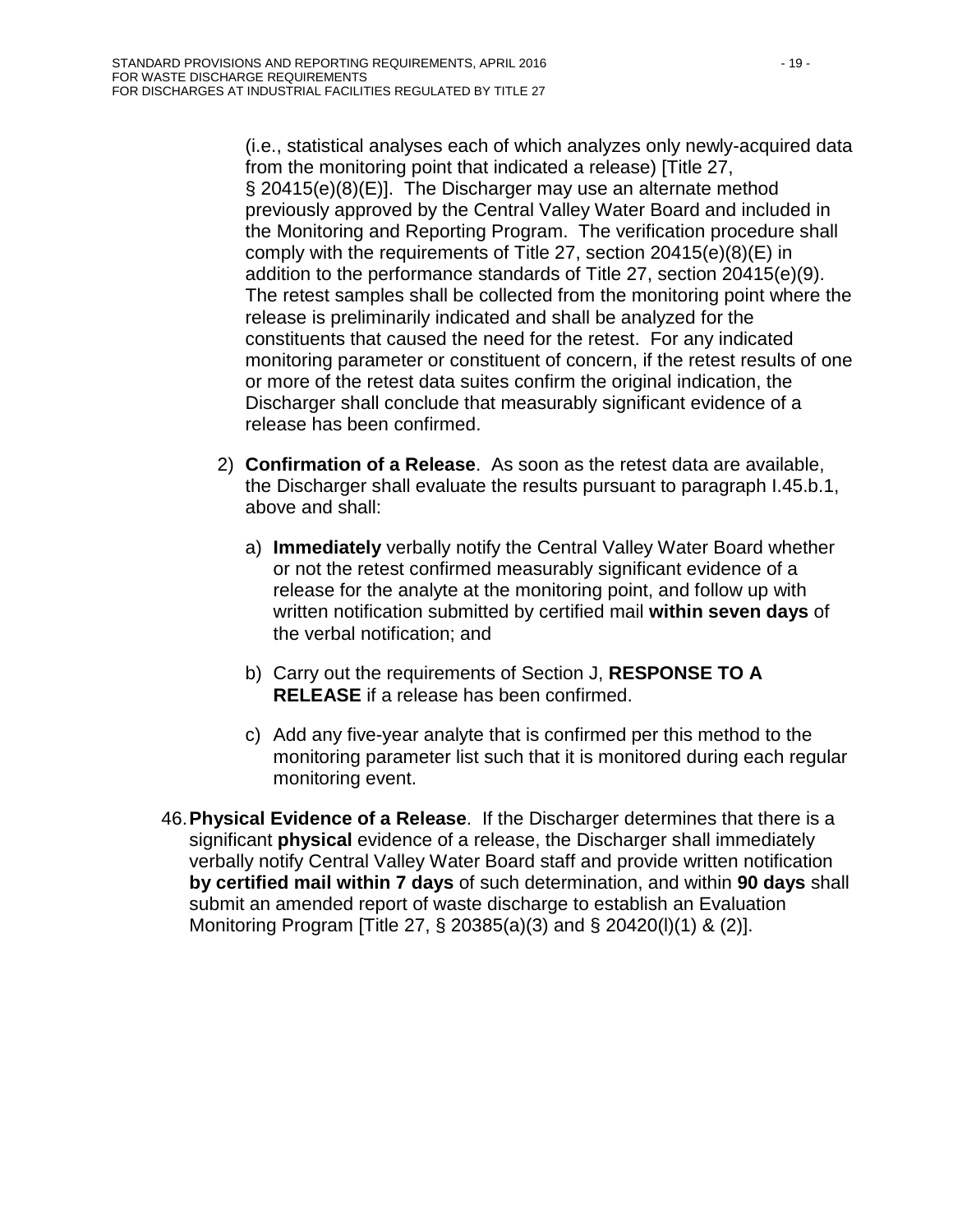# <span id="page-70-0"></span>**J. RESPONSE TO A RELEASE**

- <span id="page-70-2"></span><span id="page-70-1"></span>1. **Measurably Significant Evidence of a Release Has Been Confirmed**. If the Discharger has confirmed that there is measurably significant evidence of a release from a waste management unit pursuant to Standard Monitoring Specification I[.44](#page-67-0) or I[.45,](#page-68-0) then the Discharger shall:
	- a. **Immediately** sample all monitoring points in the affected medium at that waste management unit and determine the concentration of all monitoring parameters and constituents of concern for comparison with established concentration limits. Because this constituent of concern scan does not involve statistical testing, the Discharger will need to collect and analyze only a single water sample from each monitoring point in the affected medium [Title 27, § 20420(k)(1)].
	- b. **Within 90 days** of confirming measurably significant evidence of a release, the Discharger shall submit an amended report of waste discharge to establish an Evaluation Monitoring Program meeting the requirements of Title 27, sections 20420(k)(5)(A-D), including but not limited to the results of sampling pursuant to paragraph J[.1](#page-70-0)[.a,](#page-70-1) above. The Evaluation Monitoring Program shall be designed for the collection and analysis of all data necessary to assess the nature and extent of the release and to determine the spatial distribution and concentration of each constituent throughout the zone affected by the release [Title 27,  $\S$  20420(k)(5) and  $\S$  20425(b)].
	- c. **Within 180 days** of confirming measurably significant evidence of a release, the Discharger shall submit to the Central Valley Water Board an initial engineering feasibility study for a Corrective Action Program necessary to meet the requirements of Title 27, section 20430. At a minimum, the initial engineering feasibility study shall contain a detailed description of the corrective action measures that could be taken to achieve background concentrations for all constituents of concern [Title 27, § 20420(k)(6)].
	- d. If the Discharger confirms that there is measurably significant evidence of a release from the waste management unit at any monitoring point, the Discharger may attempt to demonstrate that a source other than the waste management unit caused the evidence of a release or that the evidence is an artifact caused by an error in sampling, analysis, or statistical evaluation or by natural variation in groundwater, surface water, or the unsaturated zone. The Discharger may make a demonstration pursuant to Title 27, section 20420(k)(7) in addition to or in lieu of submitting both an amended report of waste discharge or an engineering feasibility study; however, the Discharger is not relieved of the requirements and due dates of Title 27, sections 20420(k)(6) & (7) unless Central Valley Water Board staff agree that the demonstration successfully shows that a source other than the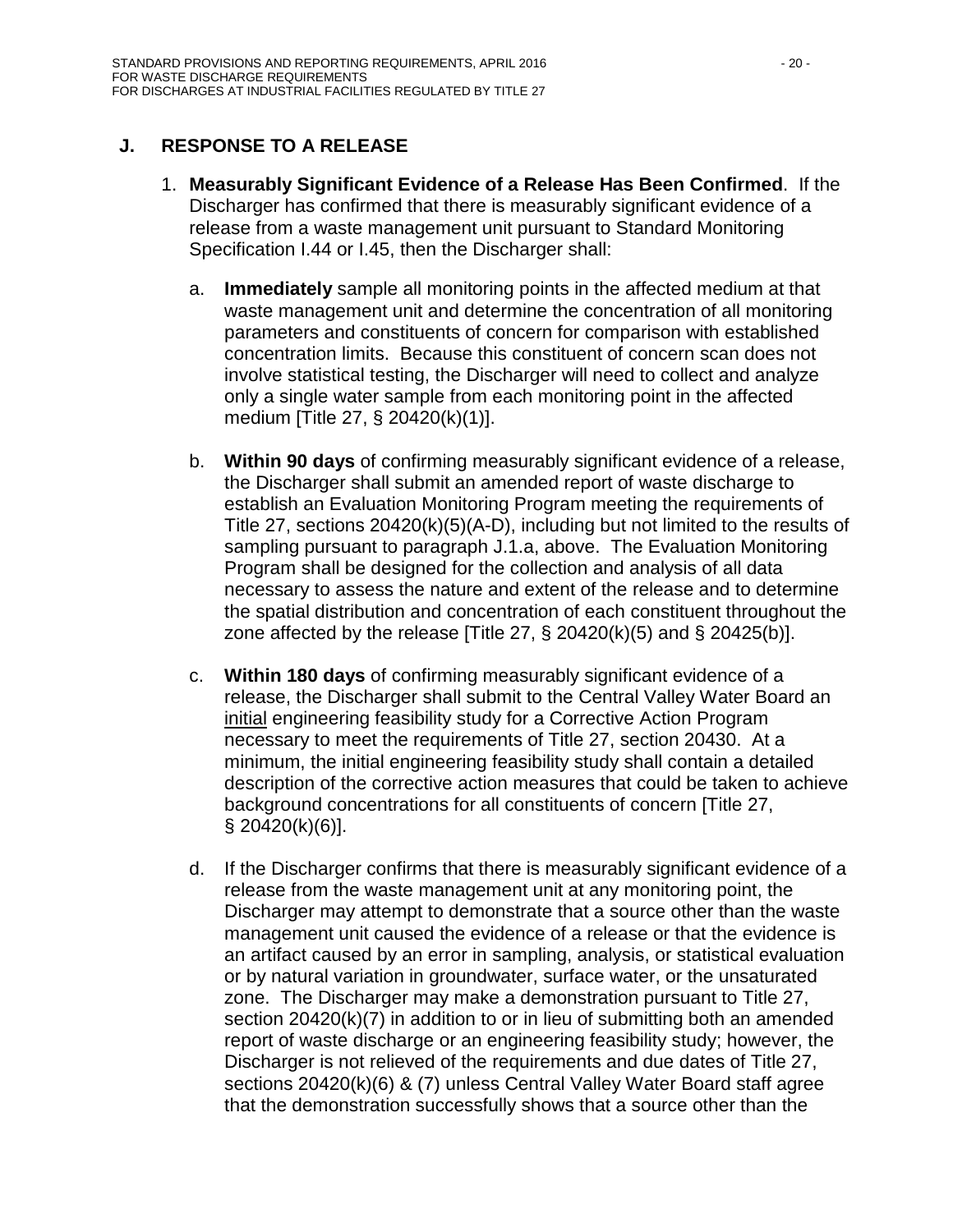waste management unit caused the evidence of a release or that the evidence resulted from error in sampling, analysis, or statistical evaluation or from natural variation in groundwater, surface water, or the unsaturated zone. In order to make this demonstration, the Discharger shall notify the Central Valley Water Board by certified mail of the intent to make the demonstration **within seven days** of determining measurably significant evidence of a release, and shall submit a report **within 90 days** of determining measurably significant evidence of a release [Title 27, § 20420(k)(7)].

- e. **Within 90 days** of the date that the Evaluation Monitoring Program from paragraph J[.1](#page-70-0)[.b](#page-70-2) is approved (the date is it established), the Discharger shall complete and submit the following:
	- i) **Results and Assessment for the Evaluation Monitoring Program.** A report with the results and assessment based on the approved Evaluation Monitoring Program [Title 27, § 20425(b)].
	- ii) **Updated Engineering Feasibility Study.** An updated engineering feasibility study for corrective action based on the data collected to delineate the release and data from the ongoing monitoring program required under Title 27, section 20425(e) [Title 27, § 20425(c)].
	- iii) **Amended ROWD for a Corrective Action Program.** An amended report of waste discharge to establish a Corrective Action Program meeting the requirements of Title 27, section 20430 based on the data collected to delineate the release and based on the updated engineering feasibility study [Title 27, § 20425(d)].

# <span id="page-71-0"></span>**K. GENERAL PROVISIONS**

- 1. In the event the Discharger does not comply or will be unable to comply with any prohibition or limitation of this Order for any reason, the Discharger shall notify the appropriate Central Valley Water Board office by telephone **as soon as** it or its agents have knowledge of such noncompliance or potential for noncompliance, and shall confirm this notification in writing **within two weeks**. The written notification shall state the nature, time, and cause of noncompliance, and shall describe the measures being taken to prevent recurrences and shall include a timetable for corrective actions.
- 2. All reports and transmittal letters shall be signed by persons identified below:
	- a. For a corporation: by a principal executive officer of at least the level of senior vice-president.
	- b. For a partnership or sole proprietorship: by a general partner or the proprietor.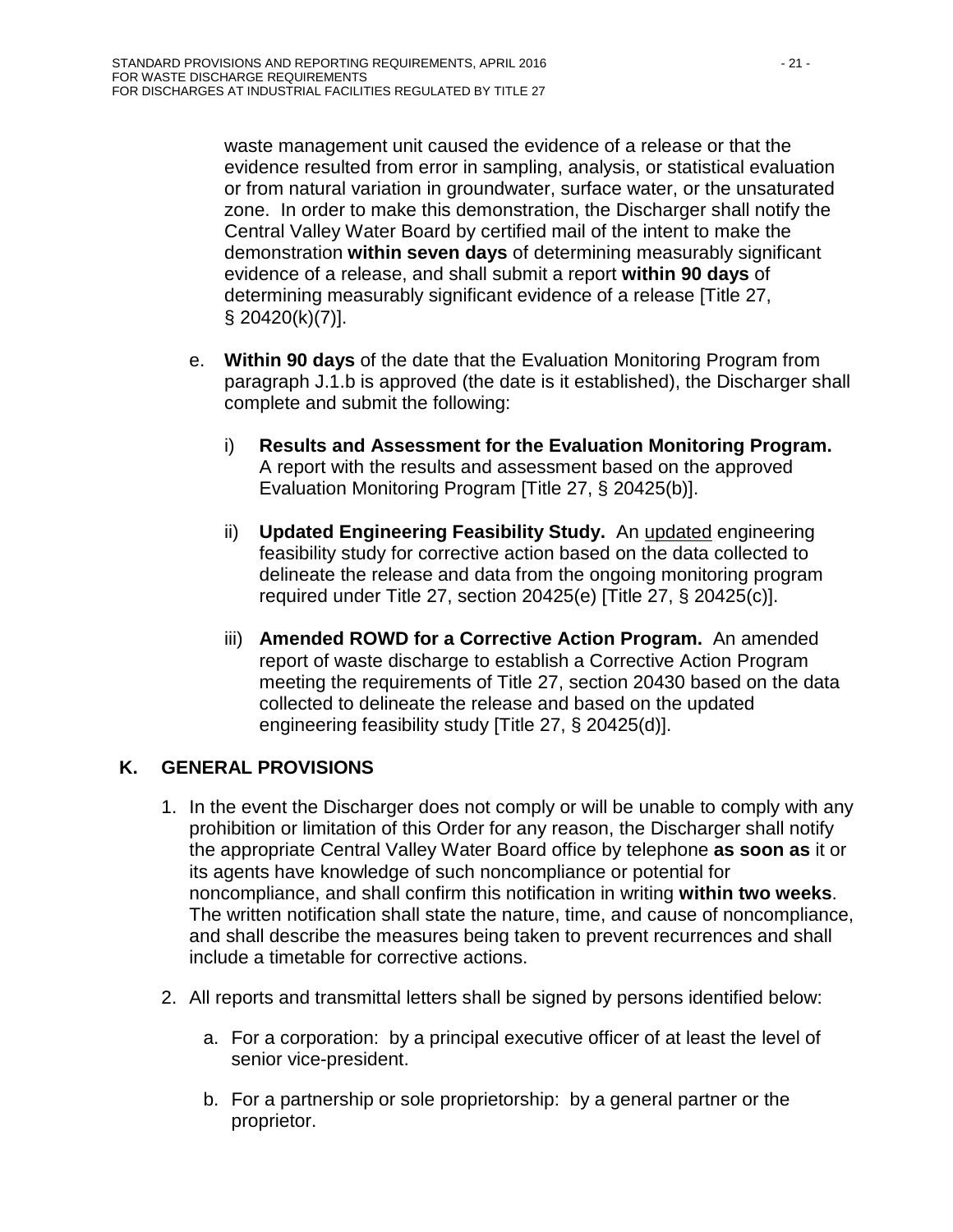- c. For a municipality, state, federal or other public agency: by either a principal executive officer or ranking elected or appointed official.
- d. A duly authorized representative of a person designated in a, b or c above if:
	- 1) The authorization is made in writing by a person described in a, b, or c of this provision;
	- 2) The authorization specifies either an individual or a position having responsibility for the overall operation of the regulated facility or activity, such as the position of plant manager, operator of a Unit, superintendent, or position of equivalent responsibility (a duly authorized representative may thus be either a named individual or any individual occupying a named position); and
	- 3) The written authorization is submitted to the Central Valley Water Board.
- e. Any person signing a document under this Section shall make the following certification:

"I certify under penalty of law that I have personally examined and am familiar with the information submitted in this document and all attachments and that, based on my inquiry of those individuals immediately responsible for obtaining the information, I believe that the information is true, accurate, and complete. I am aware that there are significant penalties for submitting false information, including the possibility of fine and imprisonment."

- 3. The Discharger shall take all reasonable steps to minimize any adverse impact to the waters of the State resulting from noncompliance with this Order. Such steps shall include accelerated or additional monitoring as necessary to determine the nature, extent, and impact of the noncompliance.
- 4. The owner of the waste management facility shall have the continuing responsibility to assure protection of waters of the state from discharged wastes and leachate generated by discharged waste during the active life, closure, and any post-closure maintenance period of the waste management units and during subsequent use of the property for other purposes.
- 5. The fact that it would have been necessary to halt or reduce the permitted activity in order to maintain compliance with this Order shall not be regarded as a defense for the Discharger's violations of this Order.
- 6. The Discharger shall notify the Central Valley Water Board of a material change in; the types, quantity, or concentrations of wastes discharged; site operations and features; or proposed closure procedures, including changes in cost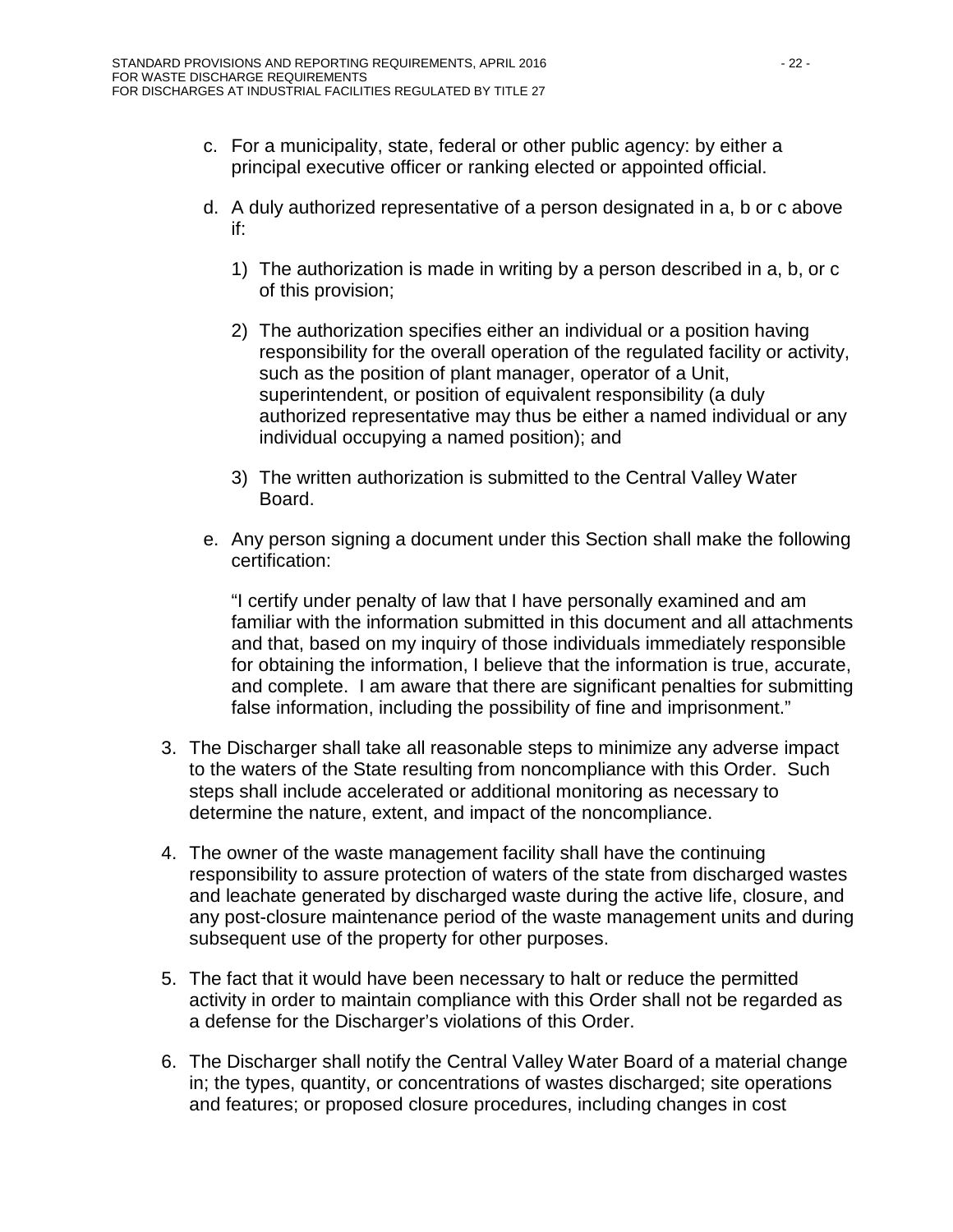estimates. This notification shall be given a reasonable time before the changes are made or become effective. No changes shall be made without Central Valley Water Board approval following authorization for closure pursuant to the site Notification of Closure [Title 27, § 21710(a)(4)].

- 7. The Discharger shall maintain legible records of the volume and type of each waste discharged at each waste management unit or portion of a unit, and the manner and location of discharge. Such records shall be maintained by the Discharger until the beginning of the post-closure maintenance period. These records shall be on forms approved by the State Water Board or Central Valley Water Board and shall be maintained at the waste management facility until the beginning of the post-closure maintenance period. These records shall be available for review by representatives of the State Water Board or Central Valley Water Board at any time during normal business hours. At the beginning of the post-closure maintenance period, copies of these records shall be sent to the Central Valley Water Board [Title 27, § 21720(f)].
- 8. In the event of any change in landowner or the operator of the waste management facility, the Discharger shall notify the succeeding owner or operator in writing of the existence of this Order. A copy of that notification shall be sent to the Central Valley Water Board.
- 9. In the event of any change of ownership or responsibility for construction, operation, closure, or post-closure maintenance of the waste discharge facilities described in this Order, the Discharger shall notify the Central Valley Water Board prior to the effective date of the change and shall include a statement by the new Discharger that construction, operation, closure, or post-closure maintenance will be in compliance with this Order and any revisions thereof [Title 27, § 21710(c)(1)].
- 10.To assume ownership or operation under this Order, the succeeding owner or operator must apply in writing to the Central Valley Water Board requesting transfer of the Order within **14 days** of assuming ownership or operation of this facility. The request must contain the requesting entity's full legal name, the State of incorporation if a corporation, the name and address and telephone number of the persons responsible for contact with the Central Valley Water Board, and a statement. The statement shall comply with the signatory requirements contained in General Provision [K](#page-71-0)[.2](#page-71-1) and state that the new owner or operator assumes full responsibility for compliance with this Order. Failure to submit the request shall be considered a discharge without requirements, a violation of the Water Code. Transfer of this Order shall be approved or disapproved by the Central Valley Water Board.

## **L. STORM WATER PROVISIONS**

1. The Discharger shall design storm water conveyance systems for Class II units for a 1,000-year, 24-hour storm event [Title 27, § 21750(e)(3)].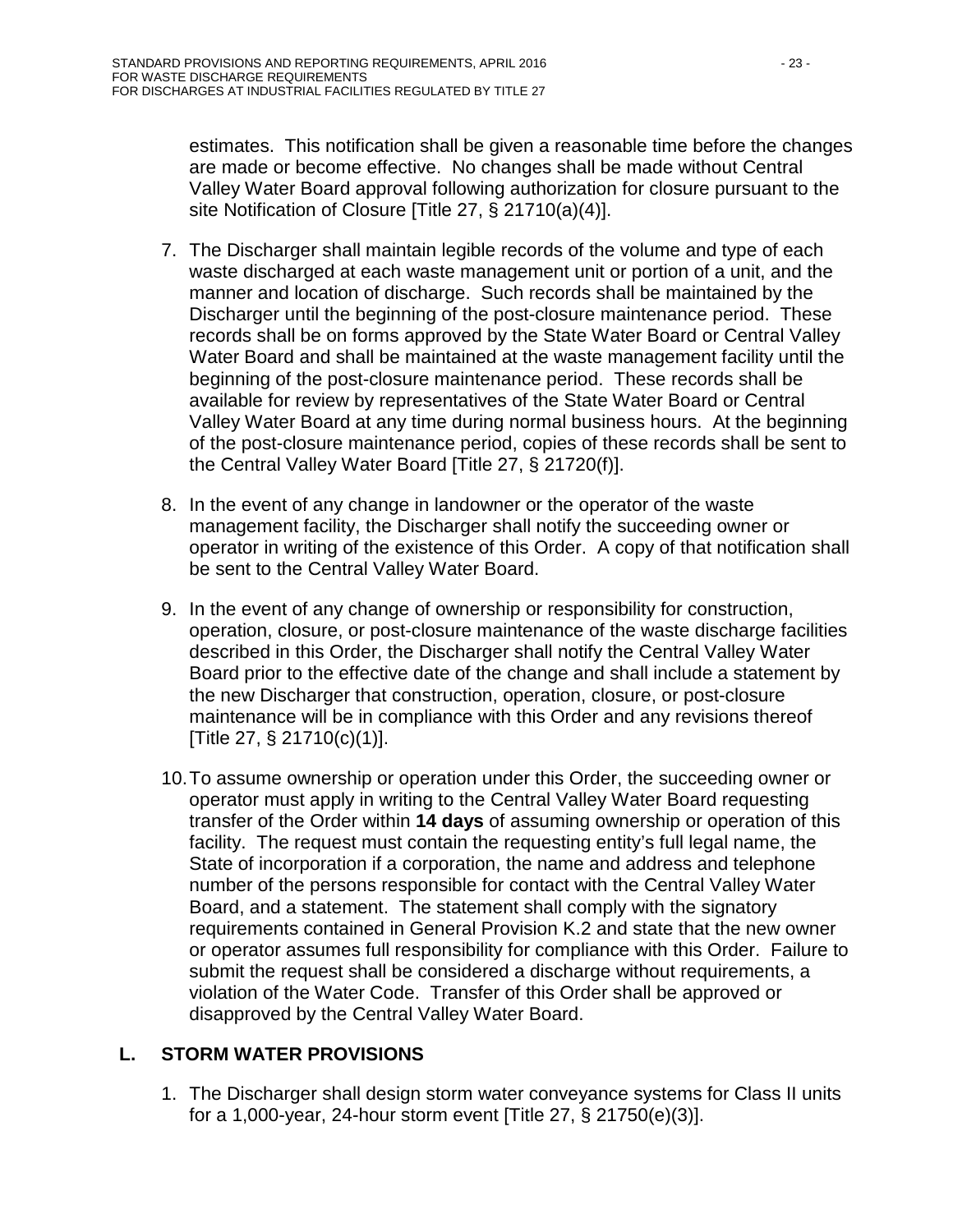- 2. Waste management units and their respective containment structures shall be designed and constructed to limit, to the greatest extent possible, ponding, infiltration, inundation, erosion, slope failure, washout, and overtopping under the precipitation conditions for the unit [Title 27, § 20365(a)].
- 3. Precipitation on Class II waste piles which is not diverted by covers or drainage control systems shall be collected and managed through the LCRS, which shall be designed and constructed to accommodate the precipitation conditions for each class unit [Title 27, § 20365(b)].
- 4. Diversion and drainage facilities shall be designed, constructed, and maintained to [Title 27, § 20365(c)]:
	- a. Accommodate the anticipated volume of precipitation and peak flows from surface runoff and under the precipitation conditions for the waste management unit.
	- b. Effectively divert sheet flow runoff laterally, via the shortest distance, into the drainage and collection facilities.
	- c. Prevent surface erosion through the use of energy dissipators where required to decrease the velocity of runoff, slope protection, and other erosion control measures where needed to prevent erosion.
	- d. Control and intercept run-on, in order to isolate uncontaminated surface waters from water that might have come into contact with waste.
	- e. Take into account:
		- i) For closed waste management units and for closed portions of units, the expected final contours of the closed unit, including its planned drainage pattern.
		- ii) For operating portions of waste management units other than surface impoundments, the unit's drainage pattern at any given time.
		- iii) The possible effects of the waste management unit's drainage pattern on and by the regional watershed.
		- iv) The design capacity of drainage systems of downstream and adjacent properties by providing for the gradual release of retained water downstream in a manner which does not exceed the expected peak flow rate at the point of discharge if there were no waste management facility.
	- f. Preserve the system's function. The Discharger shall periodically remove accumulated sediment from the sedimentation or detention basins as needed to preserve the design capacity of the system.